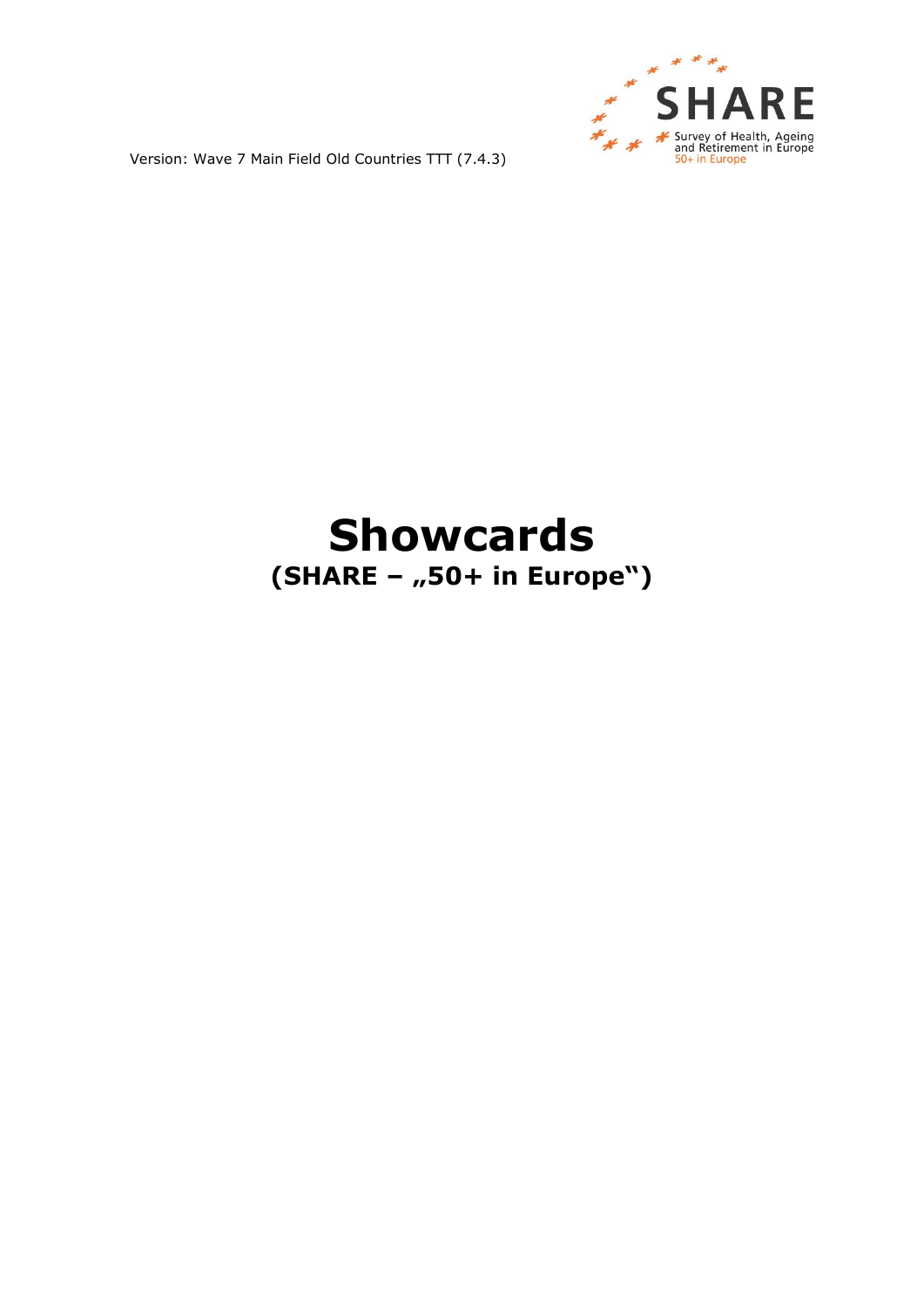Spouse **Partner** Child Child-in-law Parent Parent-in-law Sibling Grand-child Other relative (specify) Other non-relative (specify) Ex-spouse/Ex-partner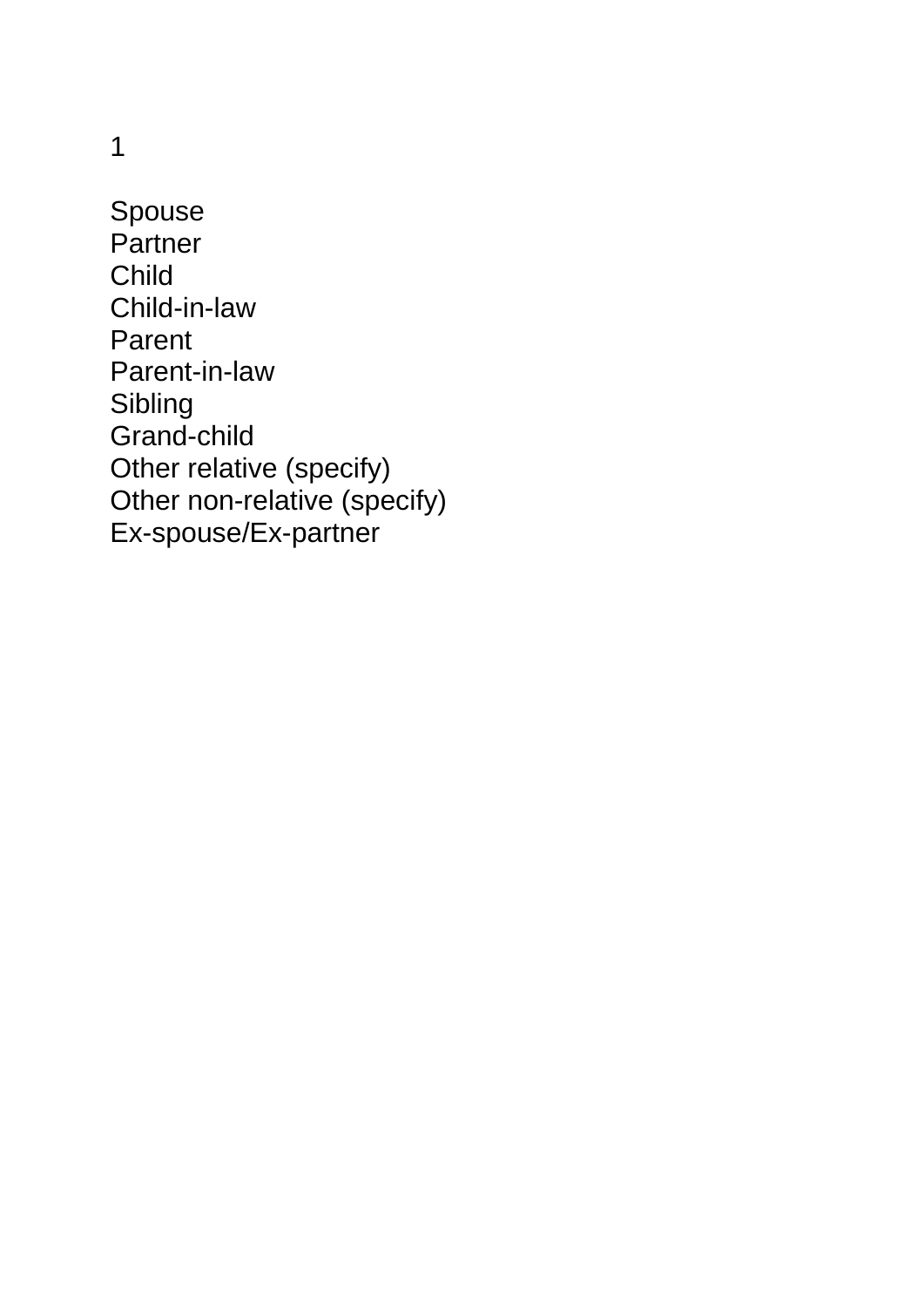- 1. No schooling/education at all
- 2. Some education, but less than [instead of put respective country specific degr.]
- 3. Country specific category
- 4. Country specific category
- 5. Country specific category
- 6. Country specific category
- 7. Country specific category
- 8. Country specific category
- 9. Country specific category
- 10. Country specific category
- 11. Country specific category
- 12. Country specific category
- 13. Country specific category
- 14. Country specific category
- 15. Country specific category
- 16. Country specific category
- 17. Country specific category
- 18. Country specific category
- 19. Country specific category
- 20. Country specific category
- 95. No degree yet/still in school
- 97. Other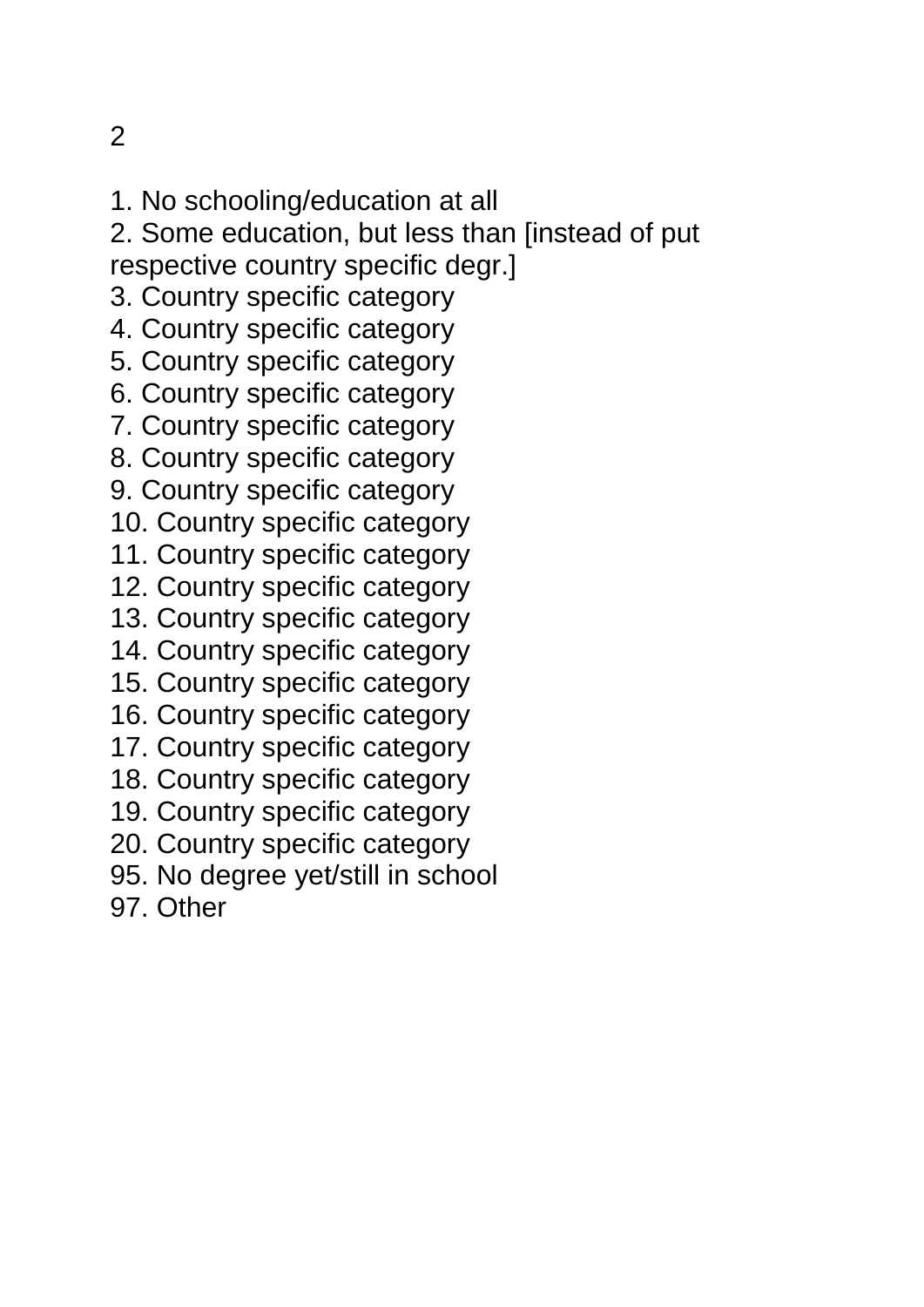- 1. No higher education/vocational training
- 2. Some education, but less than [instead of put respective country specific degr.]
- 3. Country specific category
- 4. Country specific category
- 5. Country specific category
- 6. Country specific category
- 7. Country specific category
- 8. Country specific category
- 9. Country specific category
- 10. Country specific category
- 11. Country specific category
- 12. Country specific category
- 13. Country specific category
- 14. Country specific category
- 15. Country specific category
- 16. Country specific category
- 17. Country specific category
- 18. Country specific category
- 19. Country specific category
- 20. Country specific category
- 95. Still in education/vocational training
- 97. Other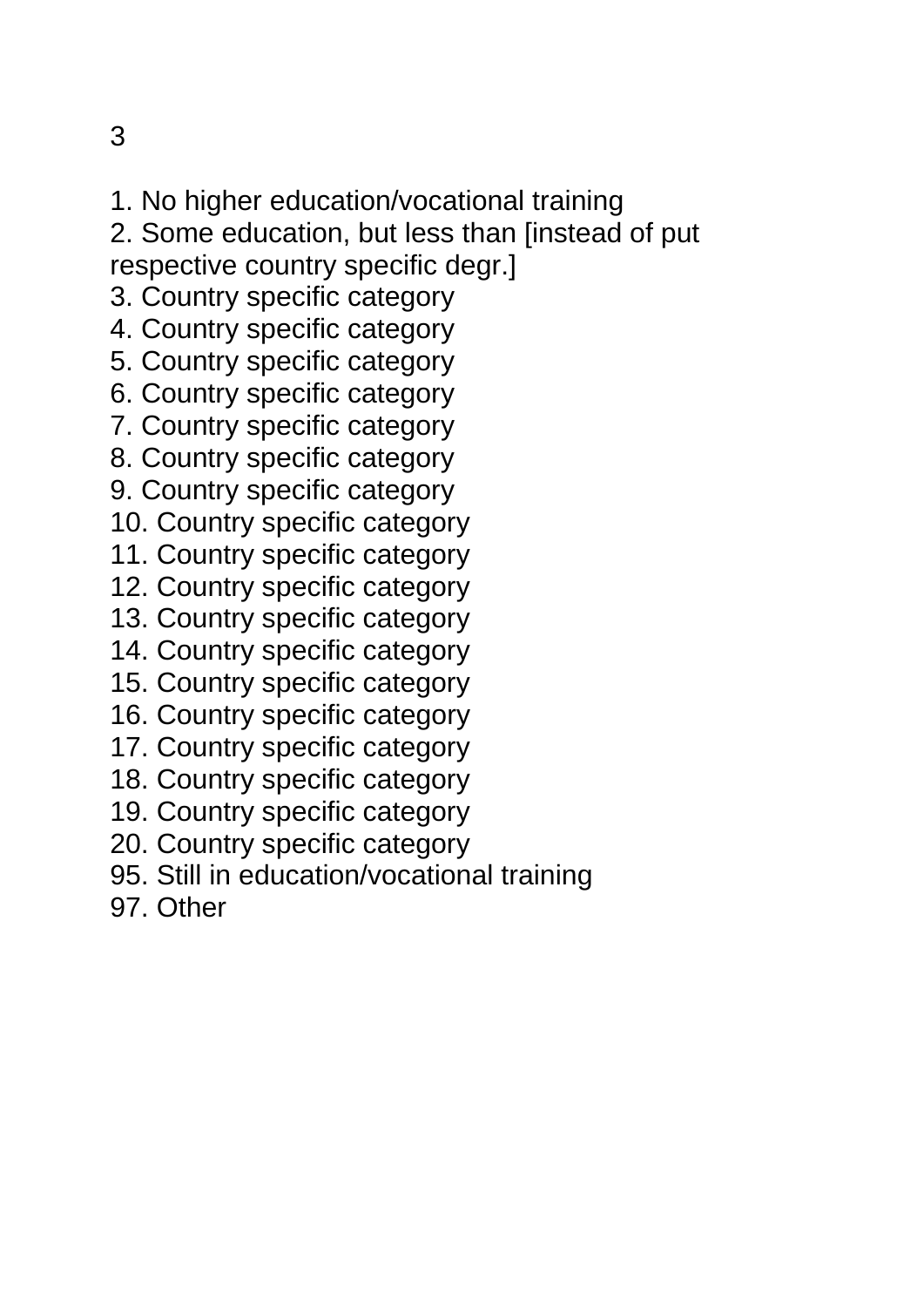- 4
- 1. Married and living together with spouse
- 2. Registered partnership
- 3. Married, living separated from spouse
- 4. Never married
- 5. Divorced
- 6. Widowed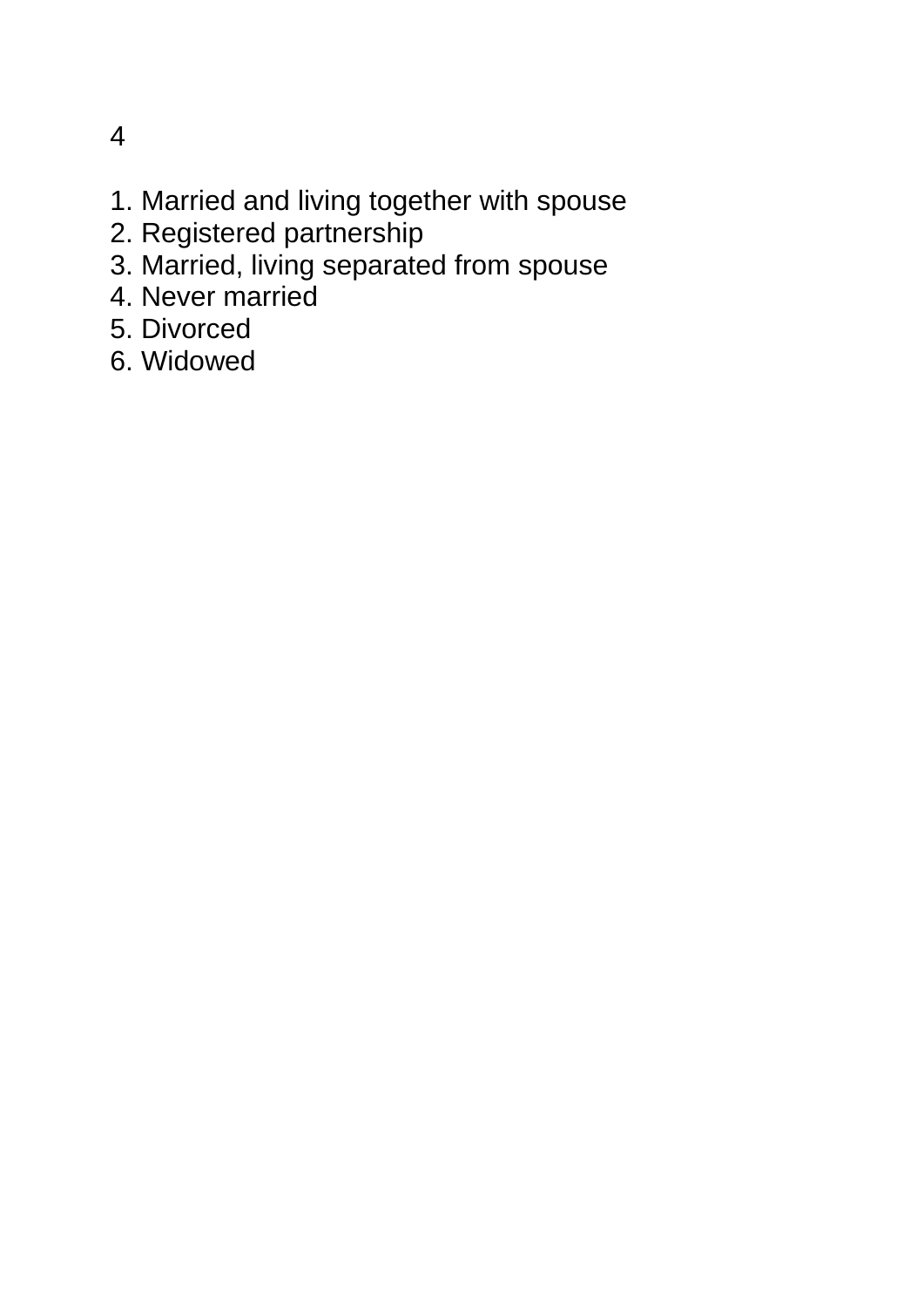- 1. Income from employment (including self-employment)
- 2. Financial support from Spouse or Partner

3. Maternity benefits from state, employer or other institutions

4. Child benefits from state or other institutions

5. Financial support from Family (not Spouse/Partner) and friends

6. Running down assets or bank accounts

97. Other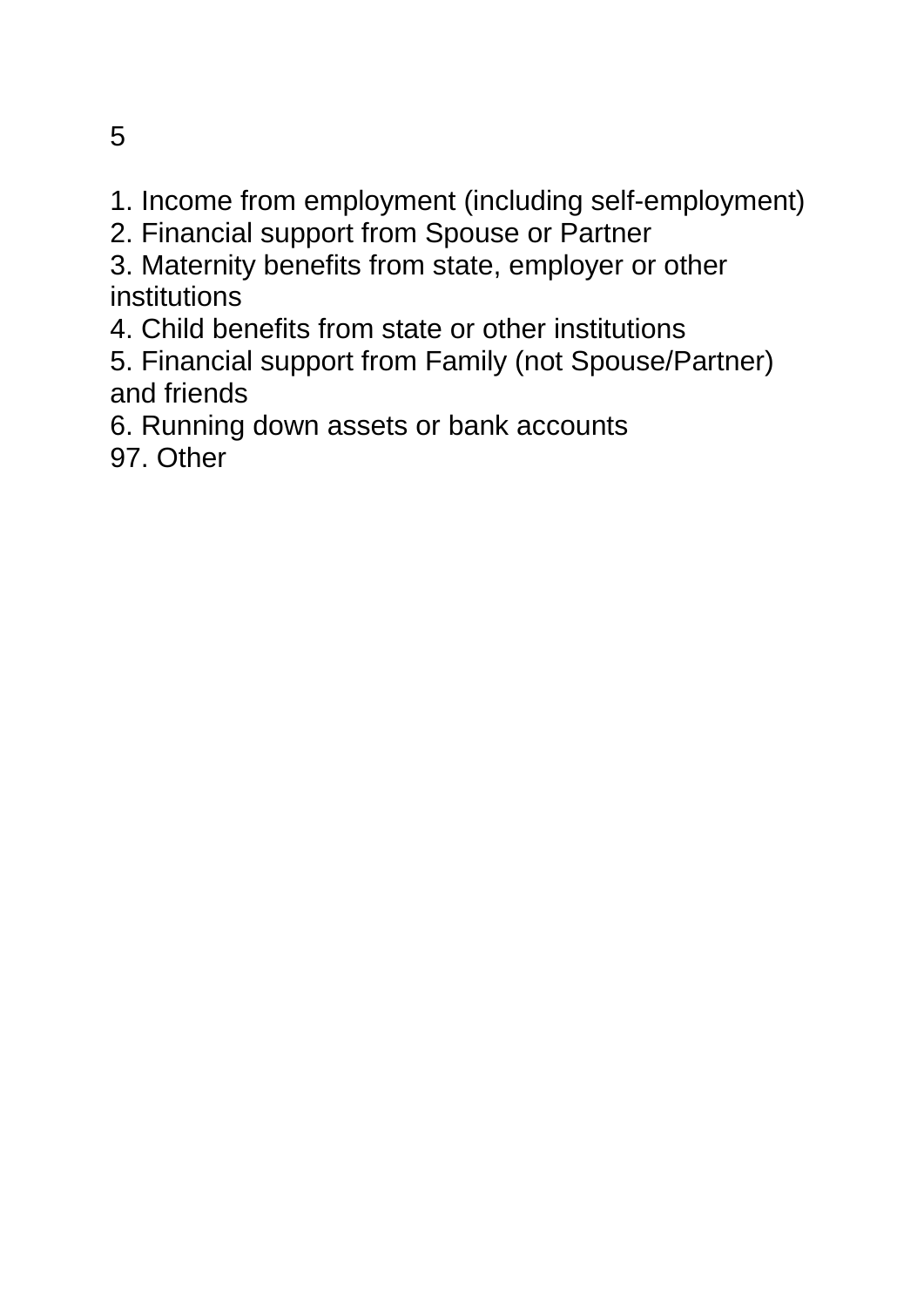- 1. In the same household
- 2. In the same building
- 3. Less than 1 kilometre away
- 4. Between 1 and 5 kilometres away
- 5. Between 5 and 25 kilometres away
- 6. Between 25 and 100 kilometres away
- 7. Between 100 and 500 kilometres away
- 8. More than 500 kilometres away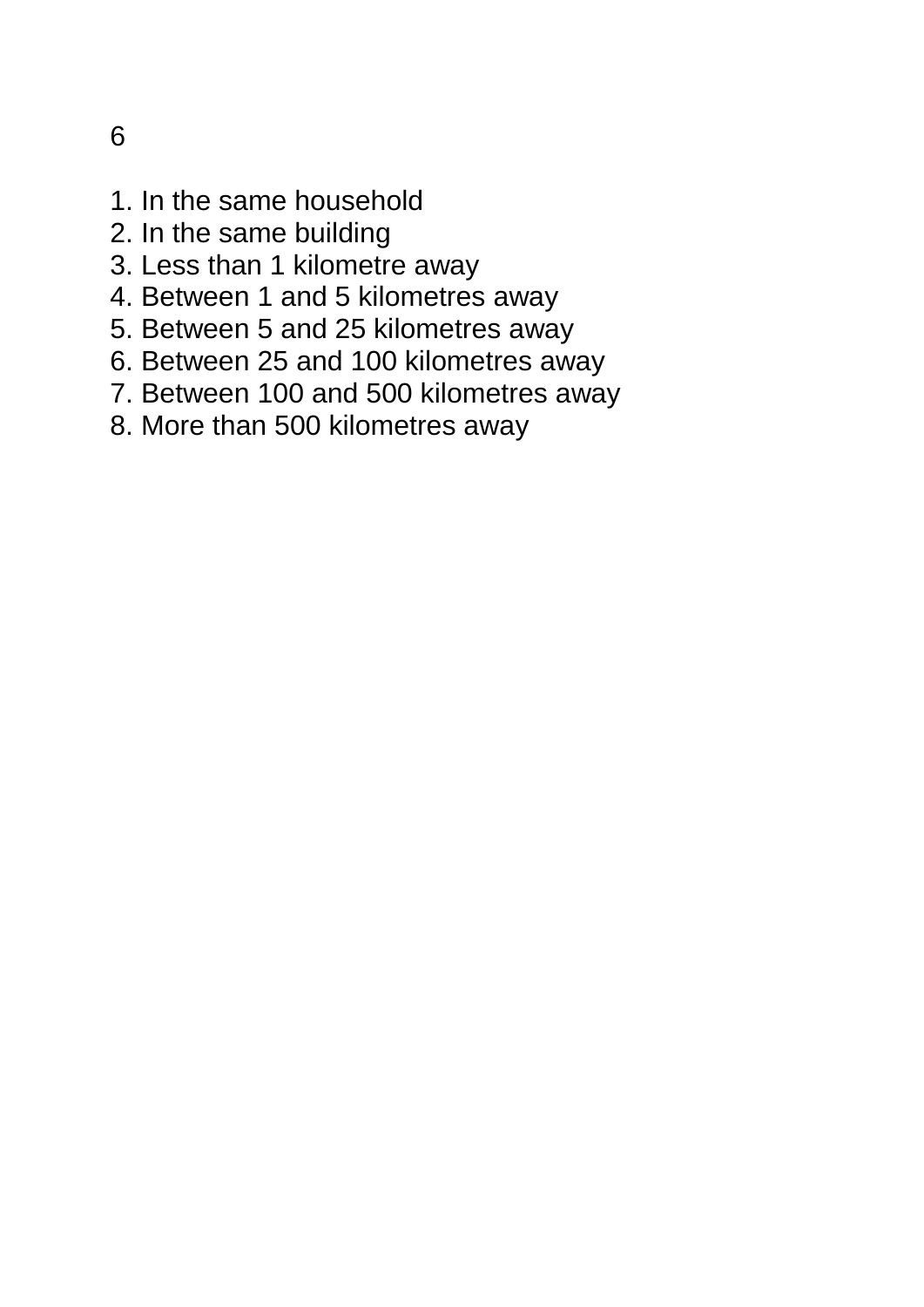- 1. Full-time employed
- 2. Part-time employed
- 3. Self-employed or working for own family business
- 4. Unemployed
- 5. In vocational training/retraining/education
- 6. Parental leave
- 7. In retirement or early retirement
- 8. Permanently sick or disabled
- 9. Looking after home or family
- 97. Other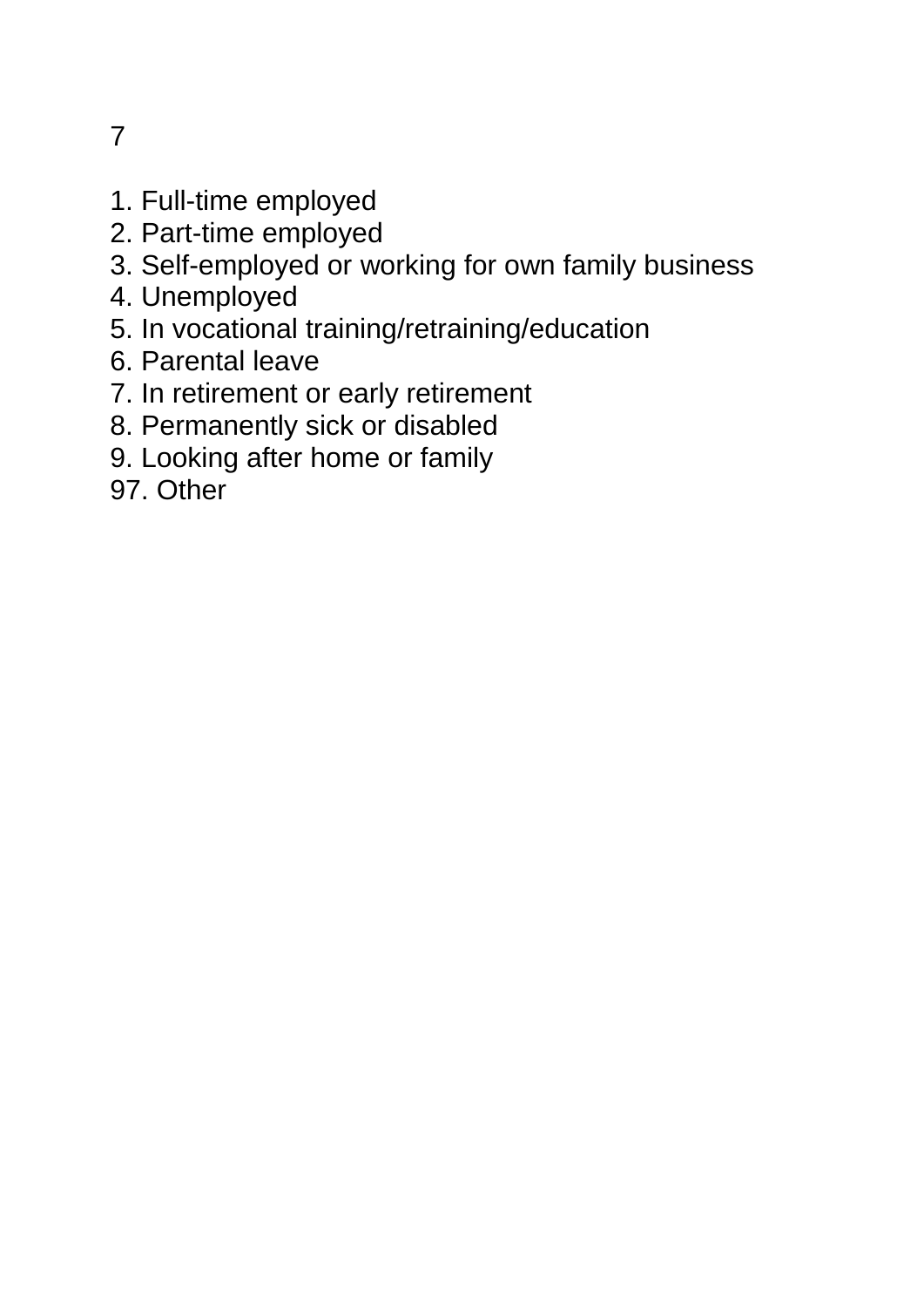- 1. Lived in a children's home
- 2. Been fostered with another family
- 3. Evacuated or relocated during a war
- 4. Lived in a prisoner of war camp
- 5. Lived in prison
- 6. Lived in a labor camp
- 7. Lived in a concentration camp
- 8. Been an inpatient in a TB institution
- 9. Stayed in a psychiatric hospital
- 10. Been homeless for 1 month or more
- 96. None of these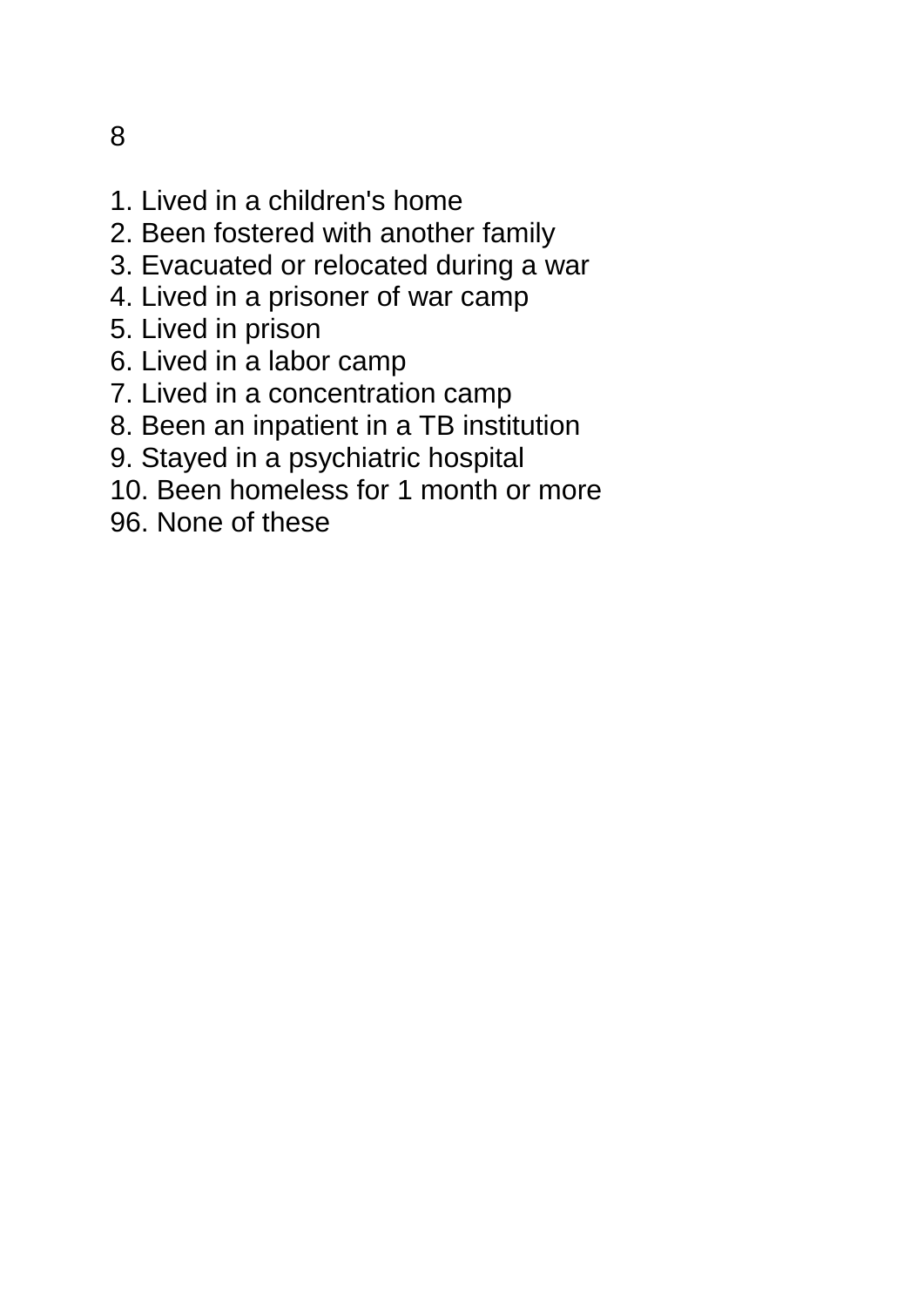- 1. Boarding school or university accommodation
- 2. Orphanage or Children's home
- 3. Housing with the armed forces
- 4. Mental hospital
- 5. Other hospital
- 6. Nursing home for the elderly
- 7. Prison
- 8. Prisoner of war camp
- 9. Labor Camp
- 10. Concentration camp
- 11. Refugee camp
- 12. Religious institution
- 97. Other collective accommodation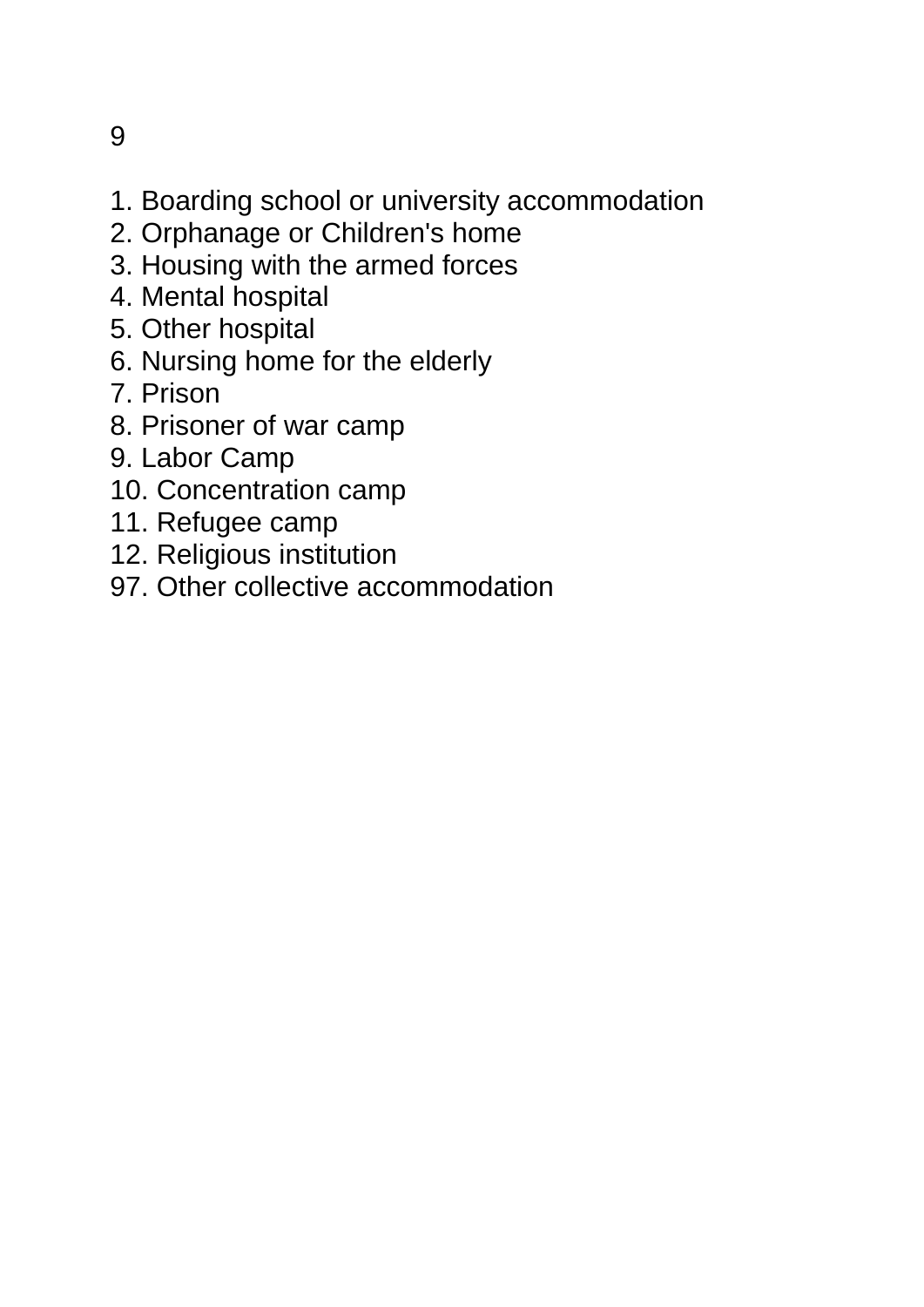- 1. North East
- 2. North West
- 3. Yorkshire and the Humber
- 4. East Midlands
- 5. West Midlands
- 6. East
- 7. London
- 8. South East
- 9. South West
- 10. Country Specific Region
- 11. Country Specific Region
- 12. Country Specific Region
- 13. Country Specific Region
- 14. Country Specific Region
- 15. Country Specific Region
- 16. Country Specific Region
- 17. Country Specific Region
- 18. Country Specific Region
- 19. Country Specific Region
- 20. Country Specific Region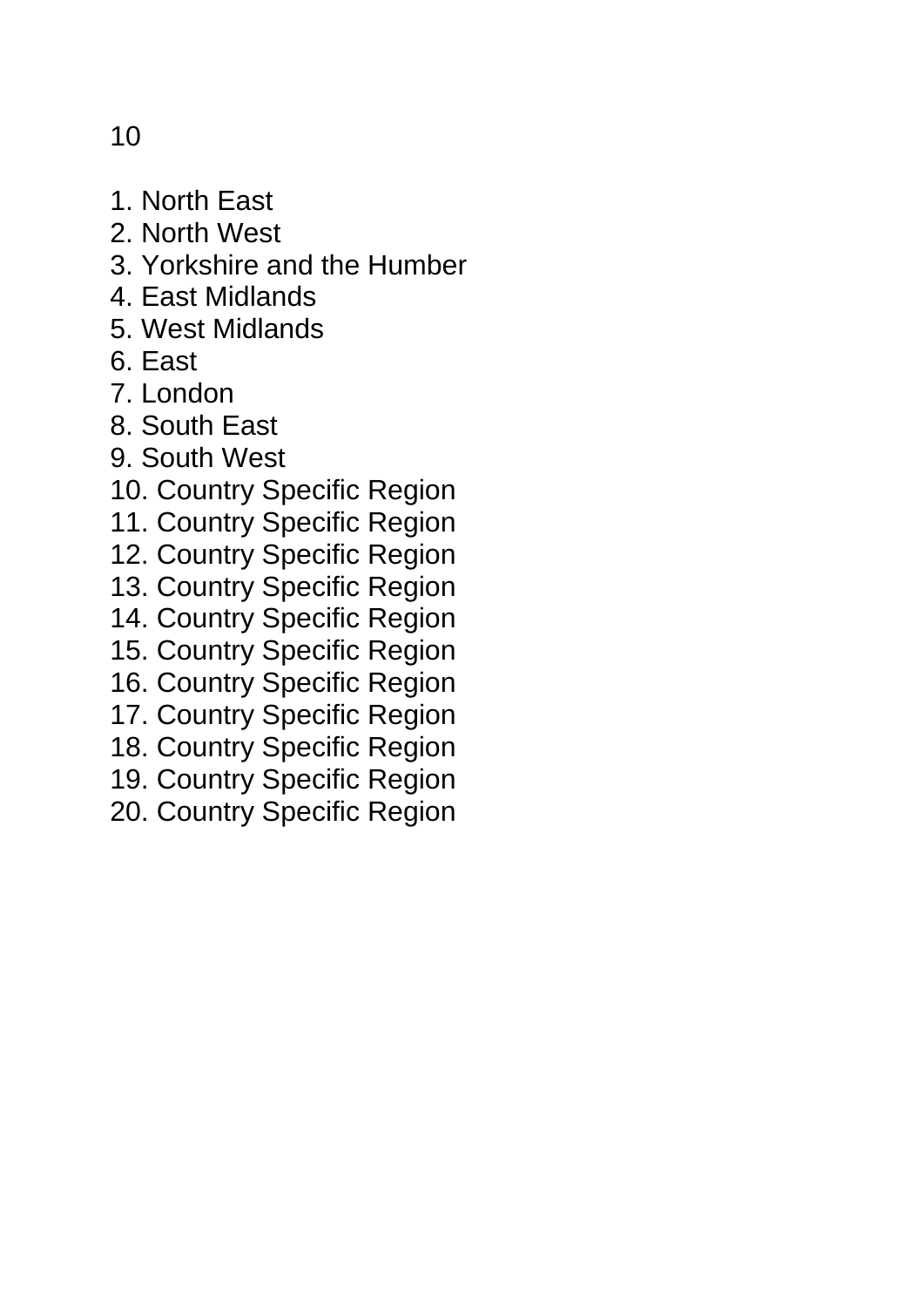- 1. Purchased or built it with own means
- 2. Purchased or built it with a loan or mortgage
- 3. Purchased or built it with help from family
- 4. Received it as a bequest
- 5. Received it as a gift
- 6. Acquired it through other means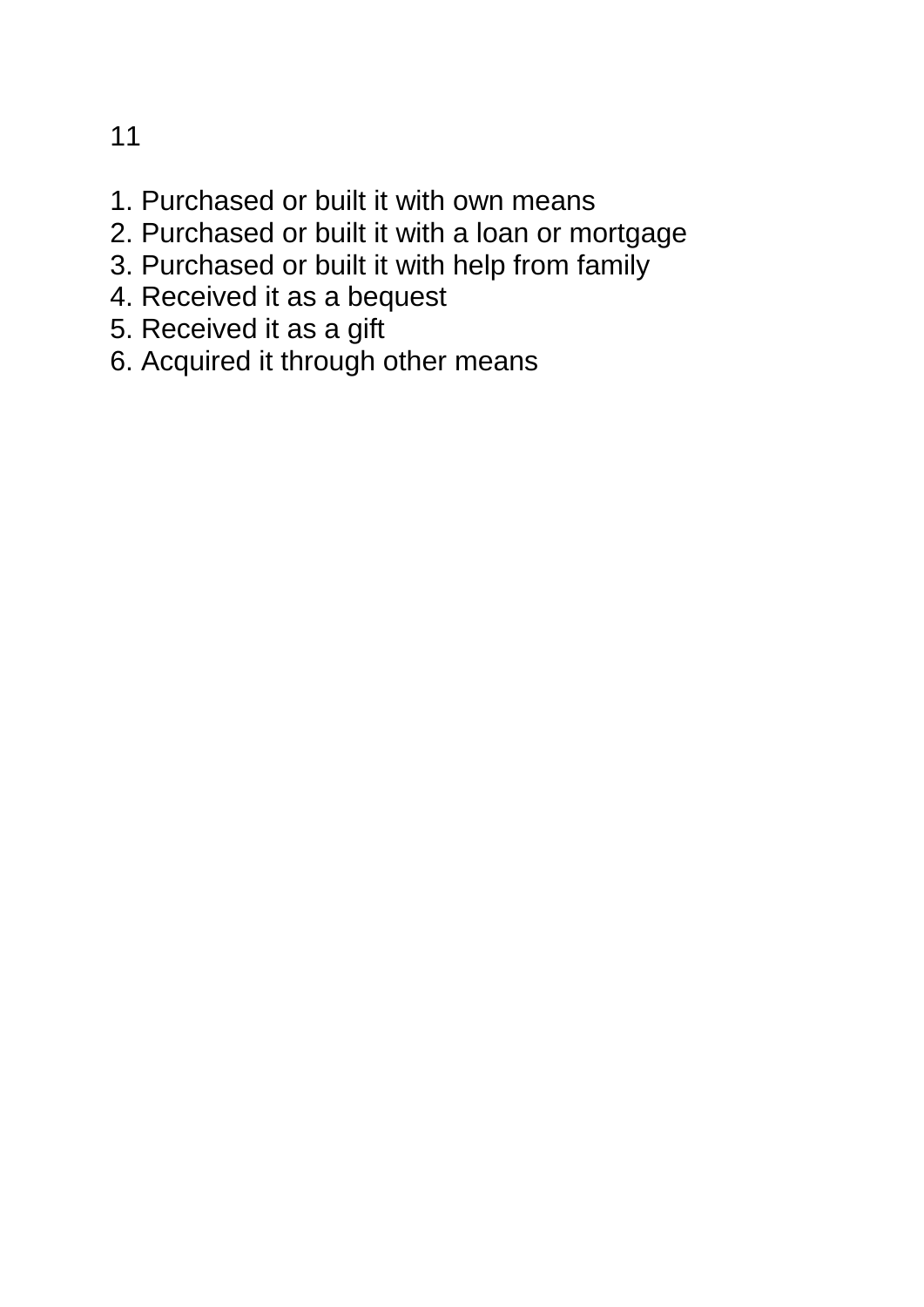- 1. Mother
- 2. Father
- 3. Mother-in-law
- 4. Father-in-law
- 96. None of these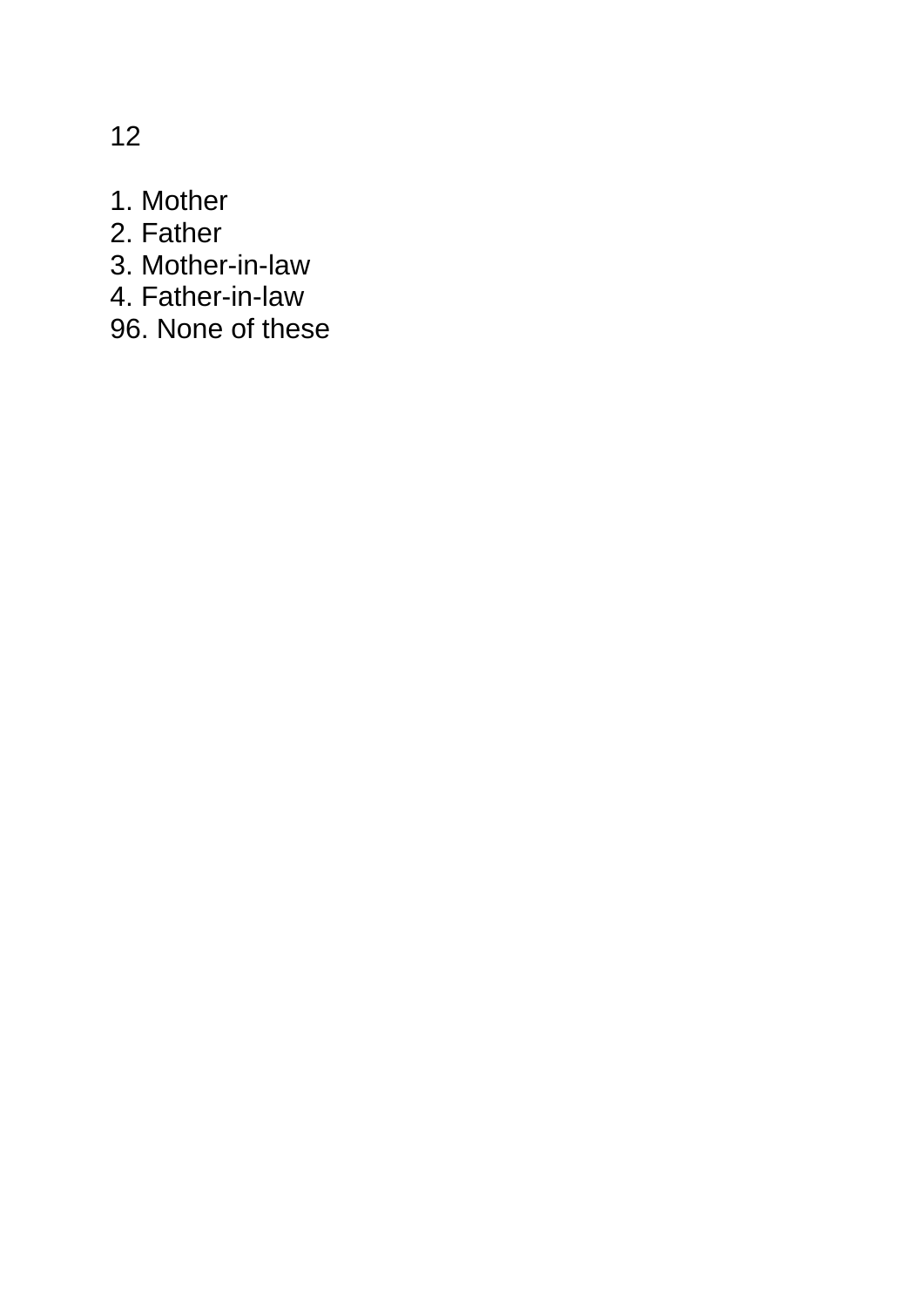- 1. Biological mother
- 2. Biological father
- 3. Adoptive, step or foster mother
- 4. Adoptive, step or foster father
- 5. Biological brother(s) or sister(s)
- 6. Adoptive, step, foster or half brother(s) or sister(s)
- 7. Grandparent(s)
- 8. Other relative(s)
- 9. Other non-relative(s)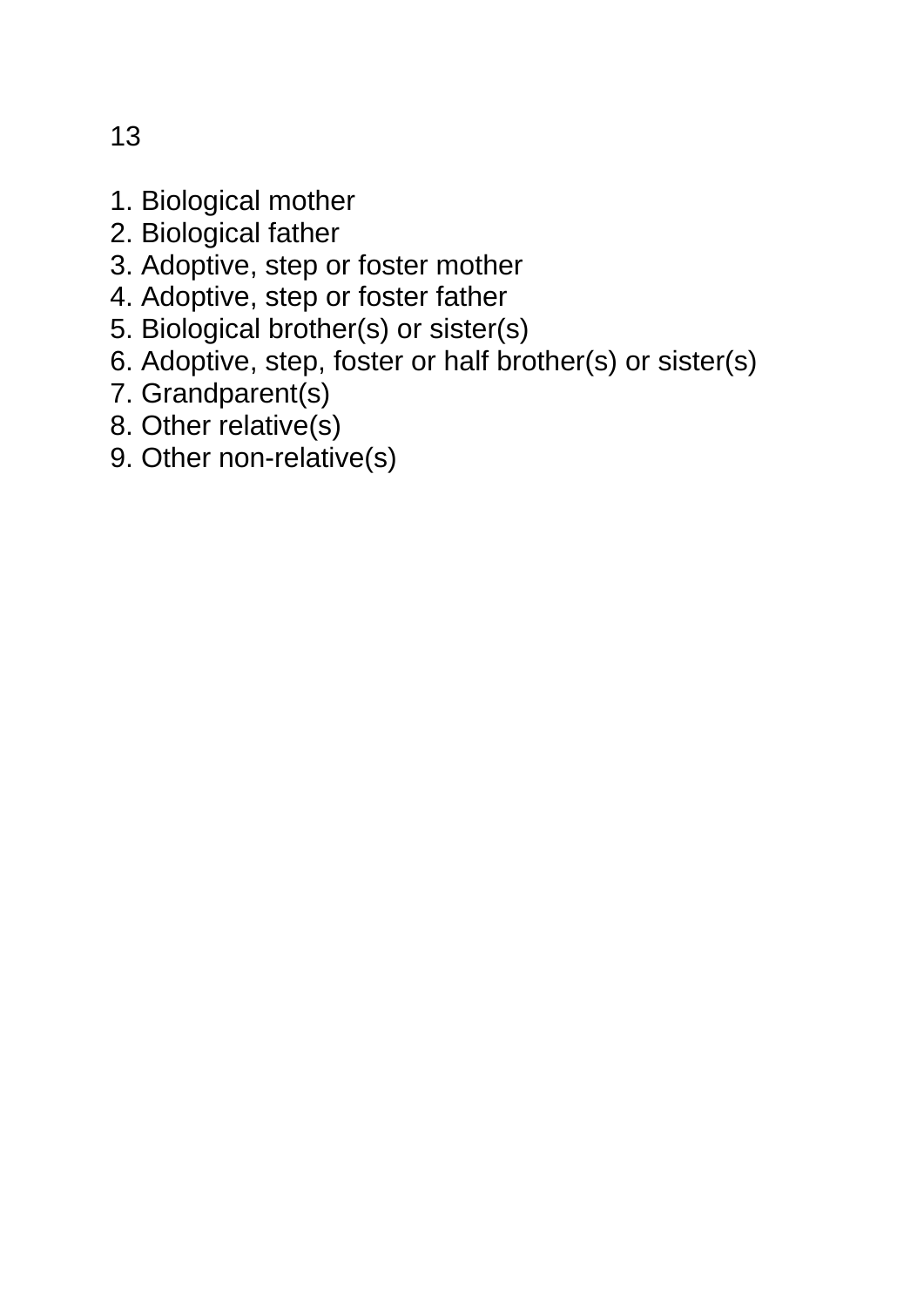- 1. Fixed bath
- 2. Cold running water supply
- 3. Hot running water supply
- 4. Inside toilet
- 5. Central heating
- 96. None of these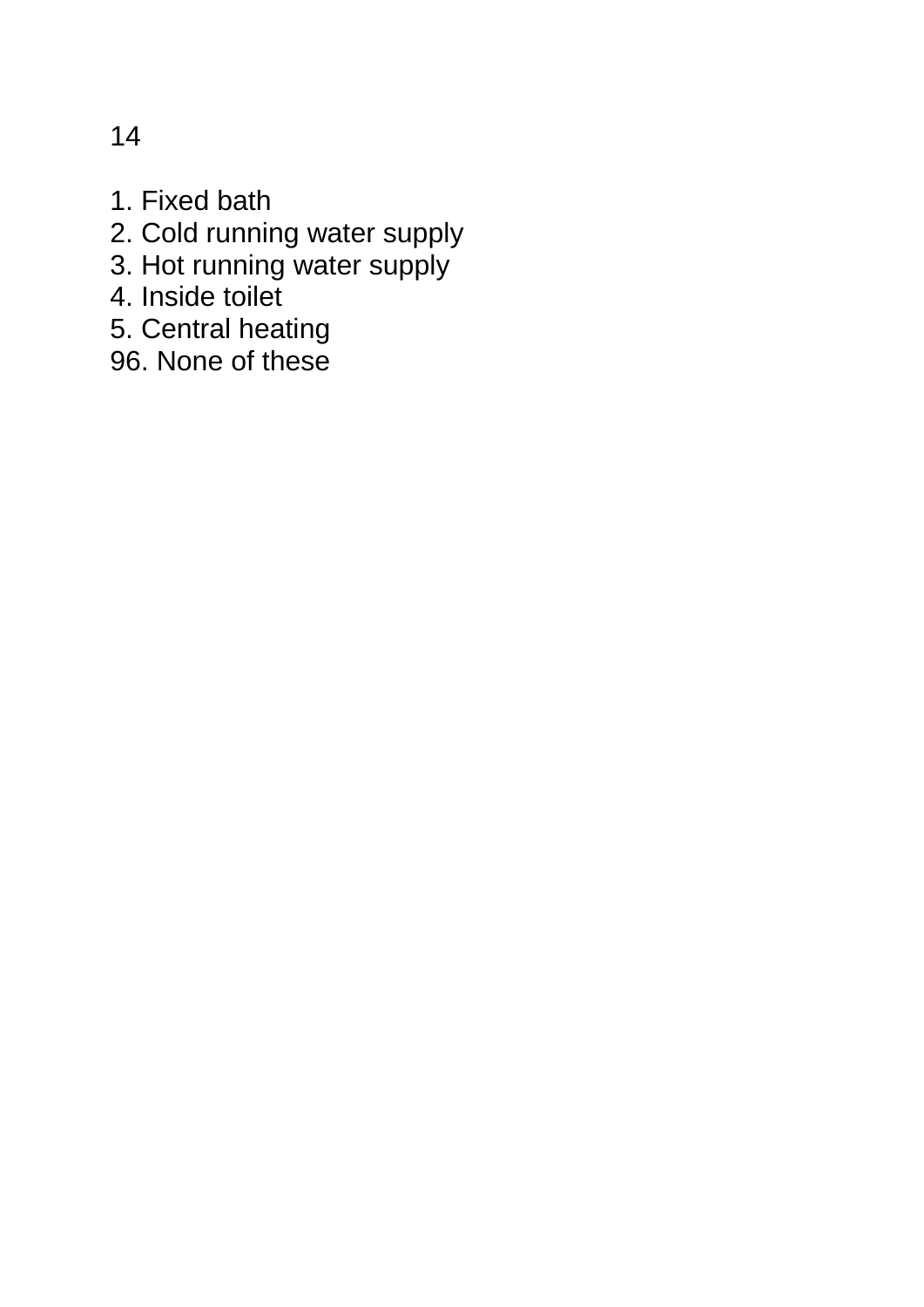- 1. None or very few (0-10 books)
- 2. Enough to fill one shelf (11-25 books)
- 3. Enough to fill one bookcase (26-100 books)
- 4. Enough to fill two bookcases (101-200 books)

5. Enough to fill two or more bookcases (more than 200 books)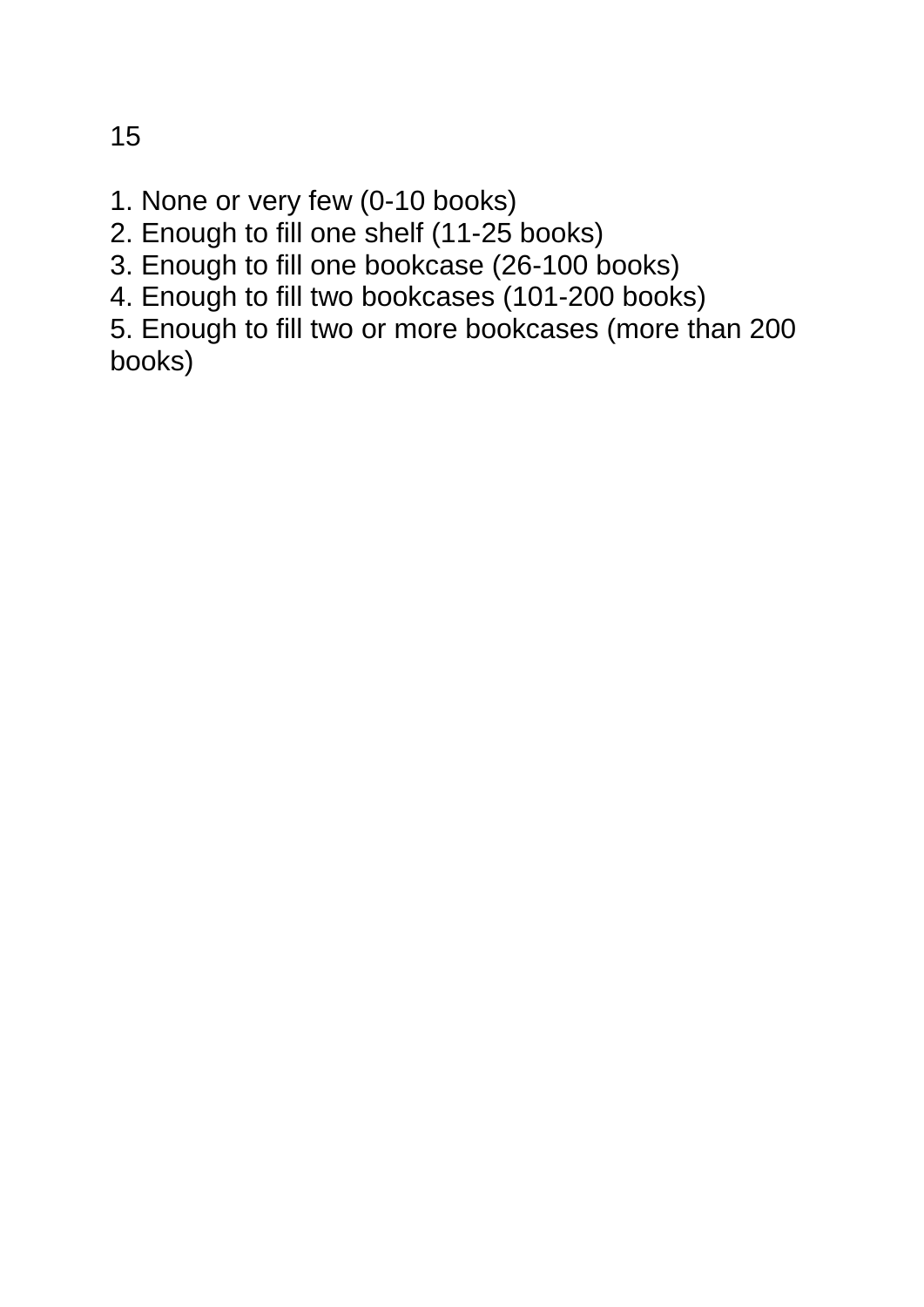- 1. Often
- 2. Sometimes
- 3. Rarely
- 4. Never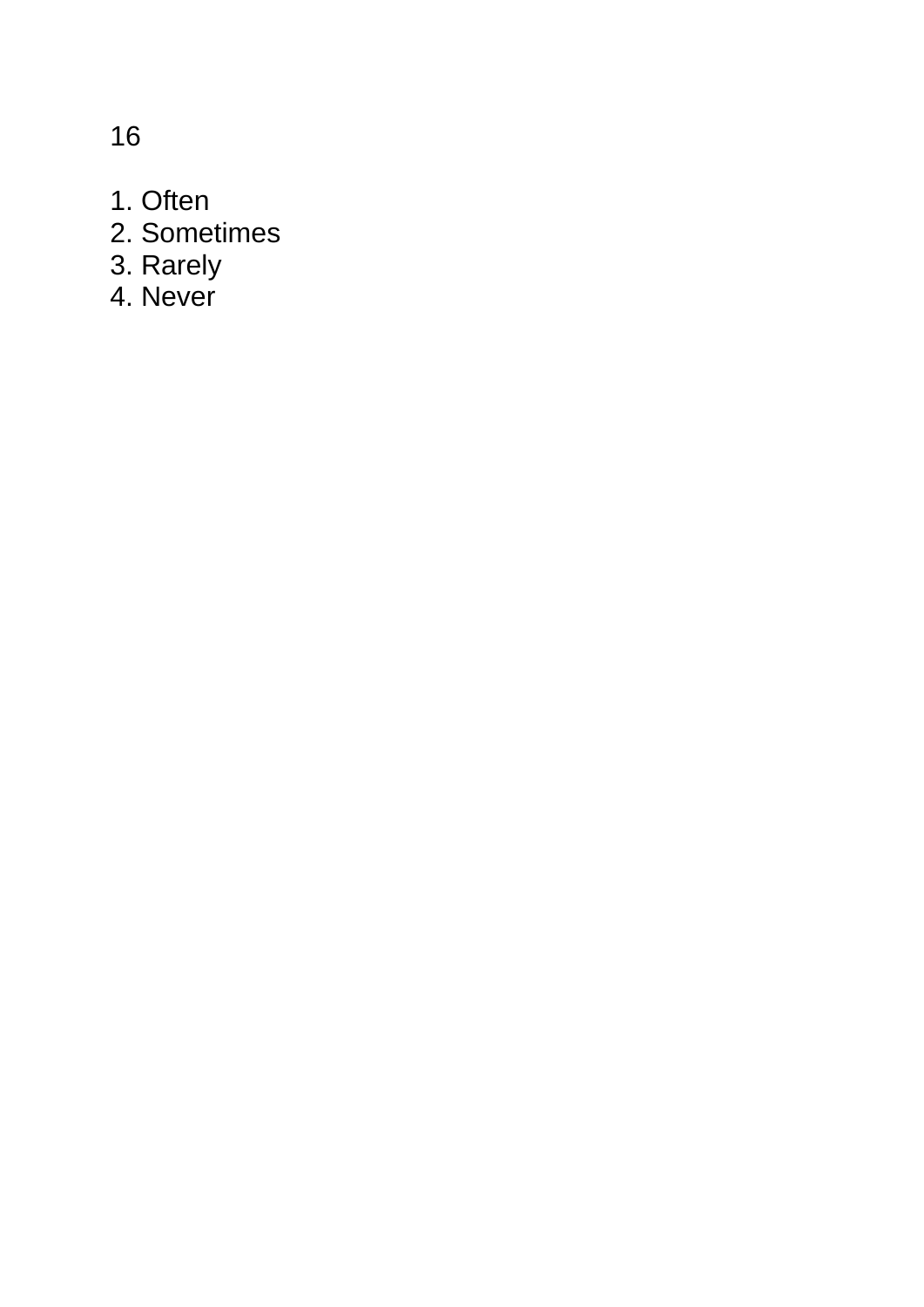- 1. Employee or self-employed
- 2. Unemployed and searching for a job
- 3. Unemployed but not searching for a job
- 4. Short term job (less than 6 months)
- 5. Sick or disabled
- 6. Looking after home or family
- 7. Leisure, travelling or doing nothing
- 8. Retired from work
- 9. Training
- 10. Further full time education

11. Military services (excluding professional army employment), war prisoner or equivalent

- 12. Managing your assets
- 13. Voluntary or community work
- 14. Forced labour or in jail
- 15. Exiled or banished
- 16. Labor camp
- 17. Concentration camp
- 97. Other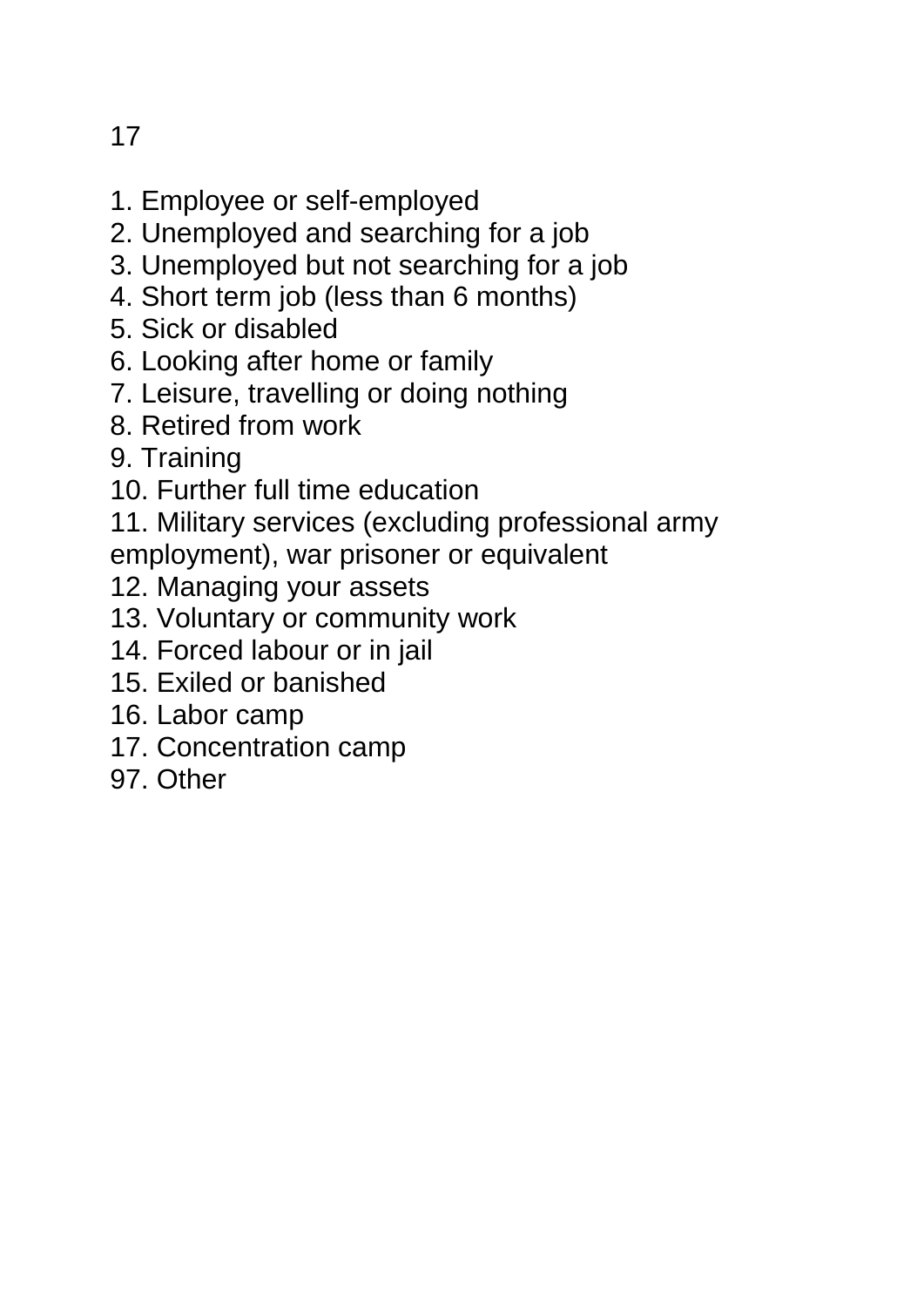- 1. Agriculture, hunting, forestry, fishing
- 2. Mining and quarrying
- 3. Manufacturing
- 4. Electricity, gas and water supply
- 5. Construction
- 6. Wholesale and retail trade; repair of motor vehicles,
- motorcycles and personal and household goods
- 7. Hotels and restaurants
- 8. Transport, storage and communication
- 9. Financial intermediation
- 10. Real estate, renting and business activities
- 11. Public administration and defence; compulsory social security
- 12. Education
- 13. Health and social work
- 14. Other community, social and personal service activities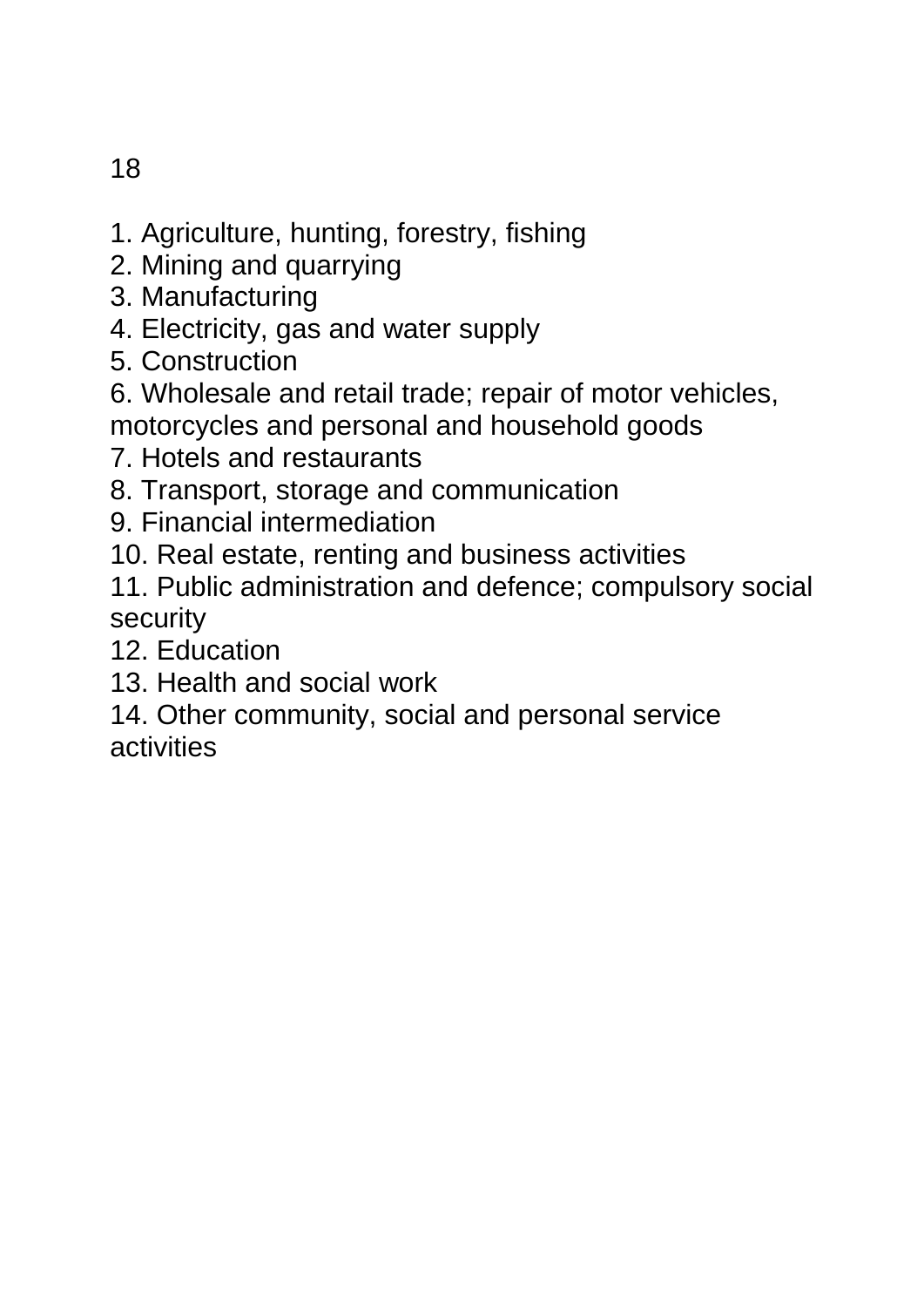- 1. Strongly agree
- 2. Agree
- 3. Disagree
- 4. Strongly disagree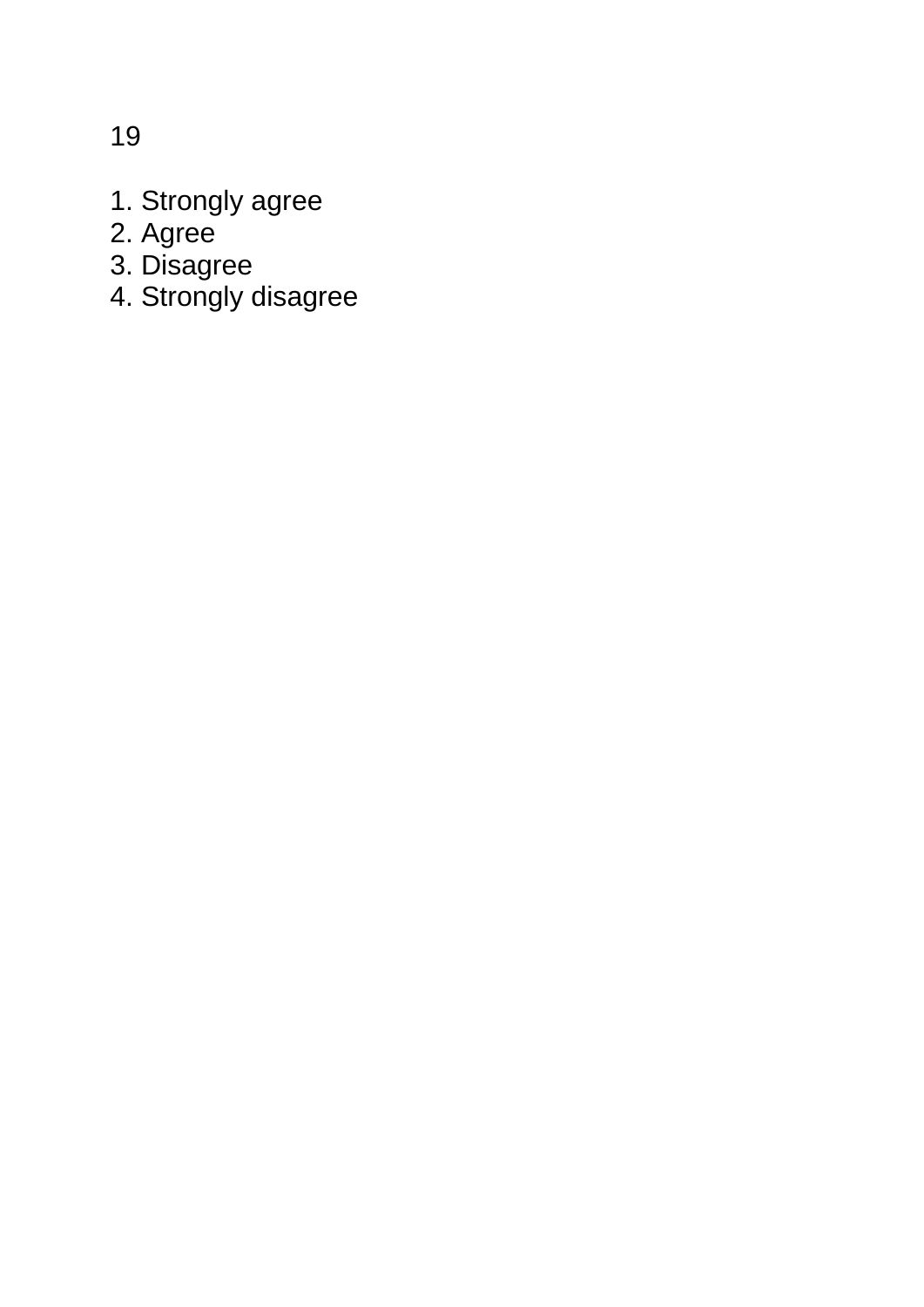- 1. I resigned
- 2. I was laid off
- 3. By mutual agreement
- 4. My plant or office closed down
- 5. A temporary job had been completed
- 6. I retired
- 97. Other reason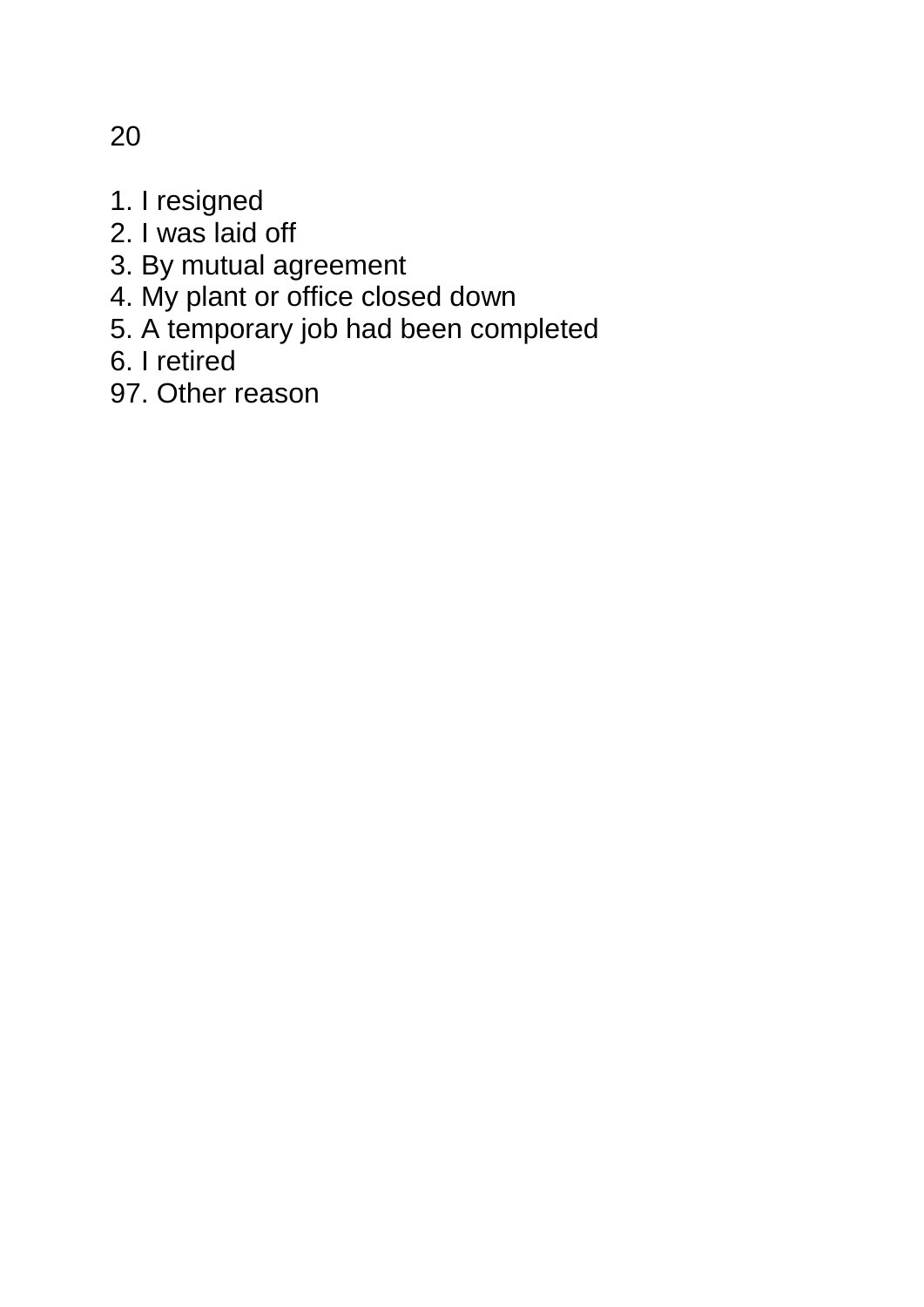- 1. Support from Spouse or Partner
- 2. Support from Family (not Spouse/Partner) and friends
- 3. Private or Public Disability Insurance
- 4. Benefits or grants from state or other institutions
- 5. Sold property
- 6. Running down financial asset or bank account
- 97. Other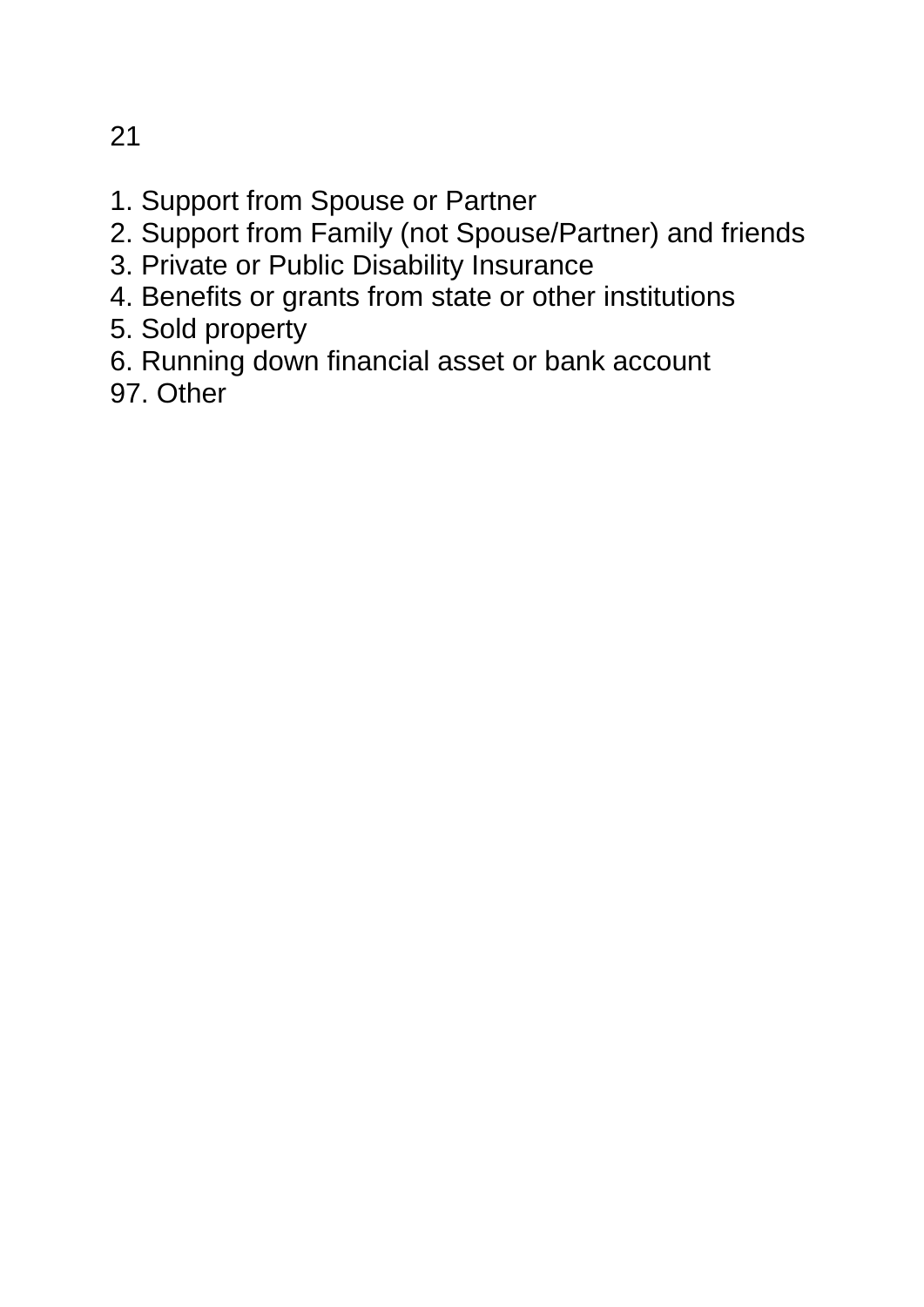1. Infectious disease (e.g. measles, rubella, chickenpox, mumps, tubercolosis, diphtheria, scarlet fever)

- 2. Polio
- 3. Asthma
- 4. Respiratory problems other than asthma
- 5. Allergies (other than asthma)
- 6. Severe diarrhoea
- 7. Meningitis/encephalitis
- 8. Chronic ear problems
- 9. Speech impairment
- 10. Difficulty seeing even with eyeglasses
- 96. None of these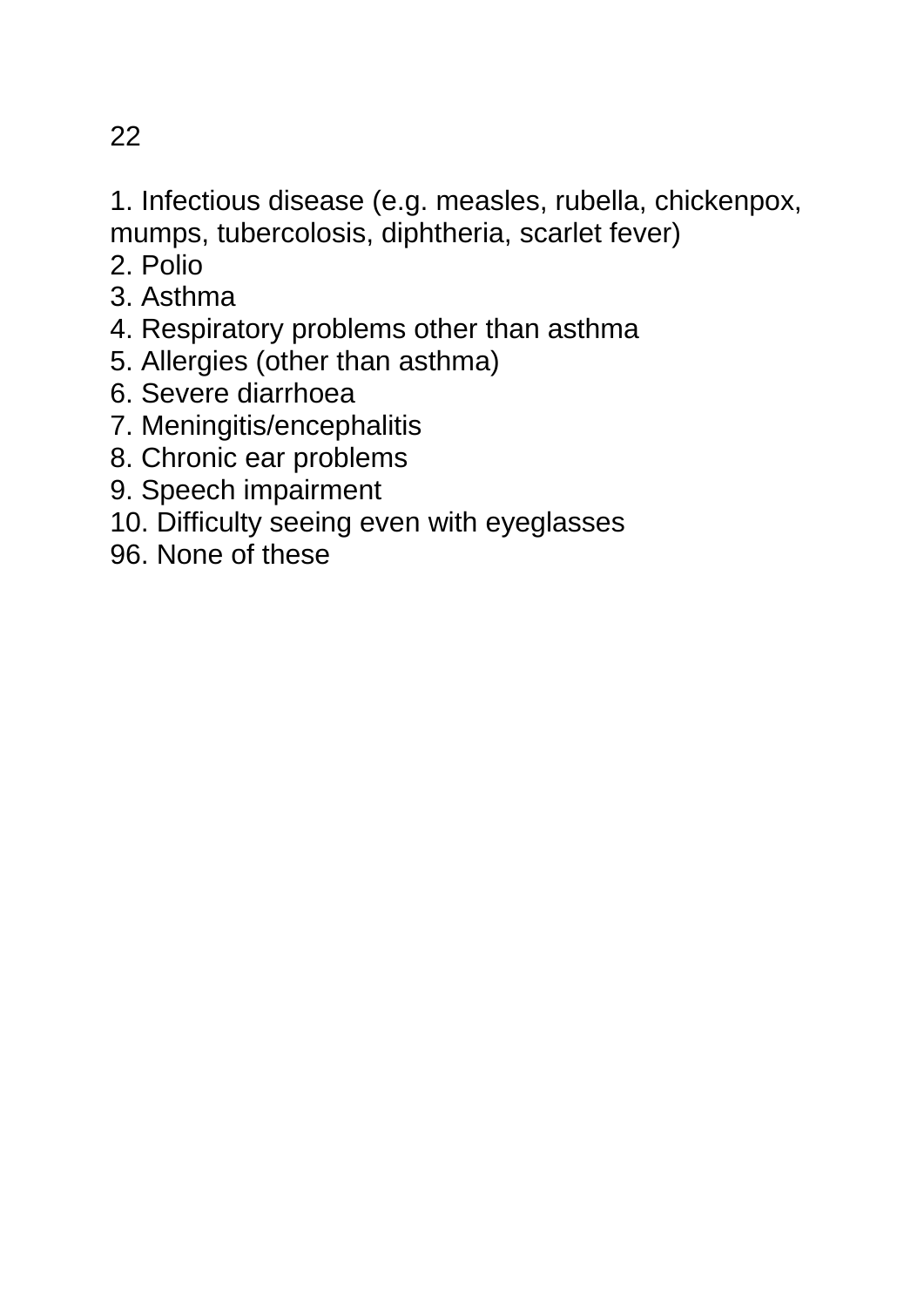- 23
- 1. Severe headaches or migraines
- 2. Epilepsy, fits or seizures
- 3. Emotional, nervous, or psychiatric problem
- 4. Broken bones, fractures
- 5. Appendicitis
- 6. Childhood diabetes or high blood sugar
- 7. Heart trouble
- 8. Leukaemia or lymphoma
- 9. Cancer or malignant tumour (excluding minor skin cancers)
- 10. Rickets, osteomalacia, rachitis
- 96. None of these
- 97. Other serious health condition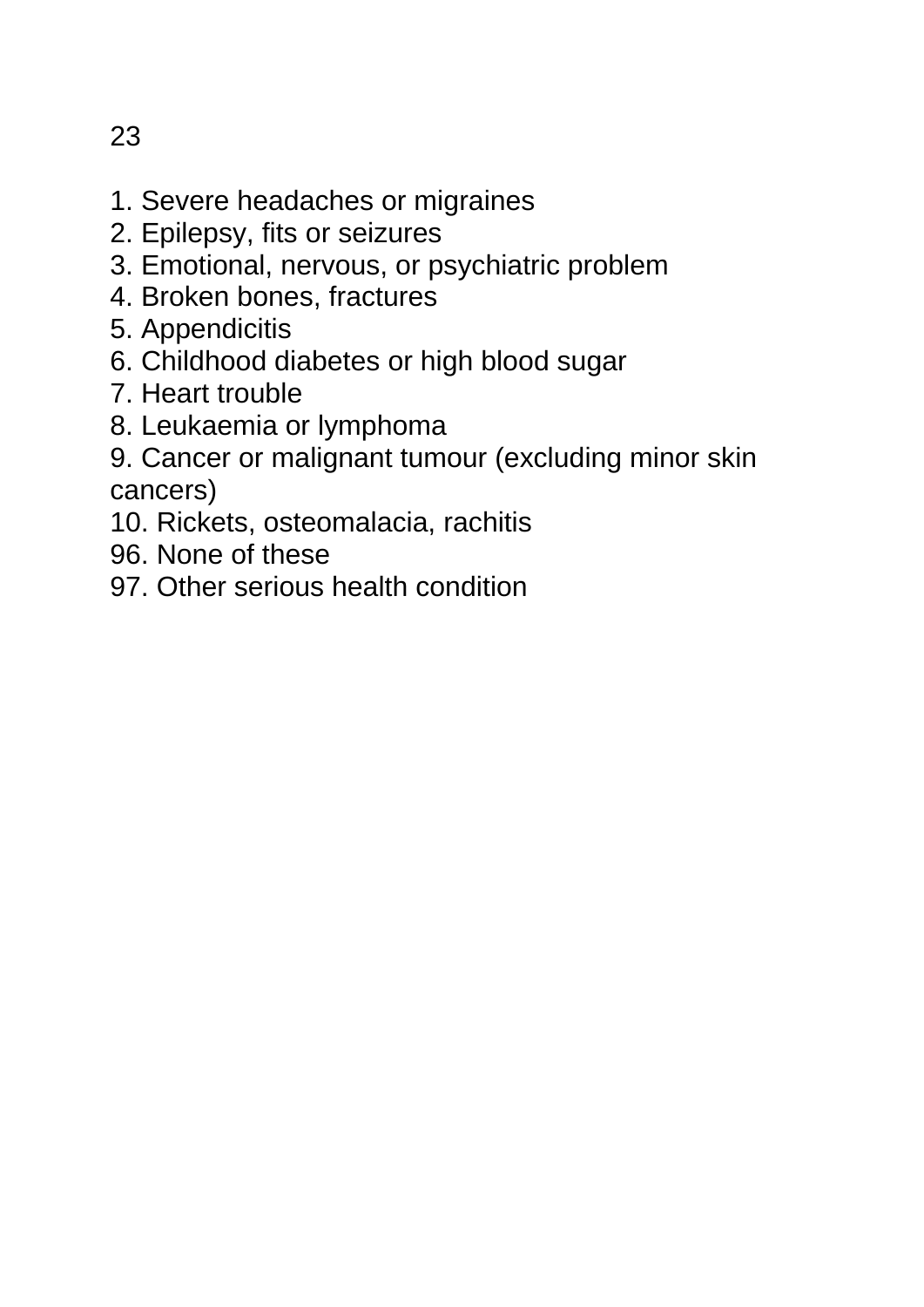- 1. Back pain
- 2. Arthritis, including osteoarthritis and rheumatism
- 3. Osteoporosis
- 4. Angina or heart attack (including myocardial infarction
- or coronary thrombosis)
- 5. Other heart disease
- 6. Diabetes or high blood sugar
- 7. Stroke
- 8. Asthma
- 9. Respiratory problems other than asthma (e.g.
- bronchitis, chronic obstructive pulmonary disease)
- 10. Tuberculosis
- 11. Severe headaches or migraines
- 96. None of these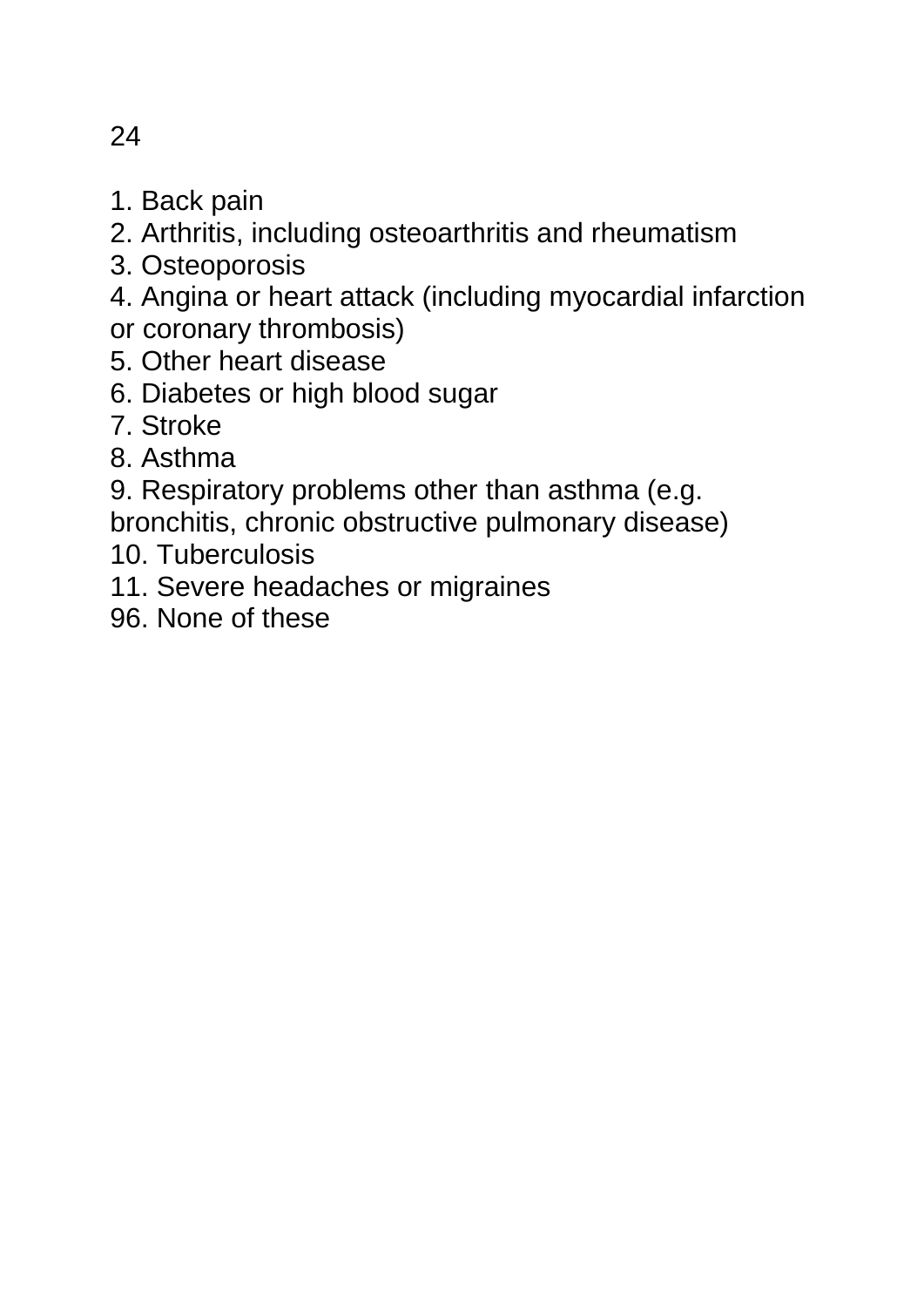1. Leukaemia or lymphoma

2. Cancer or malignant tumour (excluding minor skin cancers)

- 3. Emotional, nervous, or psychiatric problem
- 4. Fatigue, e.g. with ME, MS
- 5. Gynaecological (women's) problem
- 6. Eyesight problems
- 7. Infectious disease (e.g. shingles, mumps, TB, HIV)
- 8. Allergies (other than asthma, e.g. food intolerance, hayfever)
- 96. None of these
- 97. Other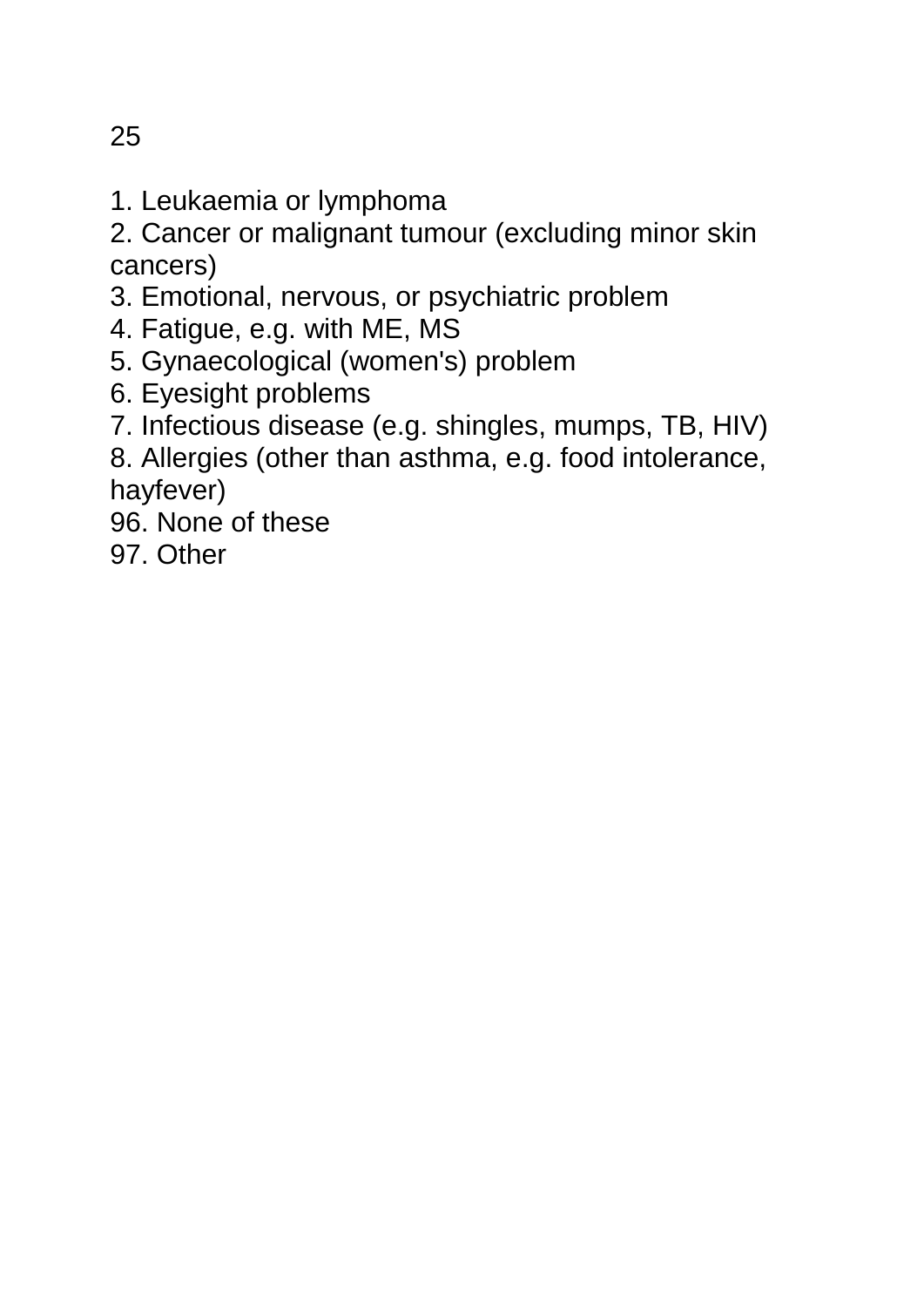- 1. Denied promotions
- 2. Assignment to a task with fewer responsibilities
- 3. Working on tasks below your qualifications
- 4. Harassment by your boss or colleagues
- 5. Pay cuts
- 96. None of these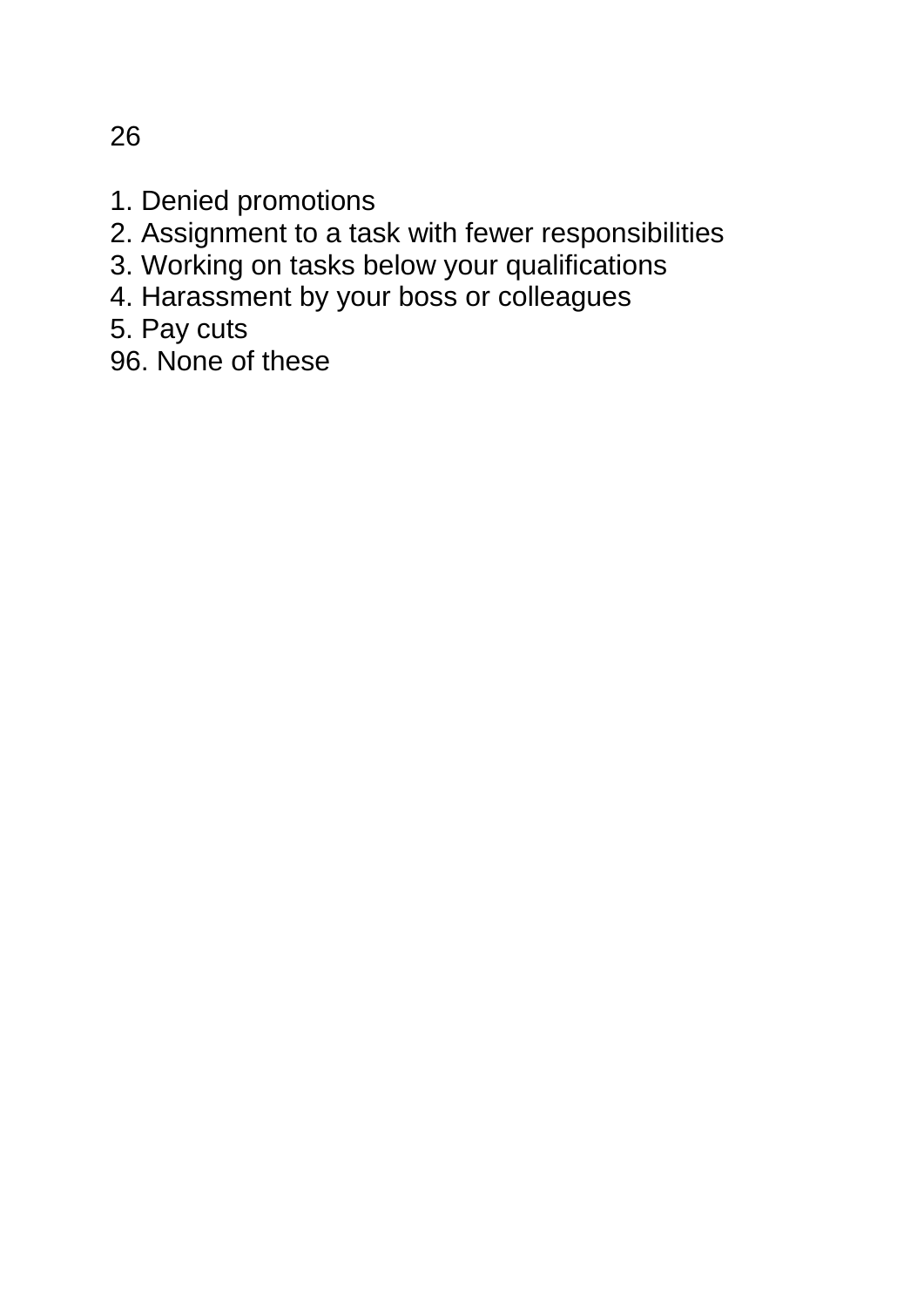- 1. Limited my opportunities for paid work
- 2. Had a negative effect on my family life
- 3. Had a positive effect on my family life
- 4. Made my social life more difficult
- 5. Limited my leisure activities
- 6. Made me determined to get the best out of life
- 7. Opened up new opportunities
- 96. None of these
- 97. Other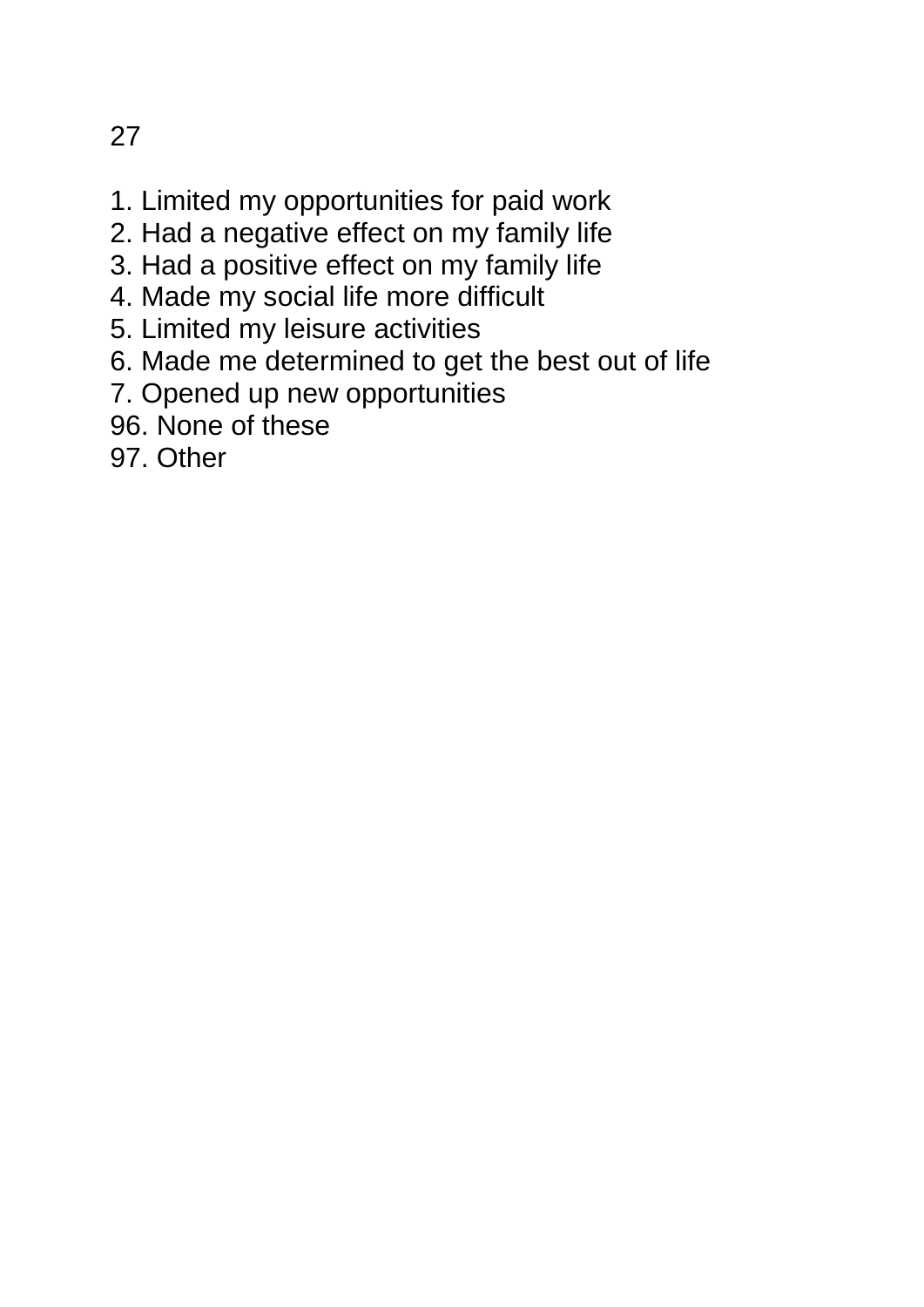- 1. Not affordable
- 2. Not covered by health insurance
- 3. Did not have health insurance
- 4. Time constraints
- 5. Not enough information about this type of care
- 6. Not usual to get this type of care
- 7. No place to receive this type of care close to home
- 8. Not considered to be necessary
- 97. Other reasons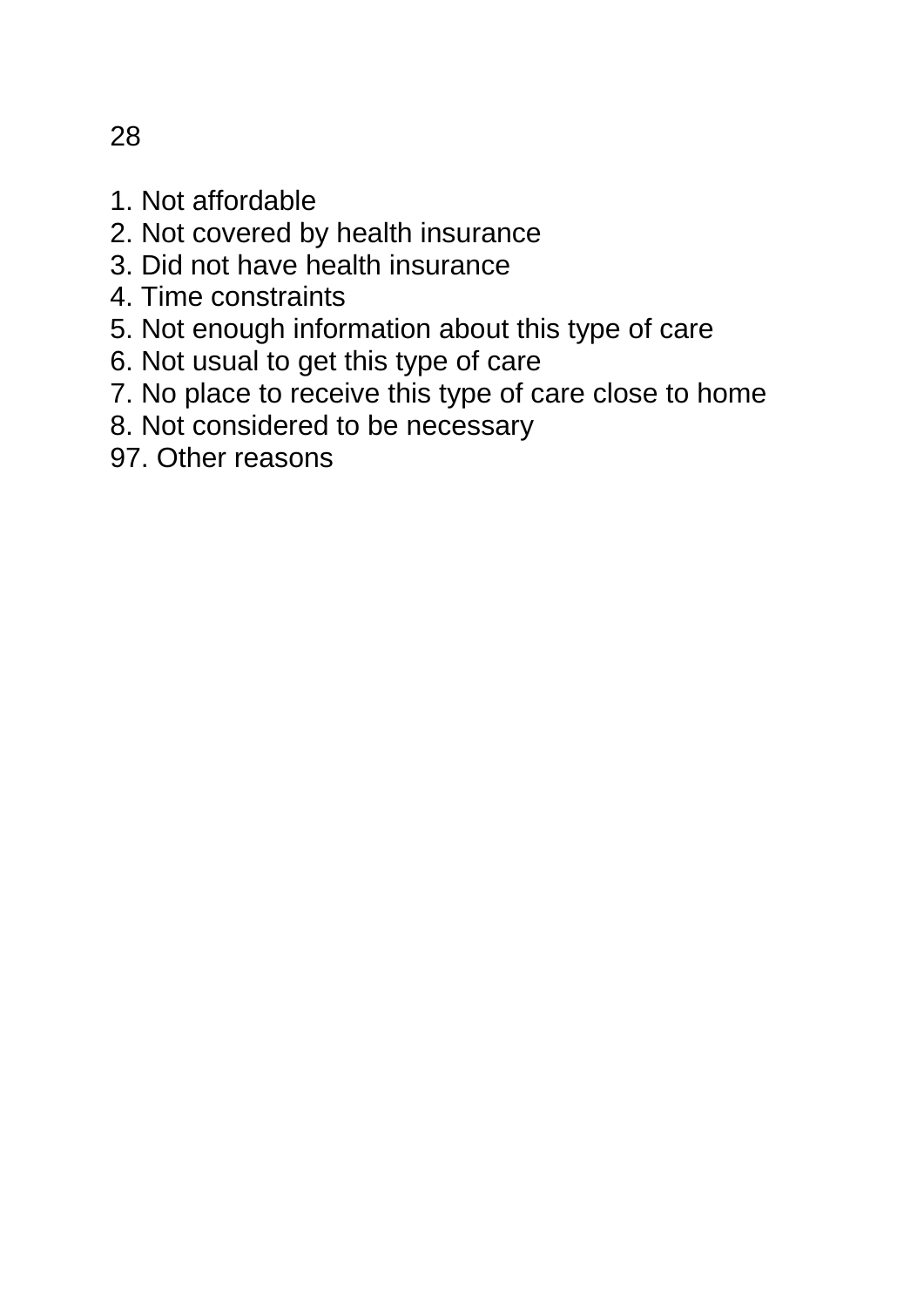- 1. When I was 0-15 years old.
- 2. When I was 16-25 years old.
- 3. When I was 26-40 years old.
- 4. When I was 41-55 years old.
- 5. When I was 56-65 years old.
- 6. When I was 66-75 years old.
- 7. When I was older than 75 years old.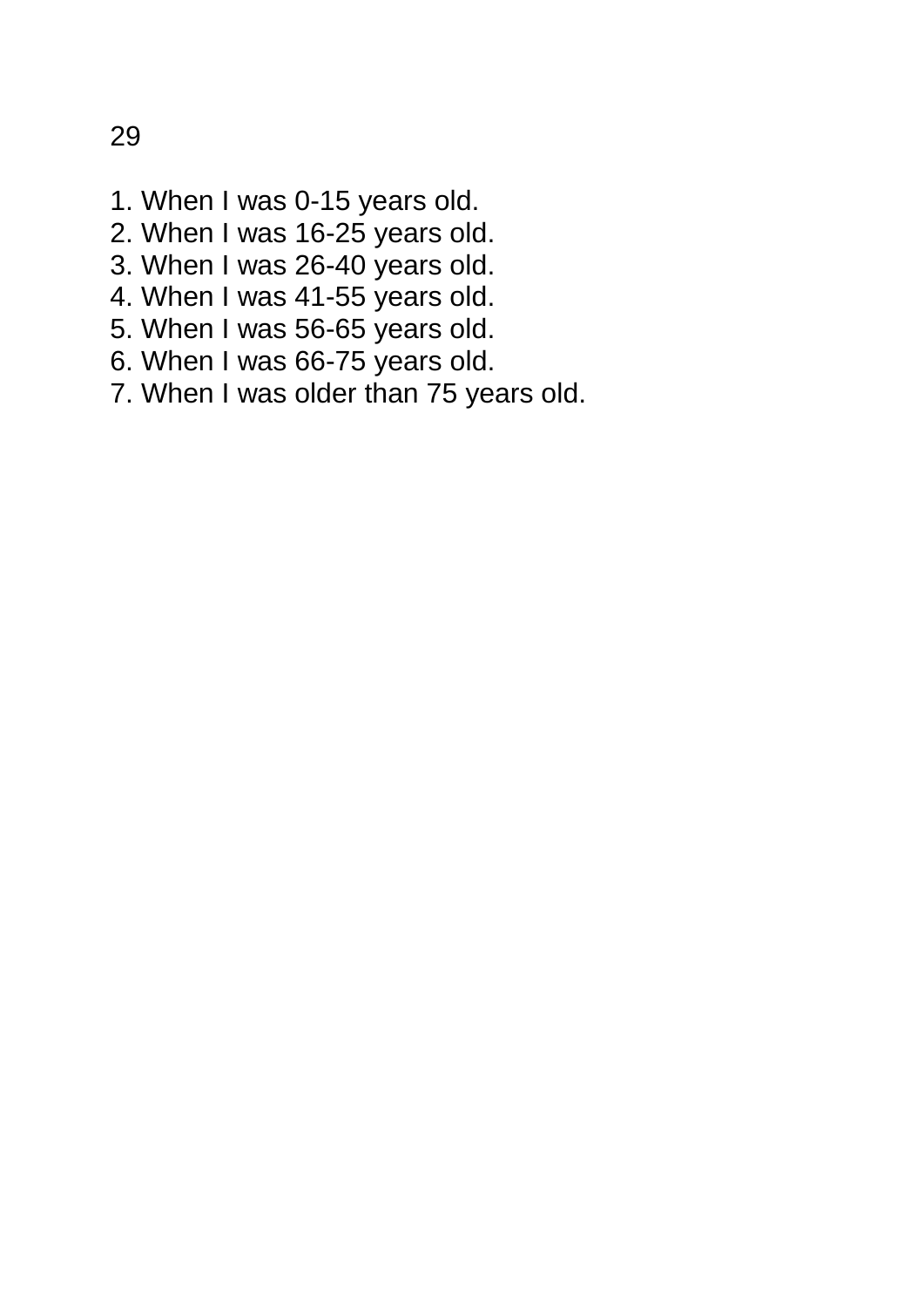1. Not affordable

- 2. Not covered by health insurance
- 3. Did not have health insurance
- 4. Time constraints
- 5. Not enough information about this type of care
- 6. Not usual to get this type of care
- 7. No place to receive this type of care close to home
- 8. Not considered to be necessary
- 97. Other reasons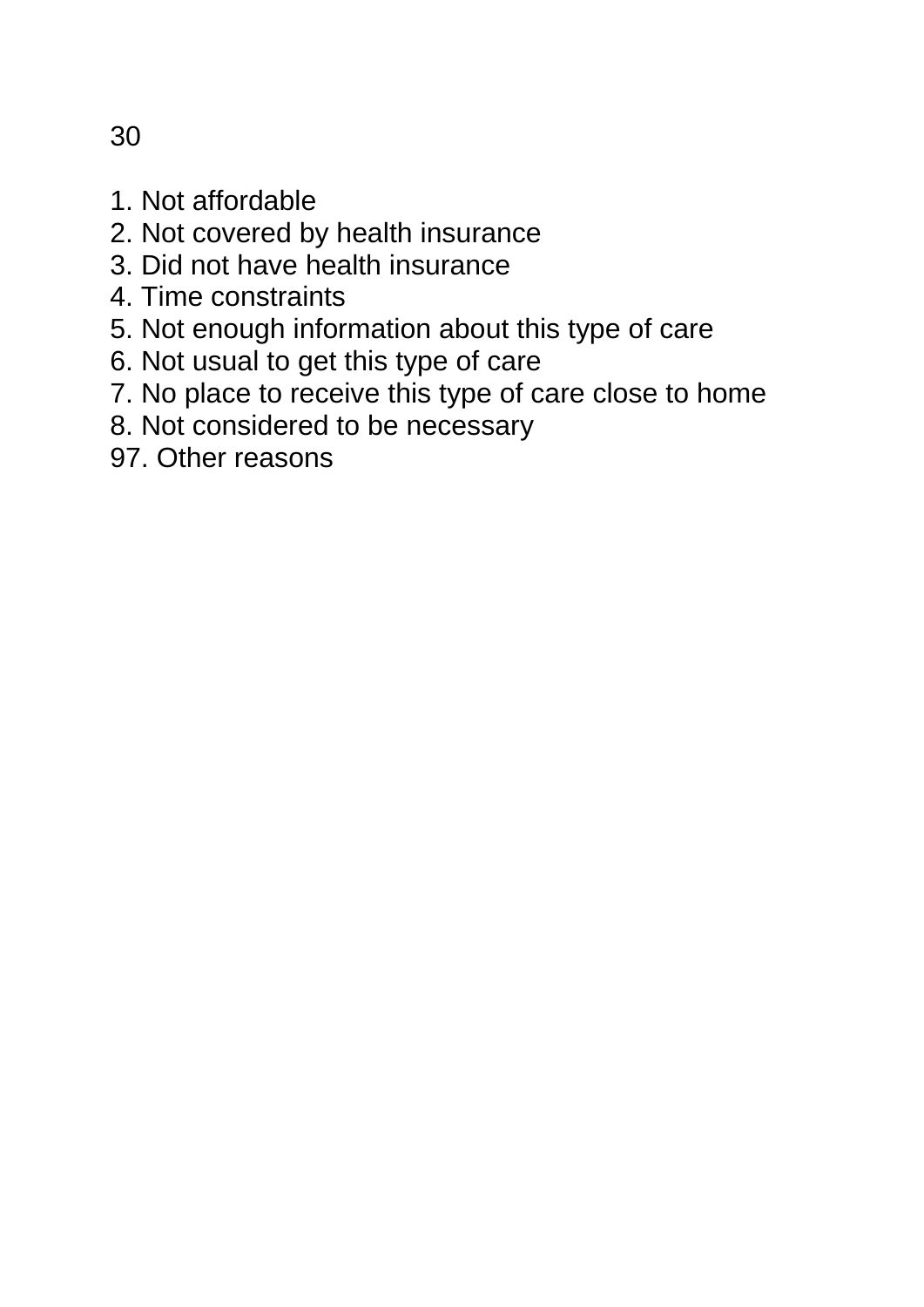- 1. Imprisonment
- 2. Labor camp
- 3. Concentration camp
- 4. Deportation, forced displacement or flight
- 5. Engaged in combat operations/fighting
- 6. Serious damage to health or injury includes damage
- to physical or mental health
- 7. Death
- 96. None of these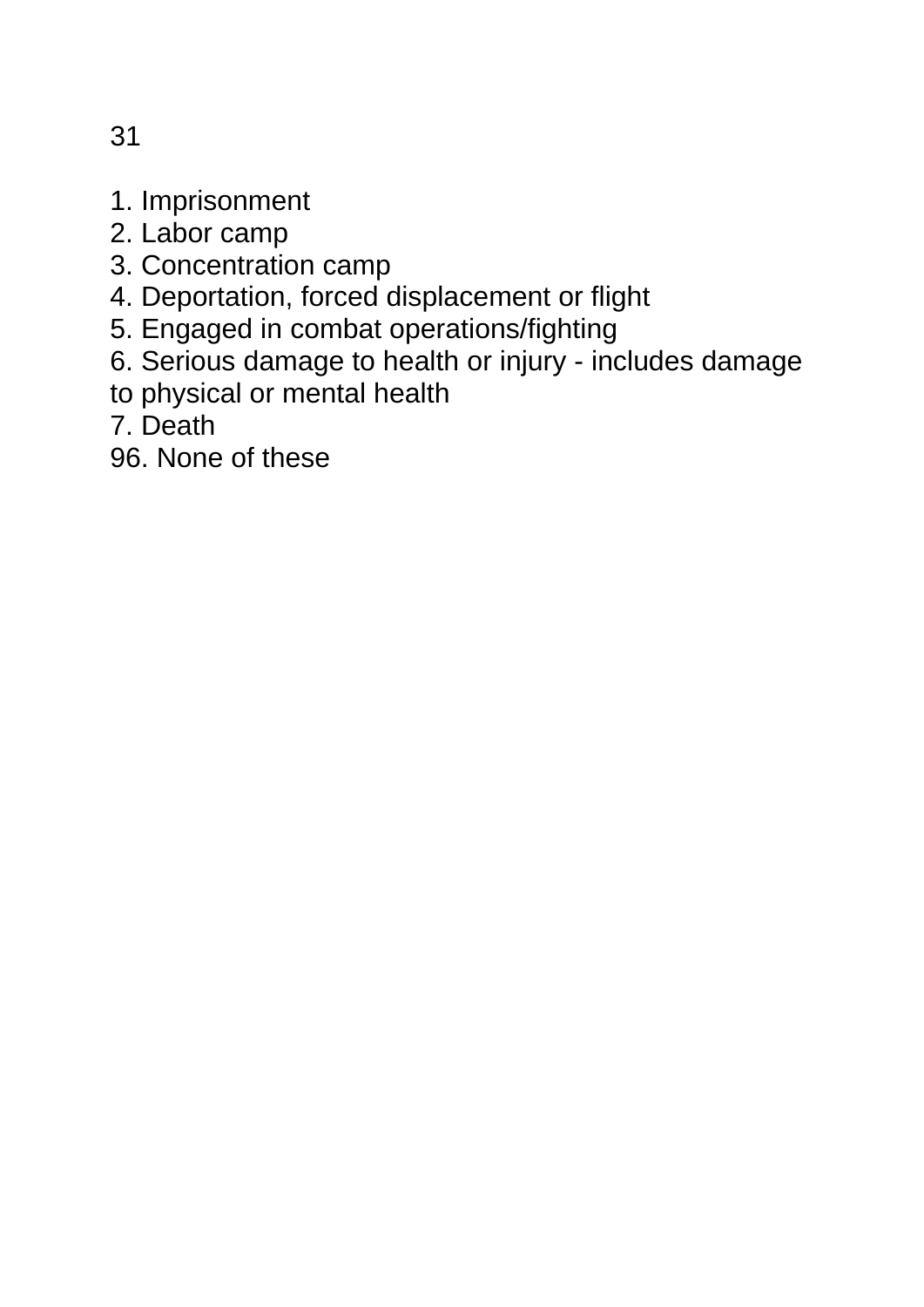1. A heart attack including myocardial infarction or coronary thrombosis or any other heart problem including congestive heart failure

- 2. High blood pressure or hypertension
- 3. High blood cholesterol
- 4. A stroke or cerebral vascular disease
- 5. Diabetes or high blood sugar
- 6. Chronic lung disease such as chronic bronchitis or emphysema

10. Cancer or malignant tumour, including leukaemia or lymphoma, but excluding minor skin cancers

- 11. Stomach or duodenal ulcer, peptic ulcer
- 12. Parkinson disease
- 13. Cataracts
- 14. Hip fracture
- 15. Other fractures
- 16. Alzheimer's disease, dementia, organic brain syndrome, senility or any other serious memory impairment

18. Other affective or emotional disorders, including anxiety, nervous or psychiatric problems

- 19. Rheumatoid Arthritis
- 20. Osteoarthritis, or other rheumatism
- 21. Chronic kidney disease
- 96. None
- 97. Other conditions, not yet mentioned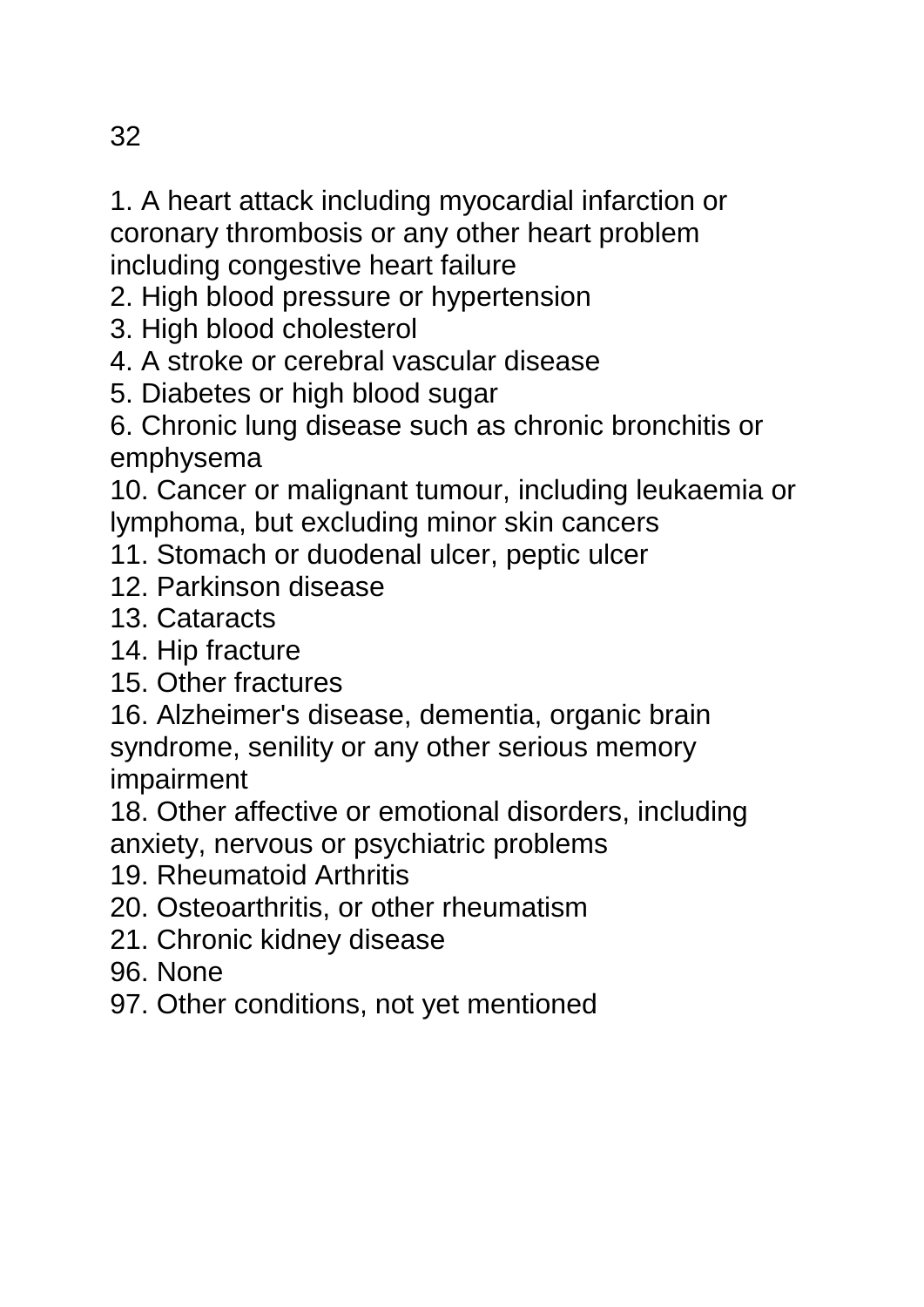1. Falling down

- 2. Fear of falling down
- 3. Dizziness, faints or blackouts
- 4. Fatigue

96. None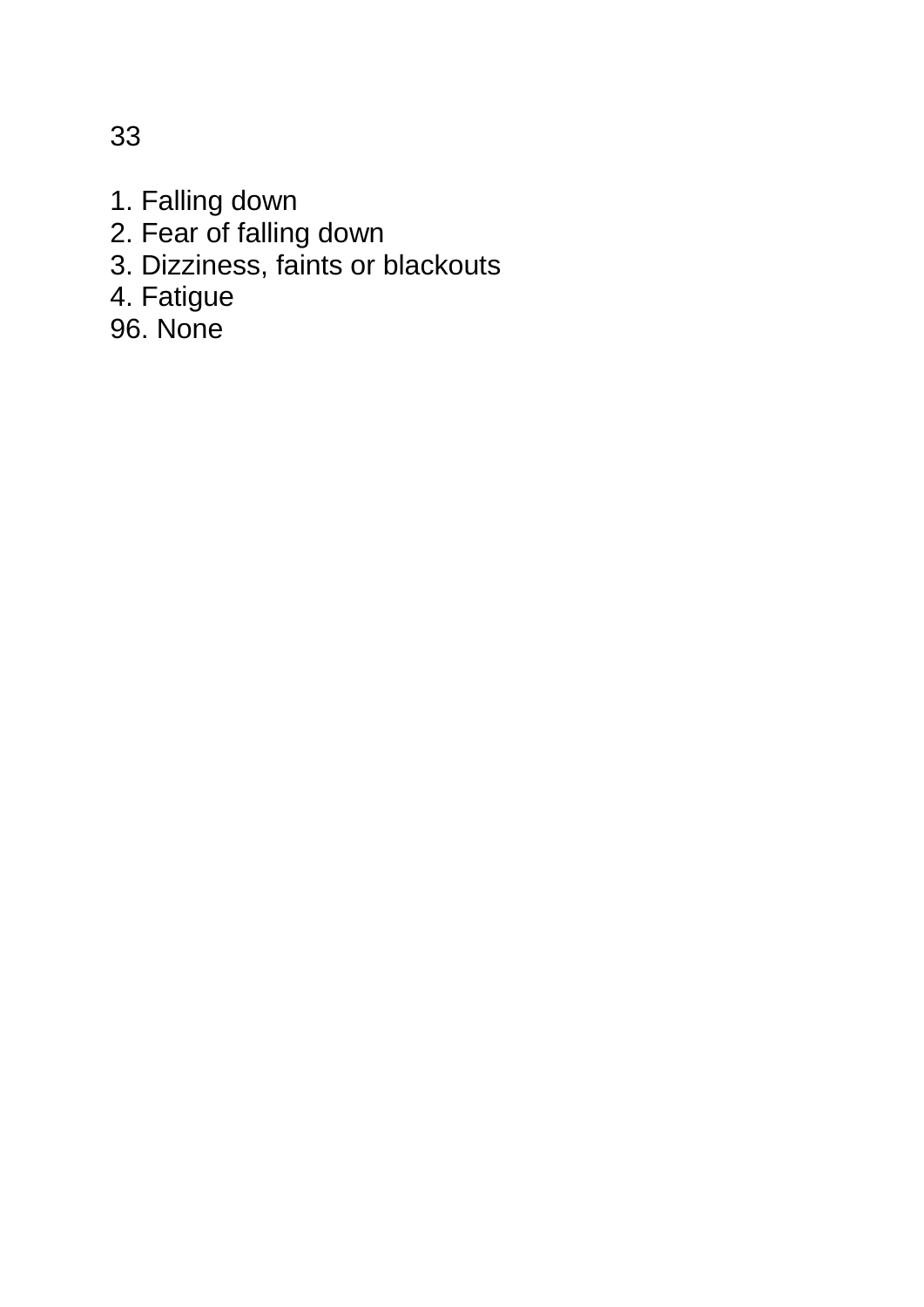- 1. Back
- 2. Hips
- 3. Knees
- 4. Other joints
- 5. Mouth/Teeth
- 6. Other parts of the body, but not joints
- 7. All over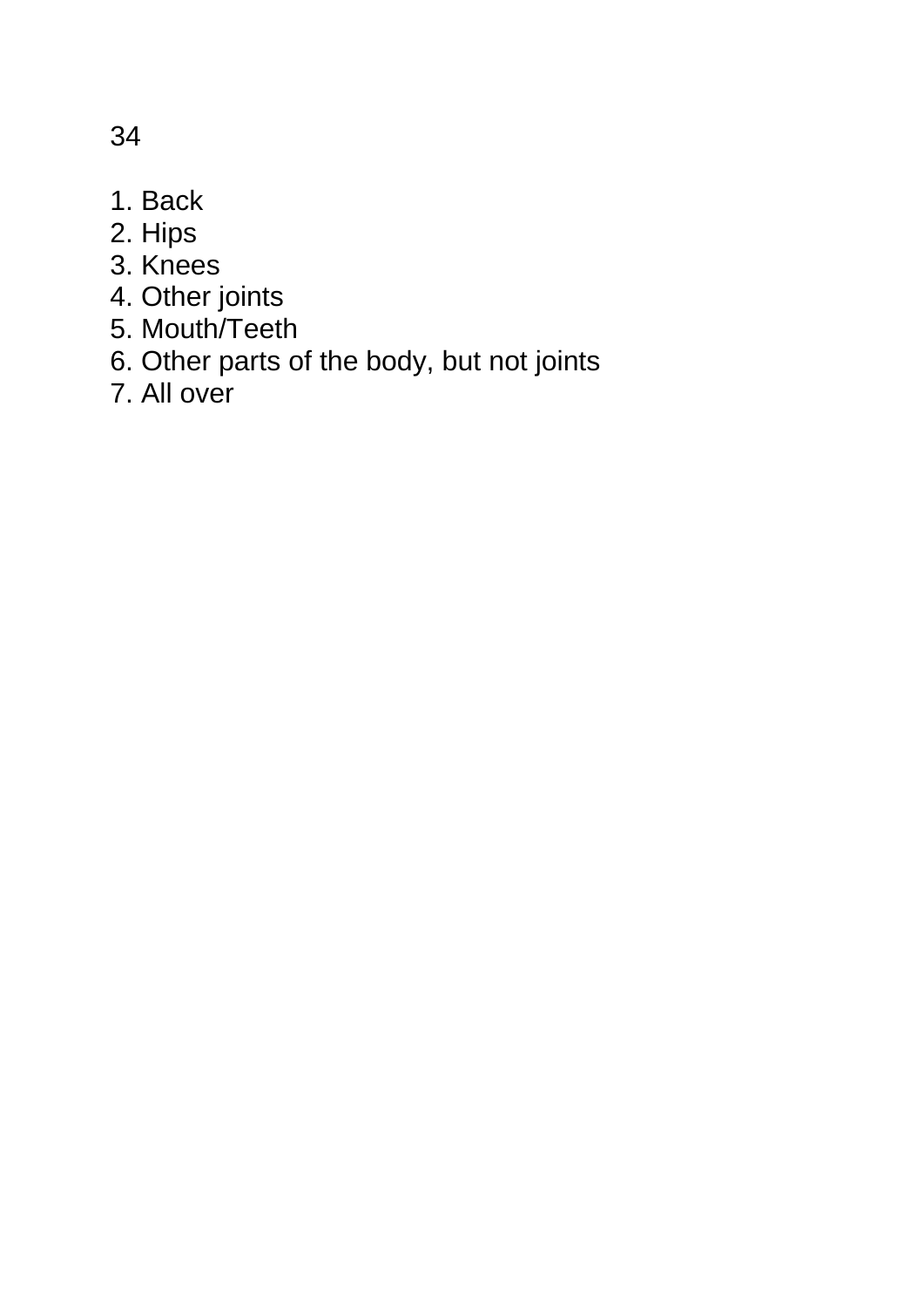- 1. Drugs for high blood cholesterol
- 2. Drugs for high blood pressure
- 3. Drugs for coronary or cerebrovascular diseases
- 4. Drugs for other heart diseases
- 6. Drugs for diabetes
- 7. Drugs for joint pain or for joint inflammation
- 8. Drugs for other pain (e.g. headache, back pain, etc.)
- 9. Drugs for sleep problems
- 10. Drugs for anxiety or depression
- 11. Drugs for osteoporosis
- 13. Drugs for stomach burns
- 14. Drugs for chronic bronchitis
- 15. Drugs for suppressing inflammation (only
- glucocorticoids or steroids)
- 96. None
- 97. Other drugs, not yet mentioned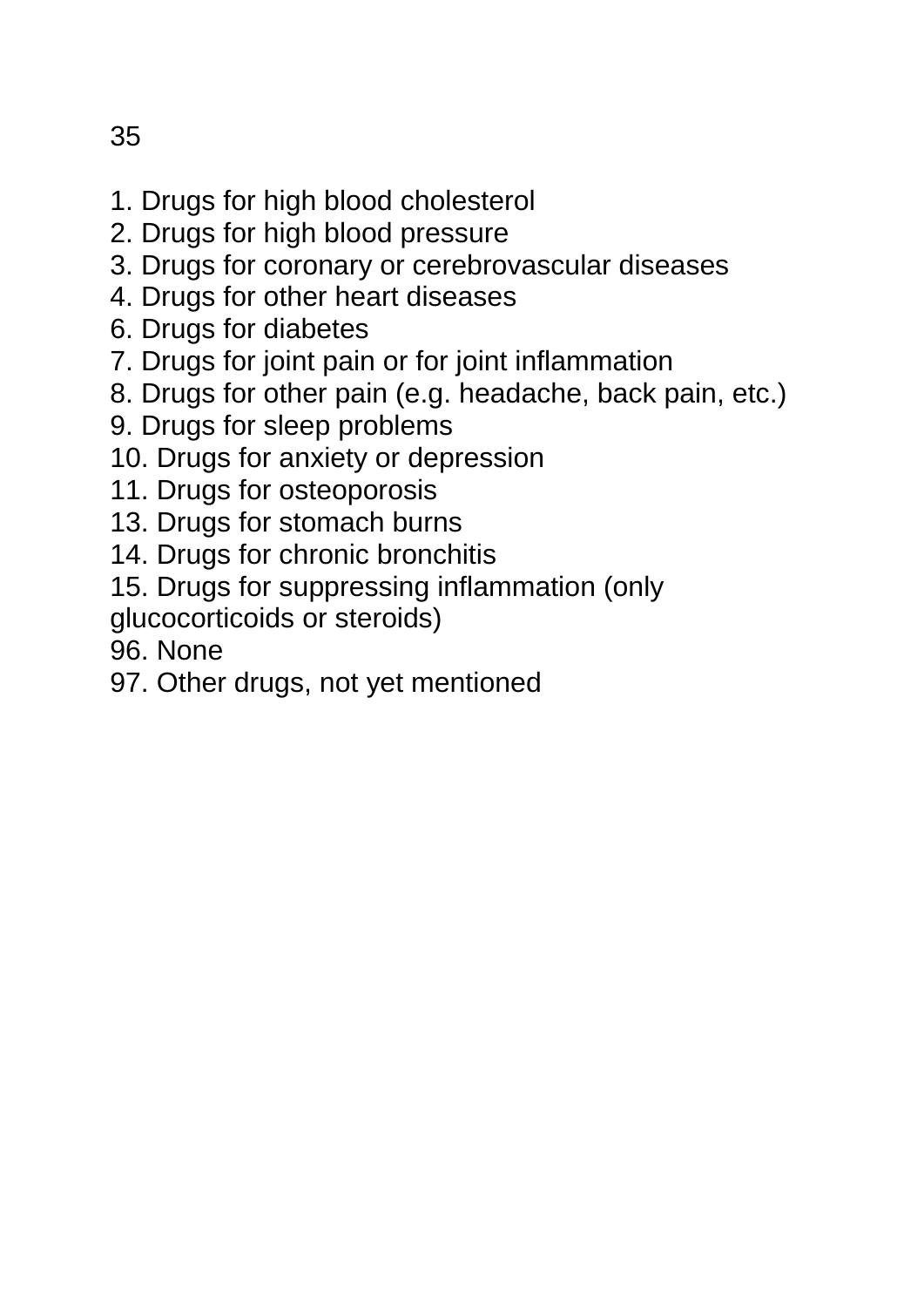- 1. Walking 100 metres
- 2. Sitting for about two hours
- 3. Getting up from a chair after sitting for long periods
- 4. Climbing several flights of stairs without resting
- 5. Climbing one flight of stairs without resting
- 6. Stooping, kneeling, or crouching
- 7. Reaching or extending your arms above shoulder level
- 8. Pulling or pushing large objects like a living room chair
- 9. Lifting or carrying weights over 10 pounds/5 kilos, like a heavy bag of groceries
- 10. Picking up a small coin from a table
- 96. None of these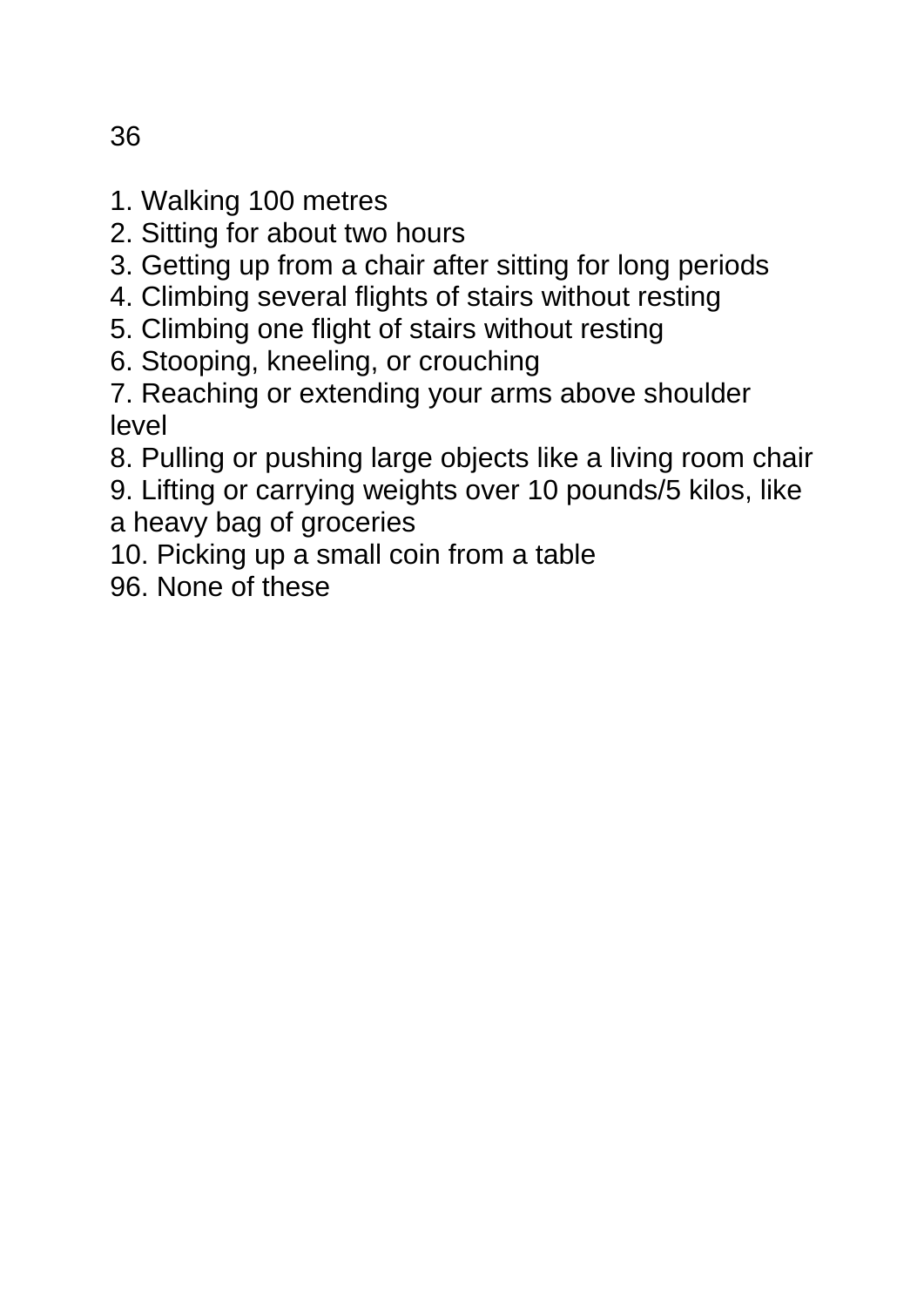- 1. Dressing, including putting on shoes and socks
- 2. Walking across a room
- 3. Bathing or showering
- 4. Eating, such as cutting up your food
- 5. Getting in or out of bed
- 6. Using the toilet, including getting up or down
- 7. Using a map to figure out how to get around in a strange place
- 8. Preparing a hot meal
- 9. Shopping for groceries
- 10. Making telephone calls
- 11. Taking medications
- 12. Doing work around the house or garden
- 13. Managing money, such as paying bills and keeping track of expenses

14. Leaving the house independently and accessing transportation services

- 15. Doing personal laundry
- 96. None of these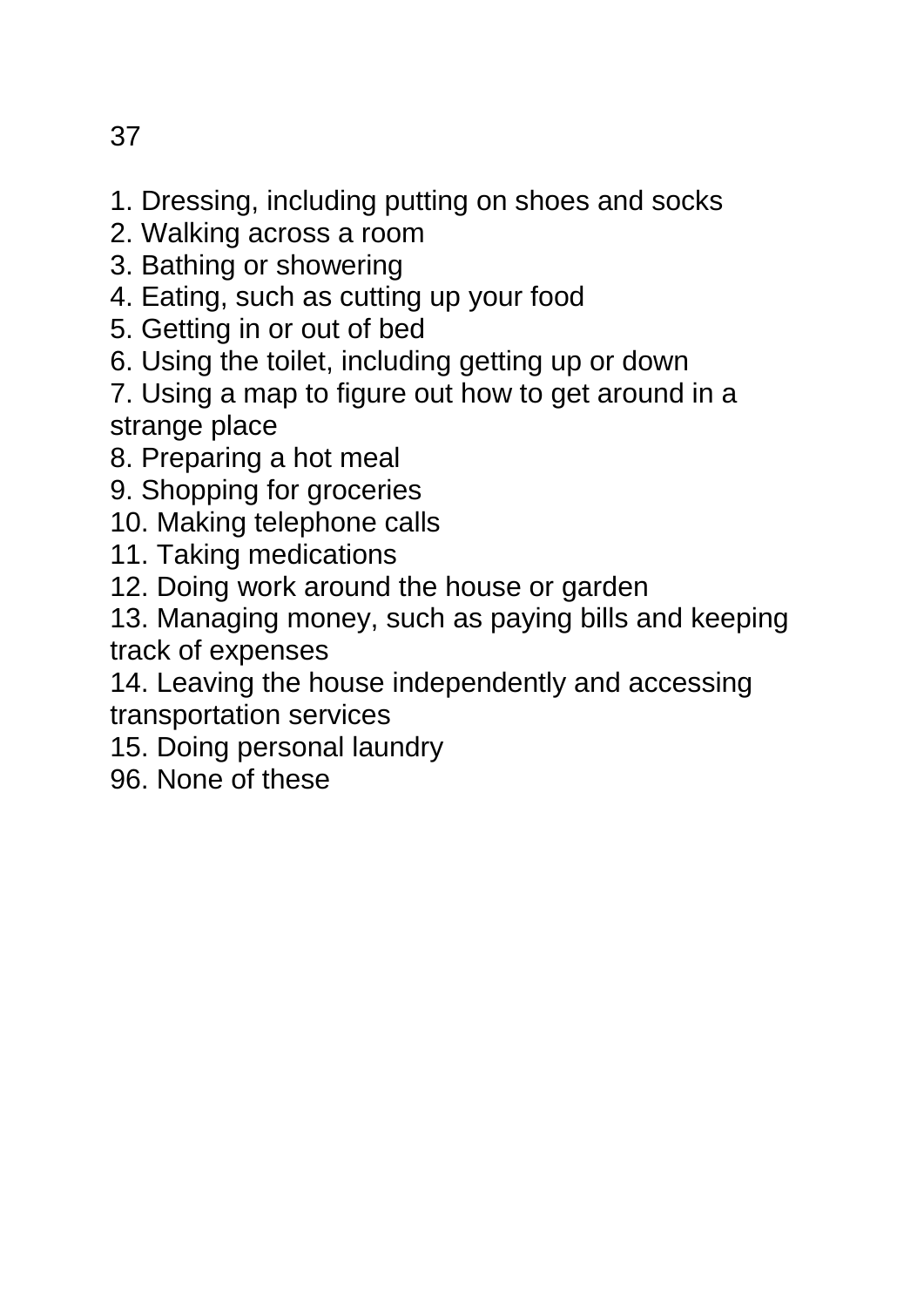- 1. A cane or walking stick
- 2. A zimmer frame or walker
- 3. A manual wheelchair
- 4. An electric wheelchair
- 5. A buggy or scooter
- 6. Special eating utensils
- 7. A personal alarm
- 8. Bars, grabs, rails (to facilitate movements and to keep ones balance)
- 9. Raised toilet seat with/without arms
- 10. Incontinence pads
- 96. None of these
- 97. other items (specify)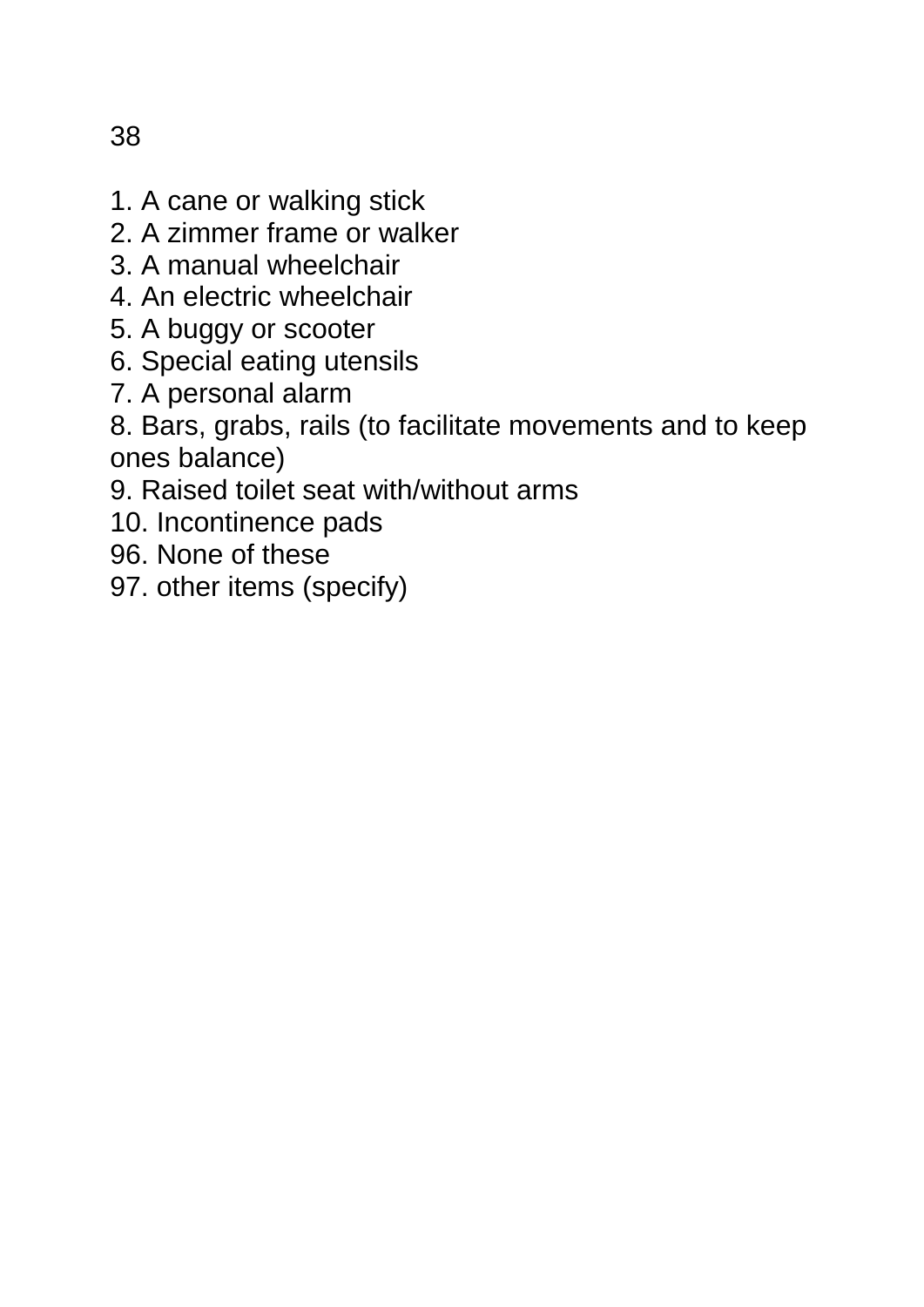| <b>Drinks</b>                                      | <b>Examples</b>  | N° of units |
|----------------------------------------------------|------------------|-------------|
| Beer 33 cl<br>$4 - 6%$<br>alcohol                  | 33cl<br>33cl     | ] units     |
| Wine 12 cl<br>10-13%<br>alcohol                    | 12 <sub>cl</sub> | ] units     |
| <b>Fortified wine</b><br>8 cl<br>14-22%<br>alcohol | 8cl              | units       |
| Spirits 4 cl<br>23% alcohol<br>and above           | 4cl              | ] units     |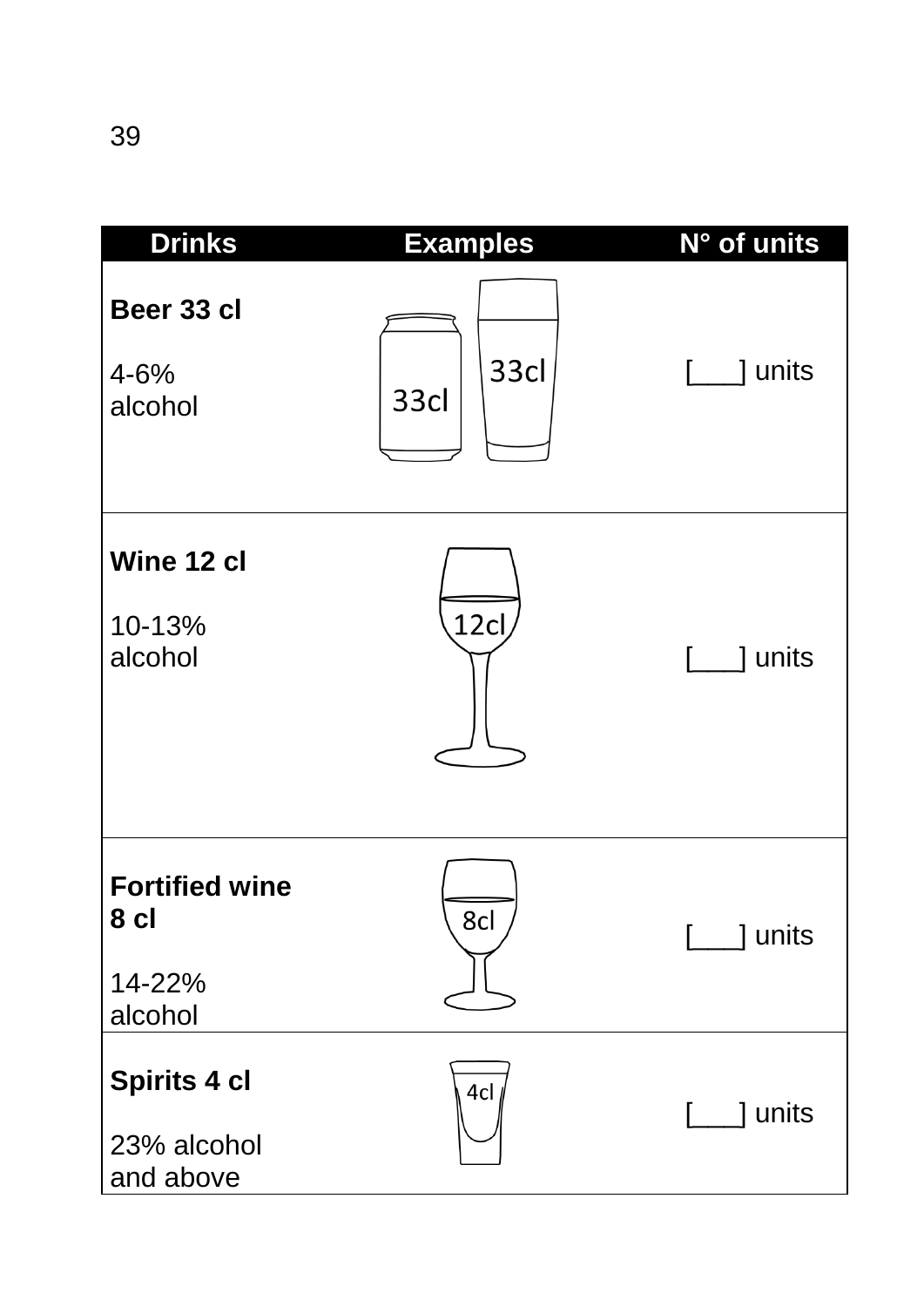- 1. Daily or almost daily
- 2. Five or six days a week
- 3. Three or four days a week
- 4. Once or twice a week
- 5. Once or twice a month
- 6. Less than once a month
- 7. Not at all in the last 3 months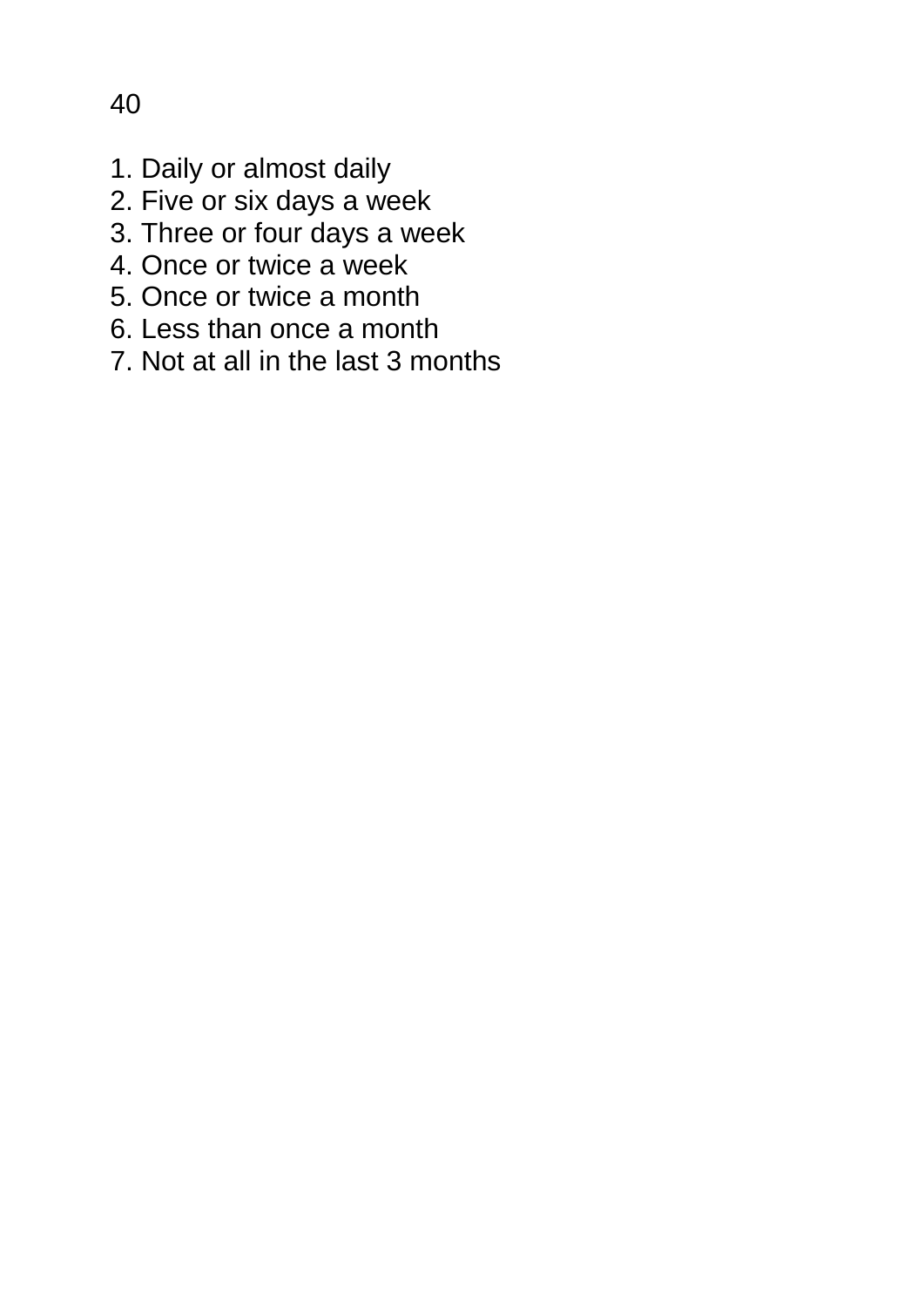- 1. Every day
- 2. 3-6 times a week
- 3. Twice a week
- 4. Once a week
- 5. Less than once a week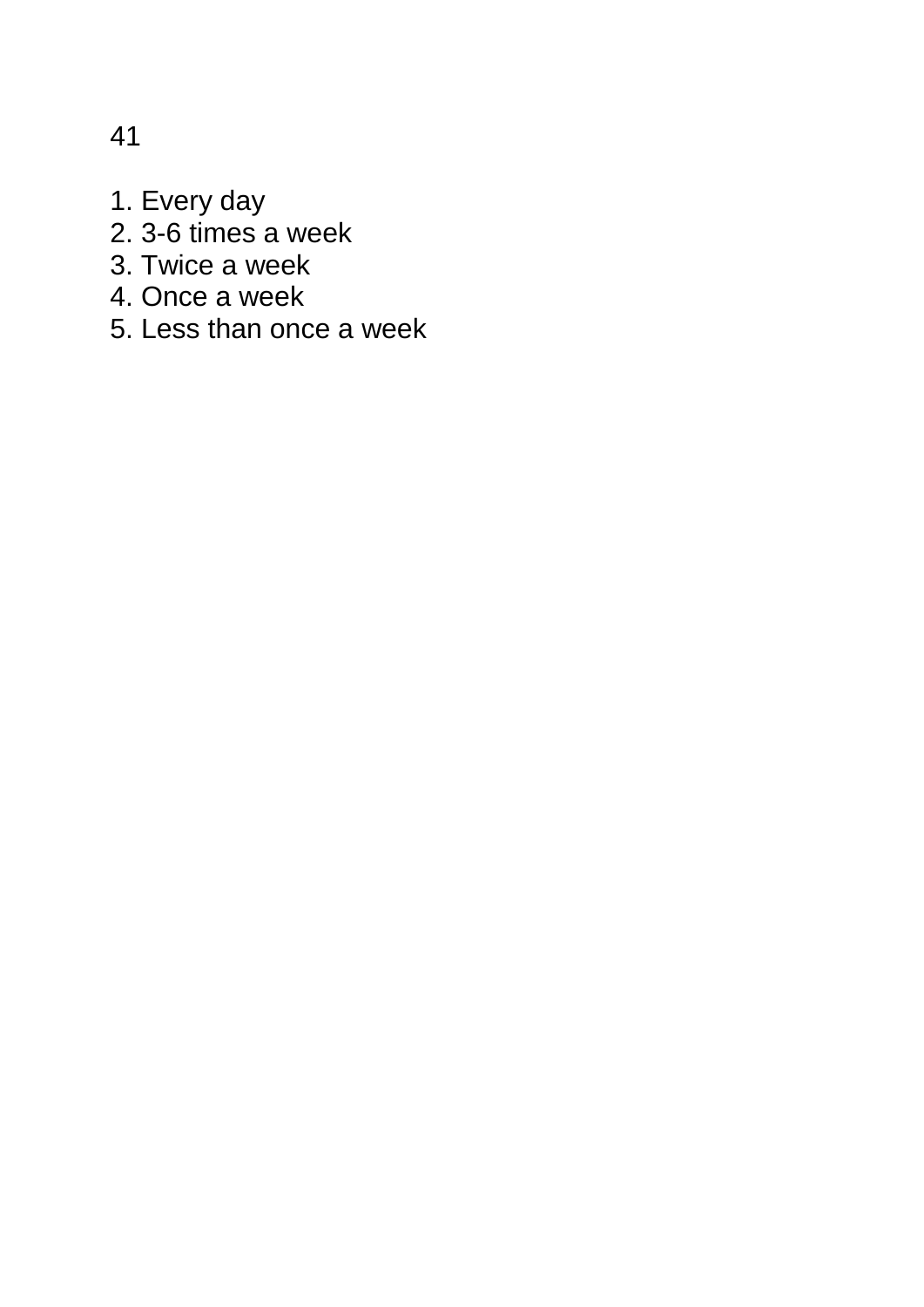1. Aids and appliances (e.g. Wheelchairs; Rollators; Zimmer Frame; Walking Sticks and Crutches; Orthoses; Protheses)

2. Ambulatory therapies (e.g. Physiotherapy; Vocational therapy; Osteopathy; Homeopathy; Counseling Psychology; Chiropractic)

96. None of these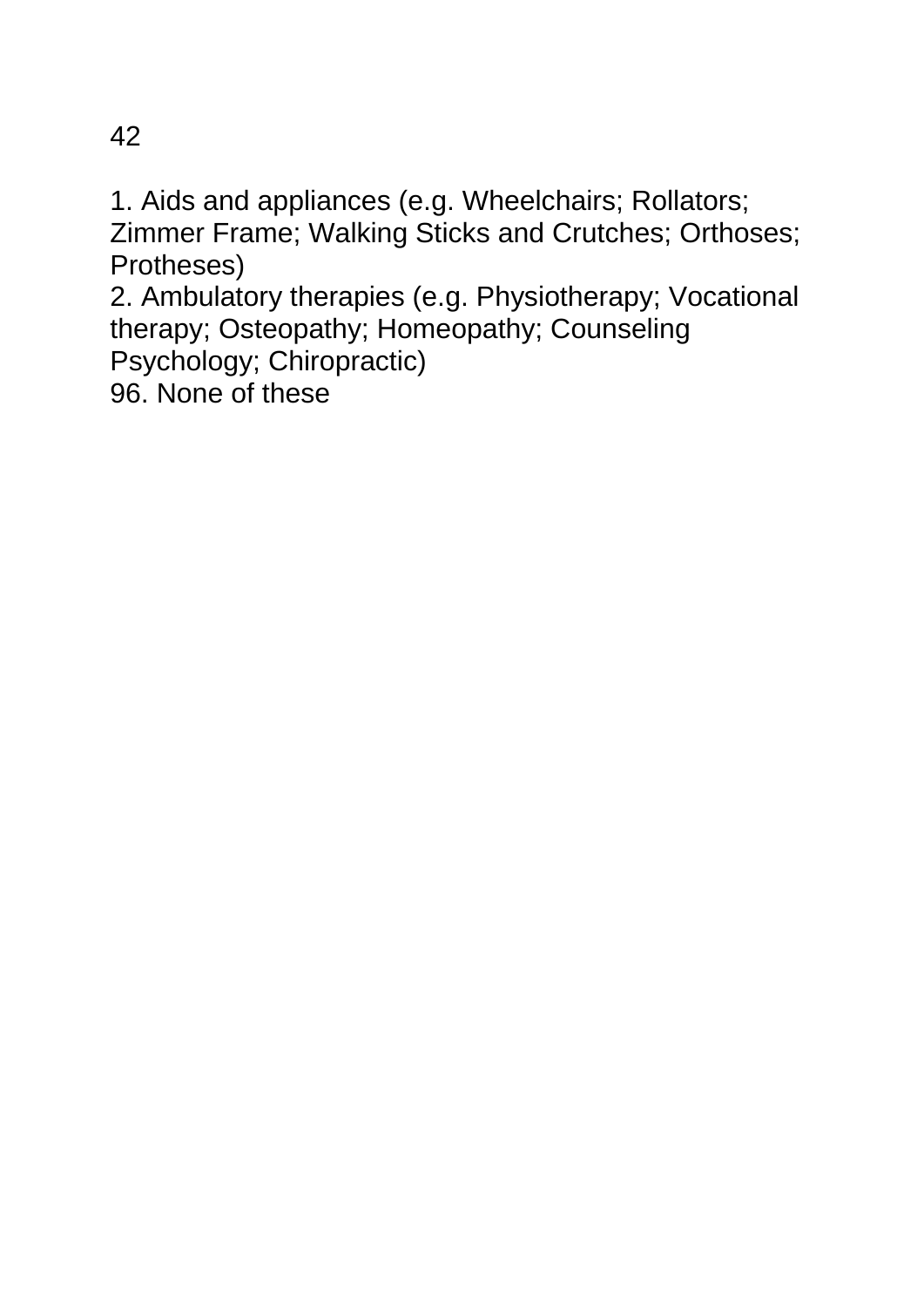1. Help with **personal care**, (e.g. getting in and out of bed, dressing, bathing and showering)

2. Help with **domestic tasks** (e.g. cleaning, ironing, cooking)

3. **Meals-on-wheels** (i.e. ready made meals provided by a municipality or a private provider)

4. Help with other activities (e.g. filling a drug dispenser) 96. None of the above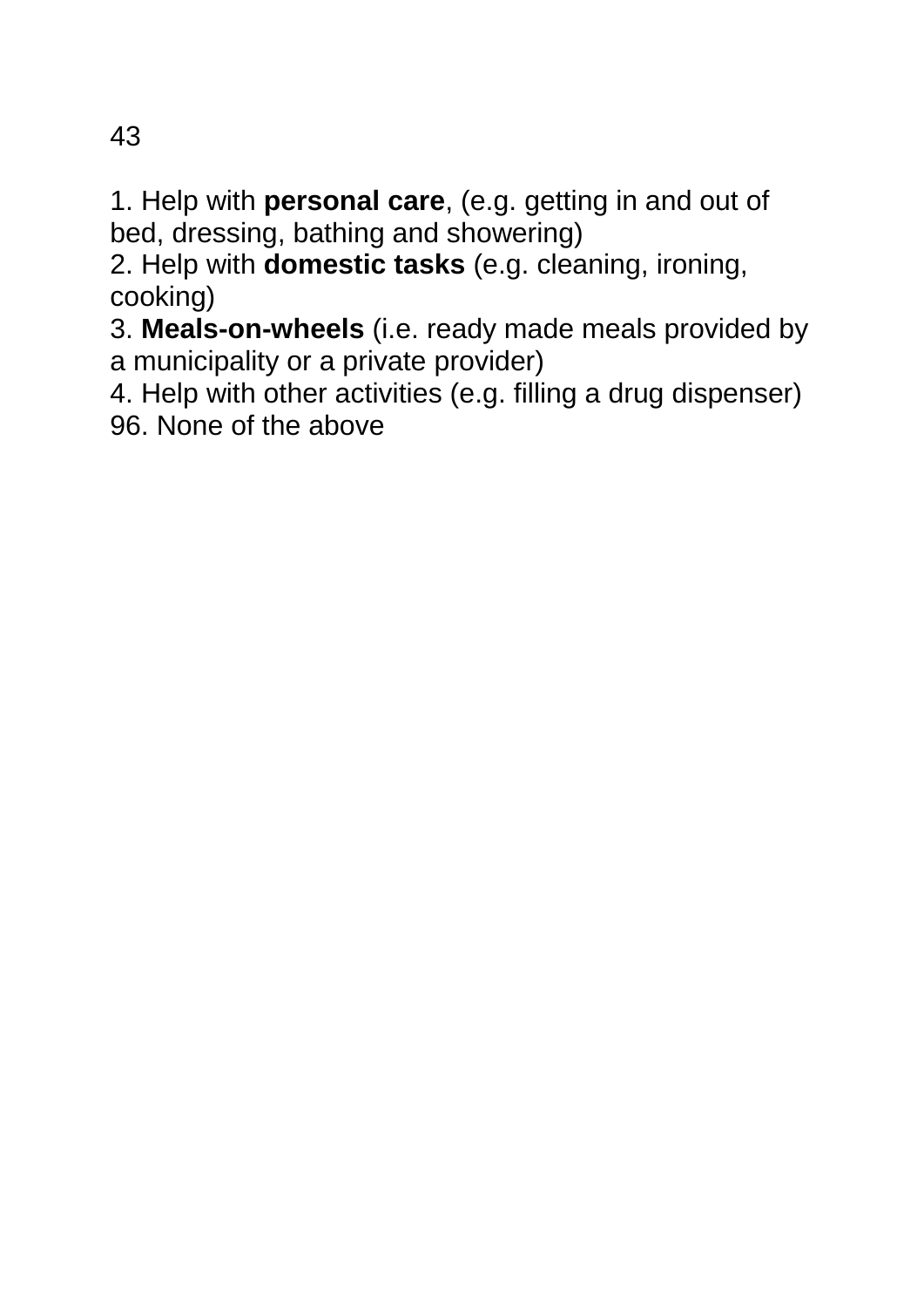1. Retired

2. Employed or self-employed (including working for family business)

3. Unemployed

4. Permanently sick or disabled

5. Homemaker

97. Other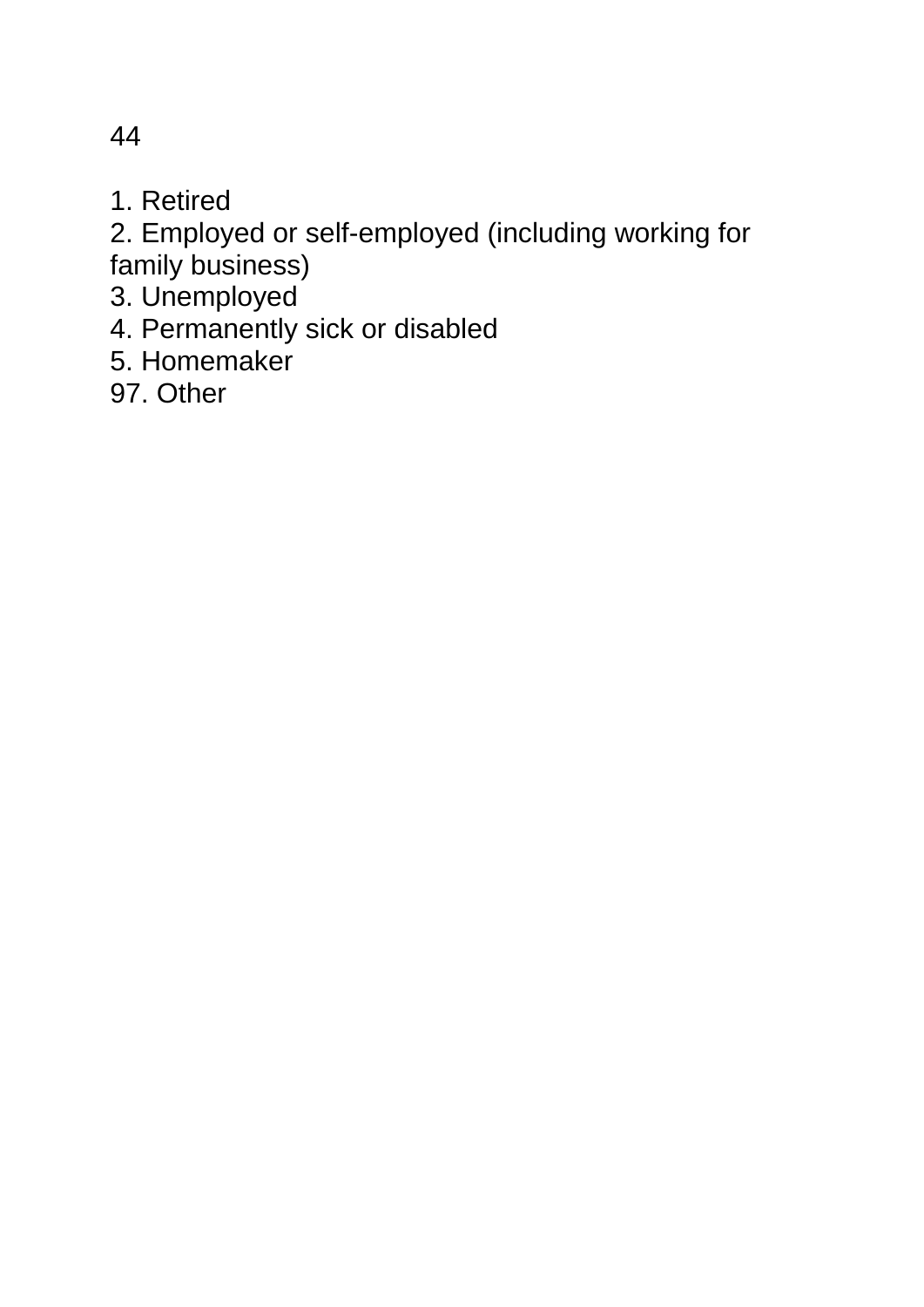- 1. Became eligible for public pension
- 2. Became eligible for private occupational pension
- 3. Became eligible for a private pension
- 4. Was offered an early retirement option/window with special incentives or bonus
- 5. Made redundant (for example pre-retirement)
- 6. Own ill health
- 7. Ill health of relative or friend
- 8. To retire at same time as spouse or partner
- 9. To spend more time with family
- 10. To enjoy life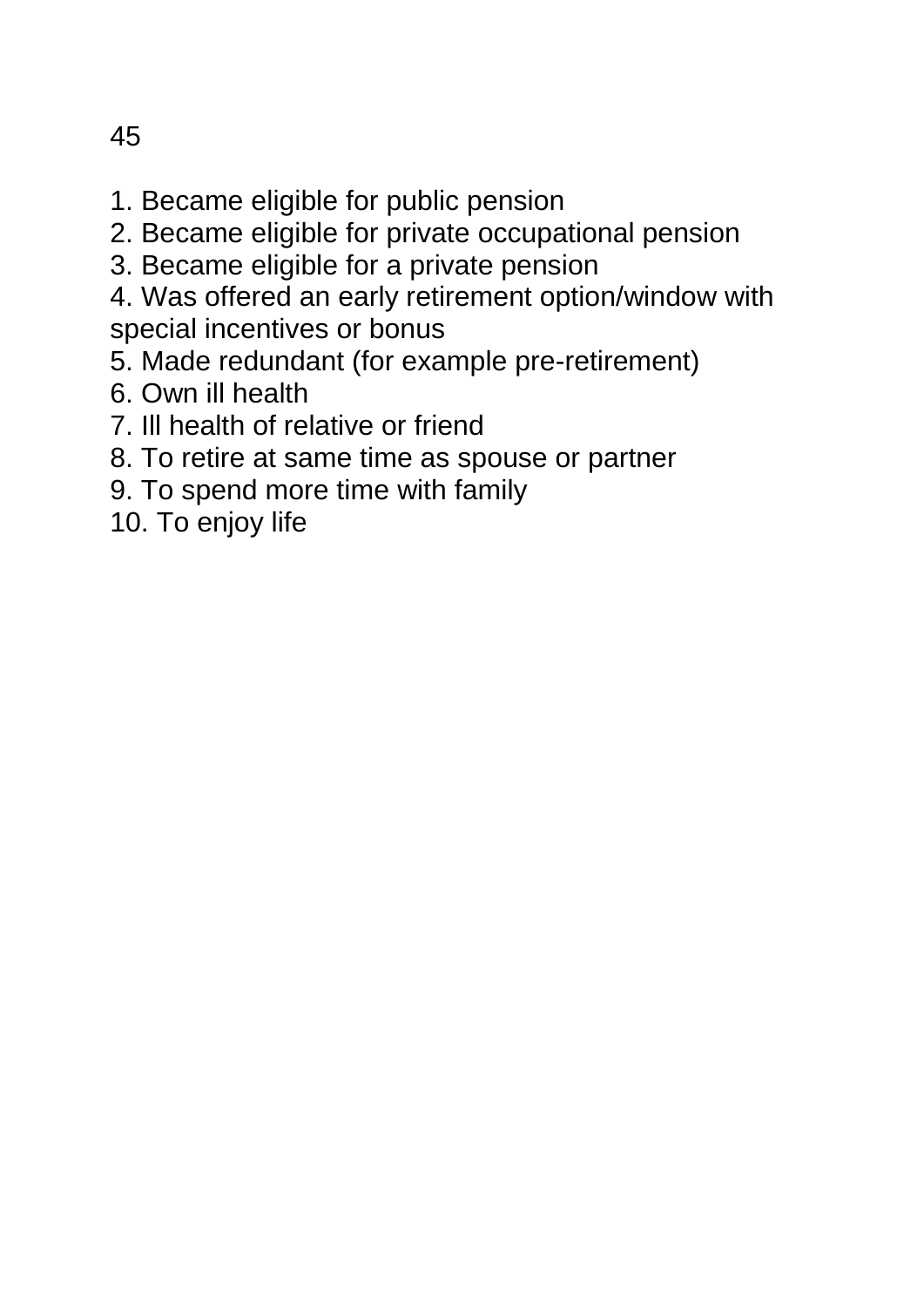1. A change in type of employment (for instance from dependent employment to self-employment)

2. A change in employer

3. A promotion

4. A change in job location

5. A change in contract length (from long term to short term or viceversa)

96. None of the above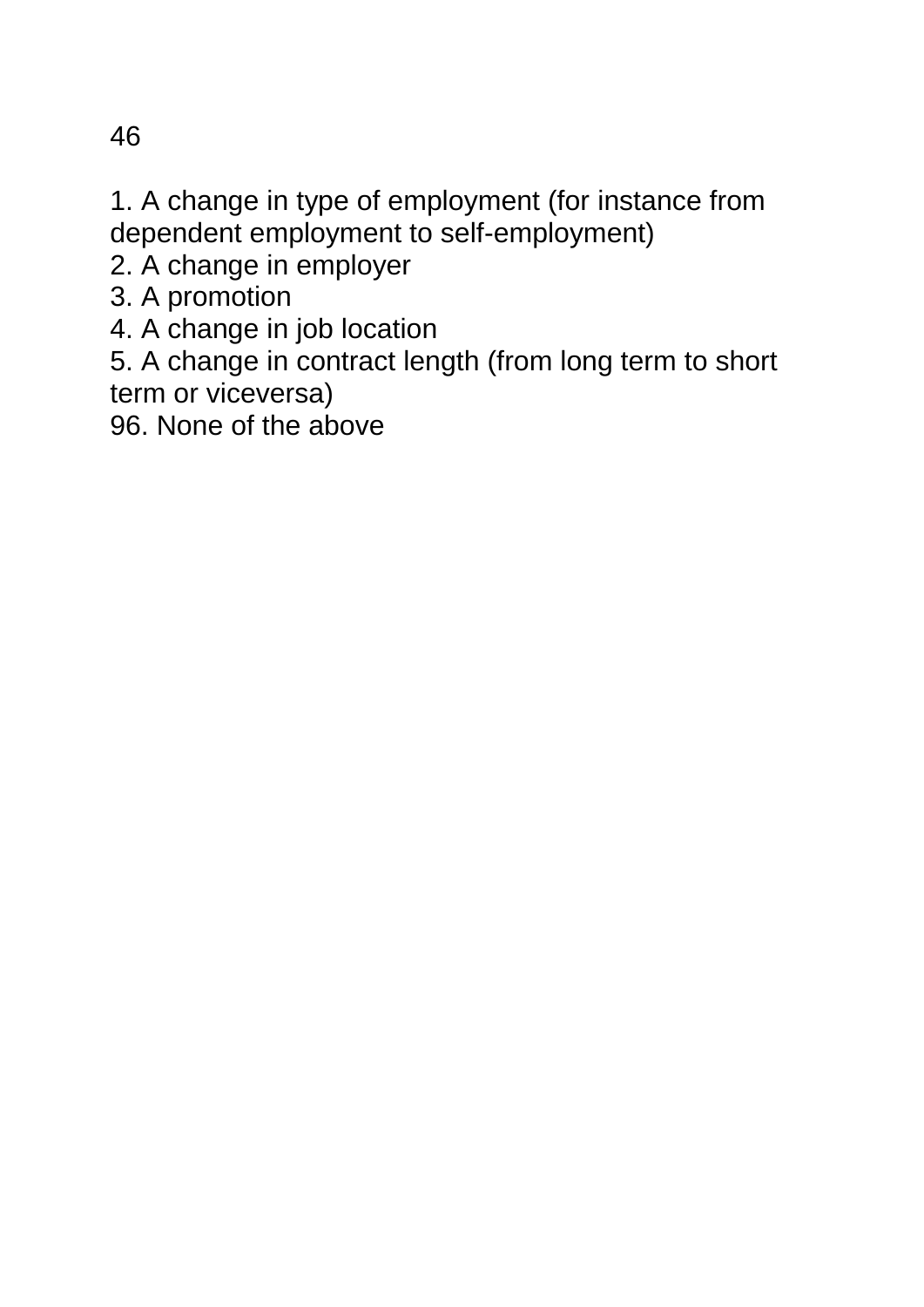1. Public old age pension

2. Public old age supplementary pension or public old age second pension

3. Public early retirement or pre-retirement pension

- 4. Main public sickness benefits
- 5. Main public disability insurance pension
- 6. Secondary public disability insurance pension
- 7. Secondary public sickness benefits
- 8. Public unemployment benefit or insurance
- 9. Main public survivor pension from your spouse or partner

10. Secondary public survivor pension from your spouse or partner

- 11. Public war pension
- 12. Public long-term care insurance
- 13. Social assistance
- 96. None of these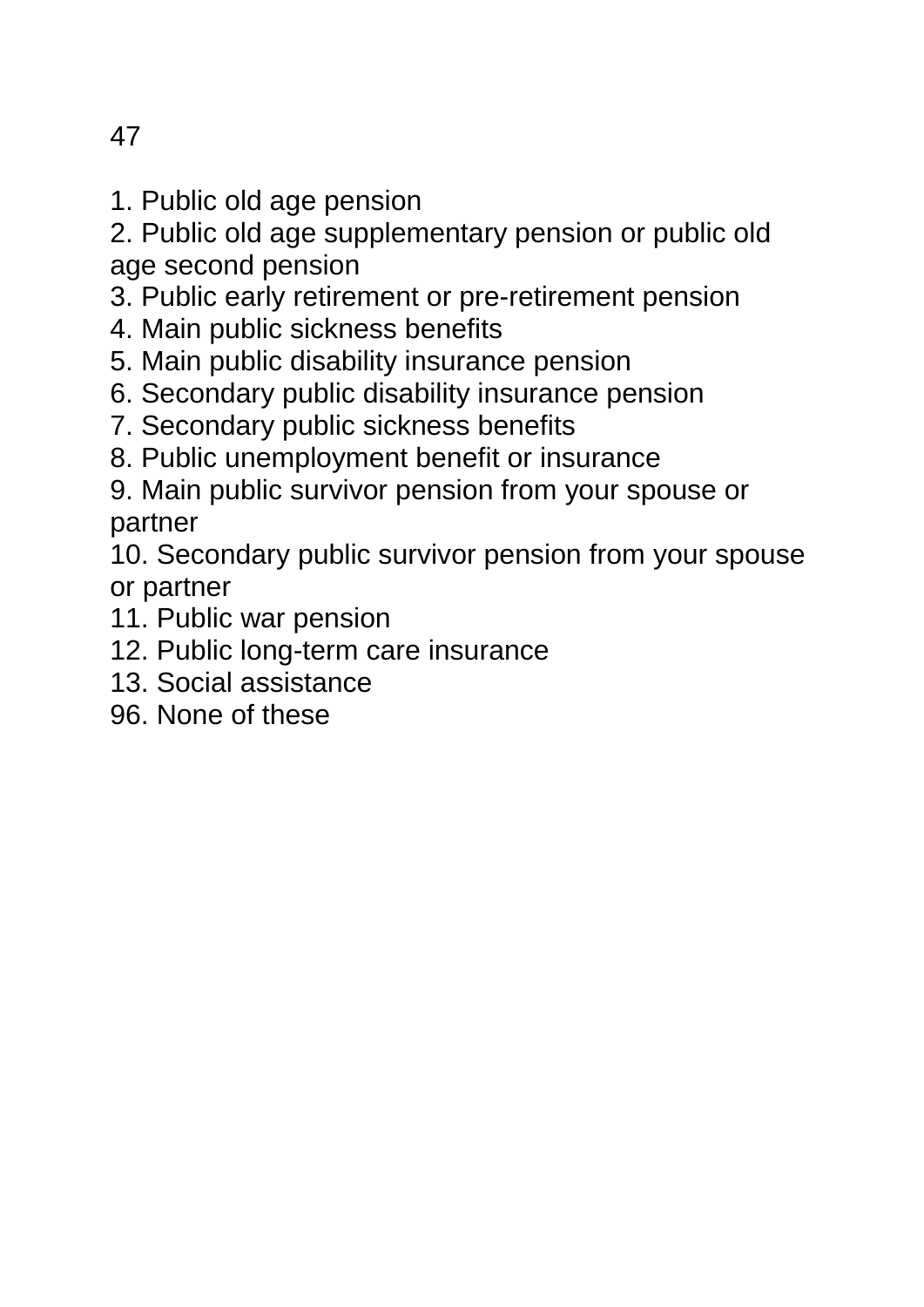1. Life insurance payments from a private insurance company

2. Regular private annuity or private personal pension payments

- 3. Alimony
- 4. Regular payments from charities

5. Long-term care insurance payments from a private insurance company

96. None of these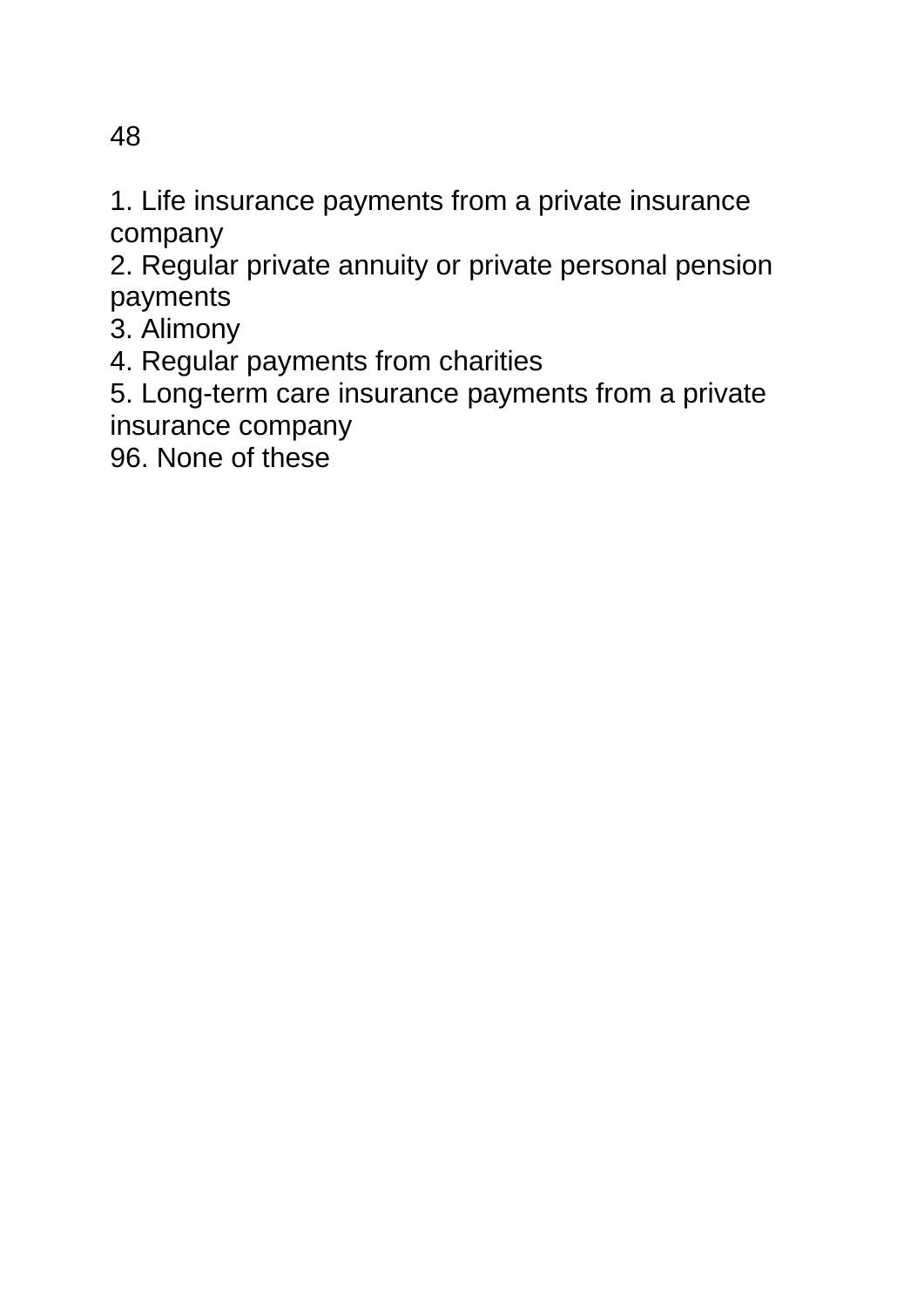- 1. Public old age pension
- 2. Public early retirement or pre-retirement pension
- 3. Public disability insurance;
- sickness/invalidity/incapacity pension
- 4. Private (occupational) old age pension
- 5. Private (occupational) early retirement pension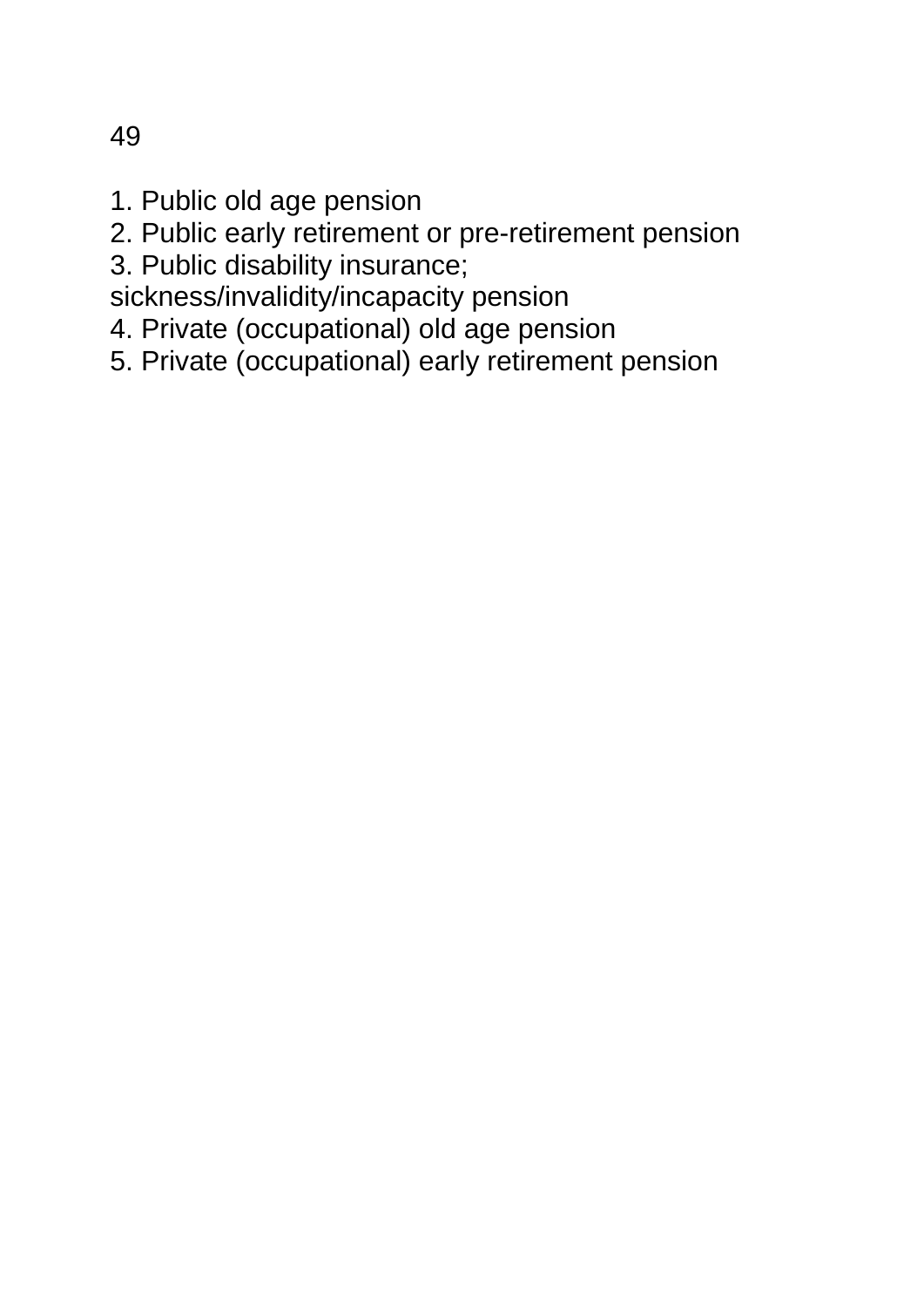1. Personal care, e.g. dressing, bathing or showering, eating, getting in or out of bed, using the toilet 2. Practical household help, e.g. with home repairs, gardening, transportation, shopping, household chores 3. Help with paperwork, such as filling out forms, settling financial or legal matters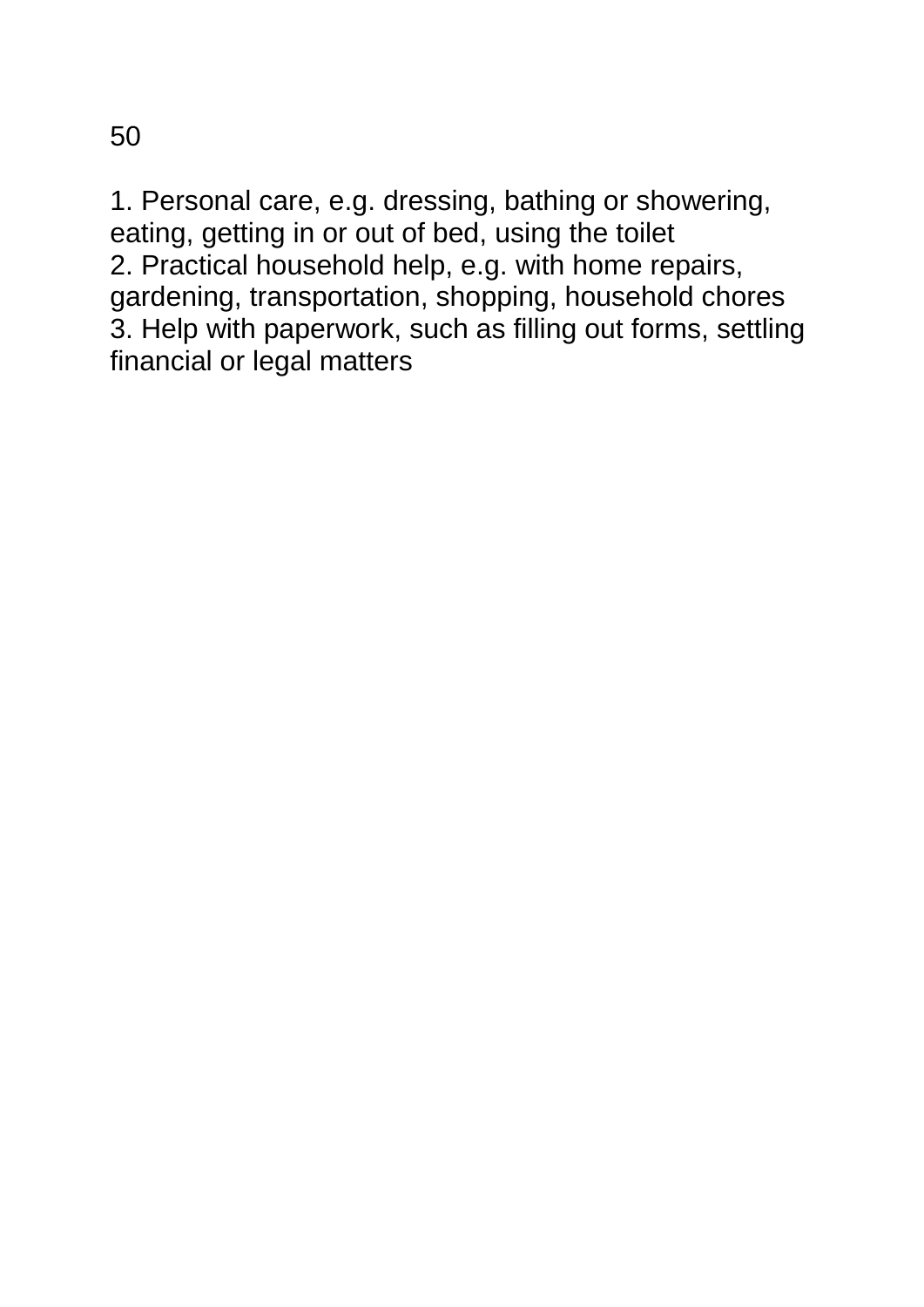- 1. Lodging (room)
- 2. Meals
- 3. Nursing and care services
- 4. Rehabilitation and other health services
- 5. Laundry
- 6. Charges and services, such as water, electricity, gas, or heating
- 7. Other expenses
- 96. None of the above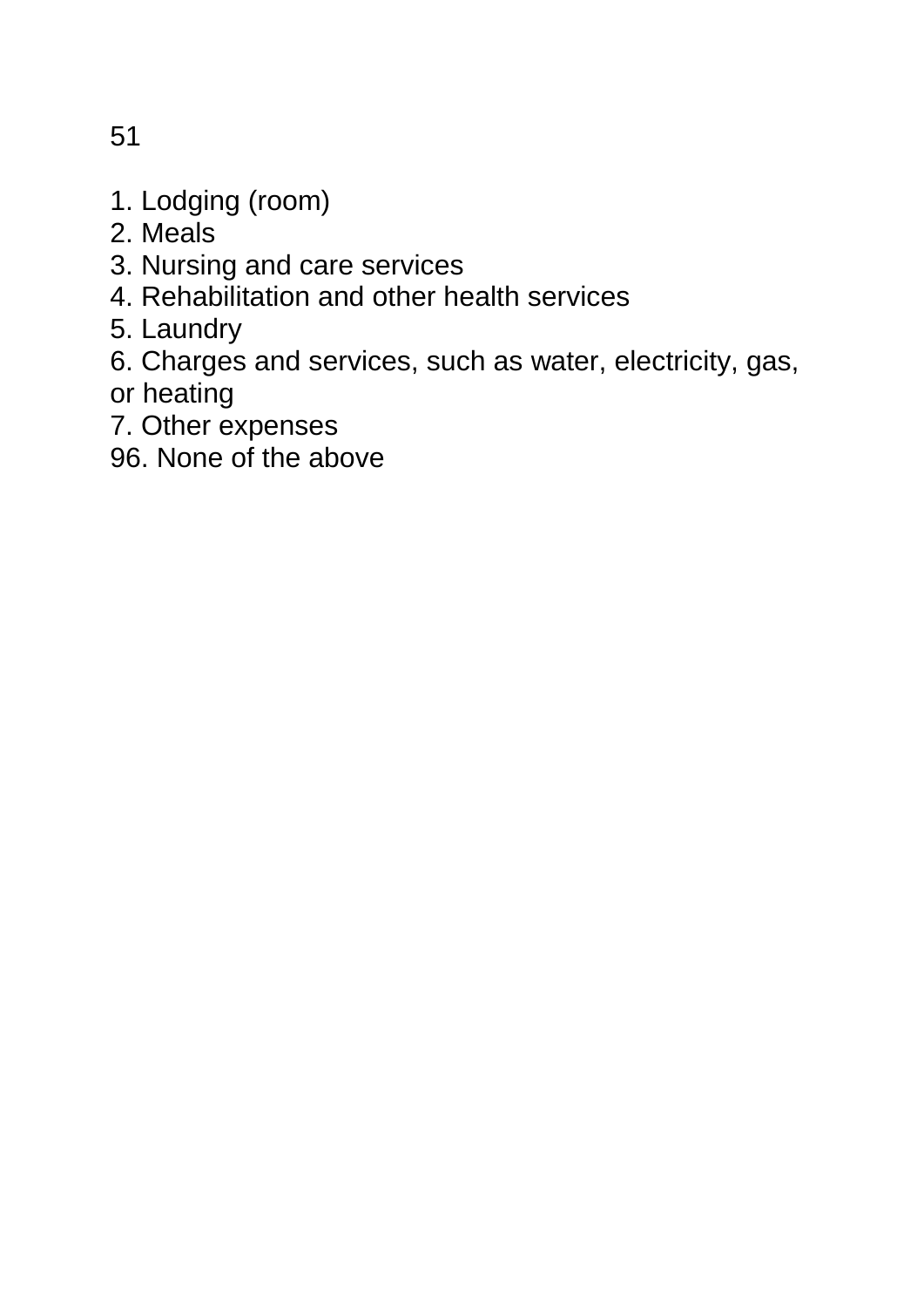1. Pensions (yours or your spouse)

2. Other sources of income, such as rents from real estate, annuities etc.

3. Assets or savings (yours or your spouse), including life insurance policies

- 4. Contributions from children or grandchildren
- 5. Housing allowances or other public benefits
- 6. Payments from a public long-term care insurance
- 7. Payments from a private long-term care insurance
- 97. Other income sources (specify)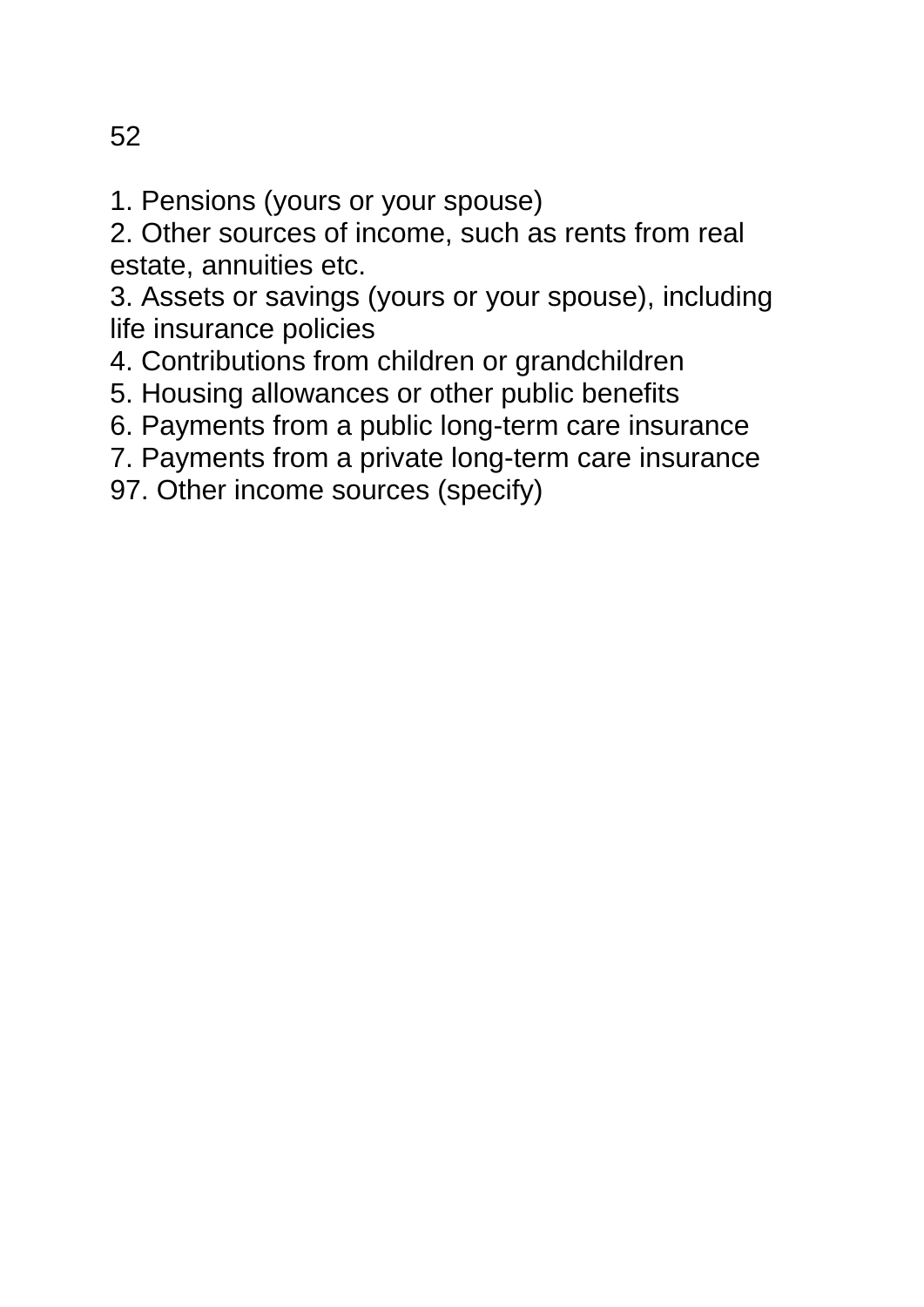1. Owner

- 2. Member of a cooperative
- 3. Tenant
- 4. Subtenant
- 5. Rent free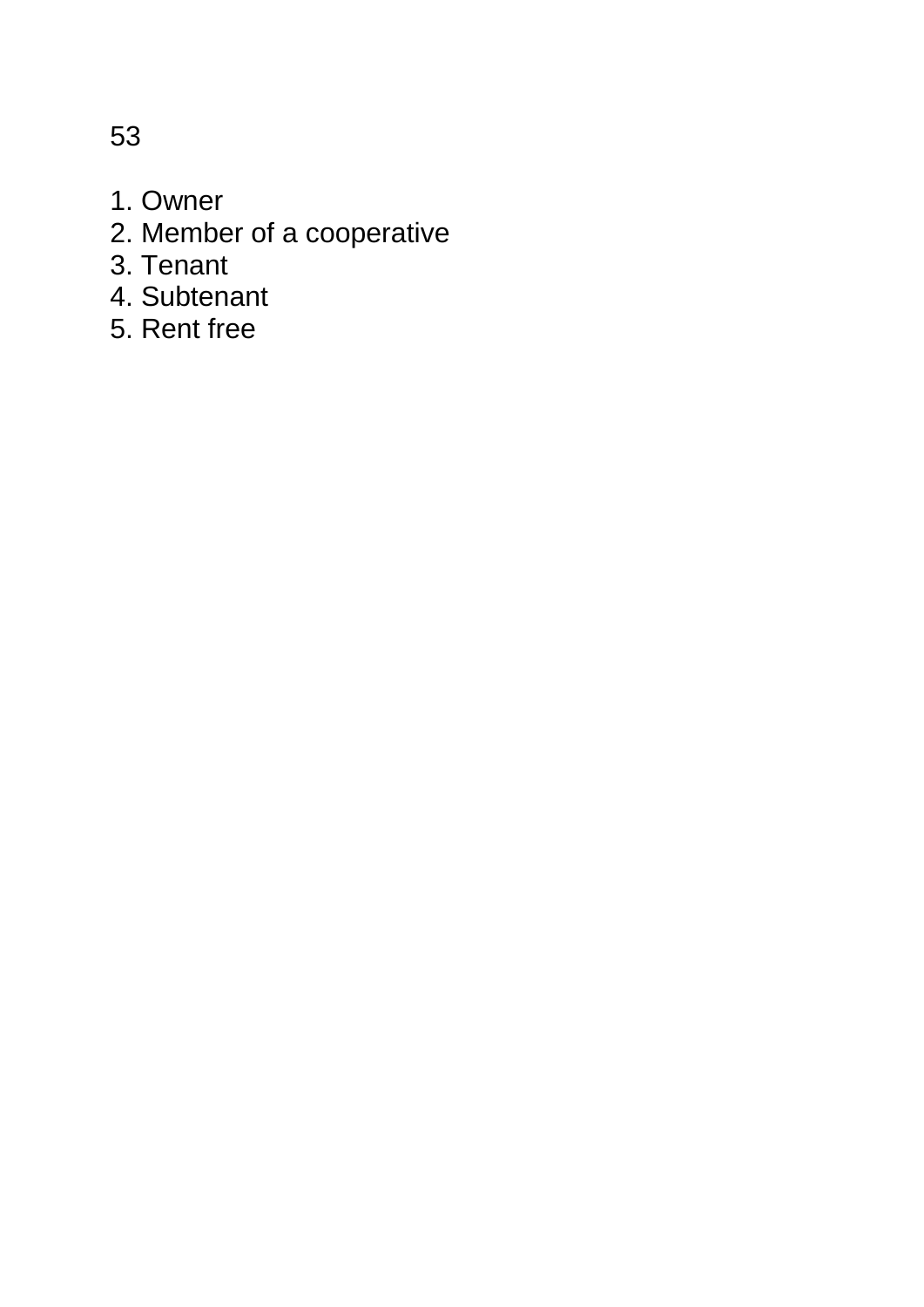- 1. Widened doors or corridors
- 2. Ramps or street level entrances
- 3. Hand rails
- 4. Automatic or easy open doors or gates
- 5. Bathroom or toilet modifications
- 6. Kitchen modifications
- 7. Chair lifts or stair glides
- 8. Alerting devices (button alarms, detectors...)
- 96. None of these
- 97. Other (specify)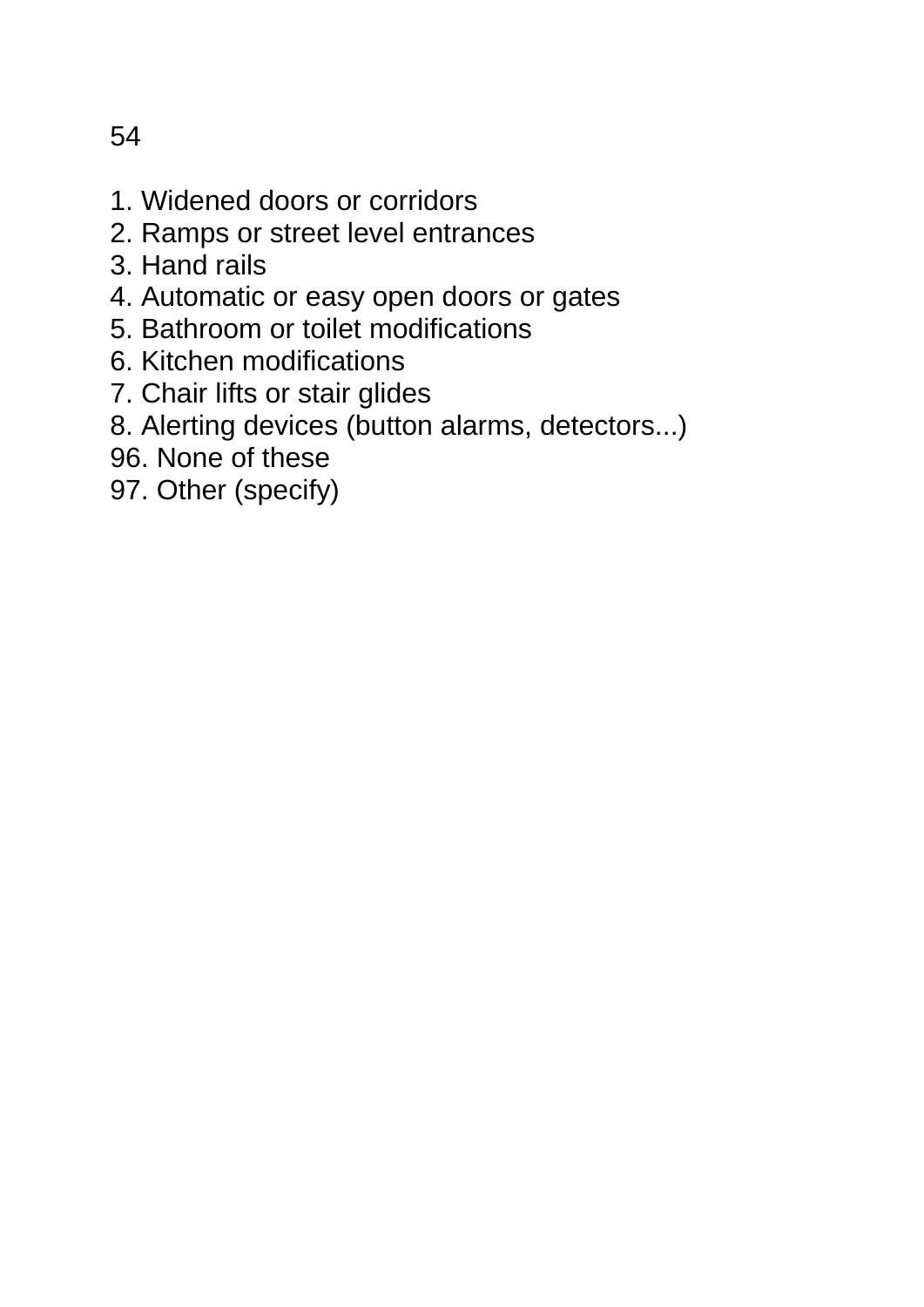- 1. A farm house
- 2. A free standing one or two family house
- 3. A one or two family house as row or double house
- 4. A building with 3 to 8 flats
- 5. A building with 9 or more flats but no more than 8 floors
- 6. A high-rise with 9 or more floors
- 7. A housing complex with services for older people (residential home or sheltered housing, but not a nursing home)
- 8. A nursing home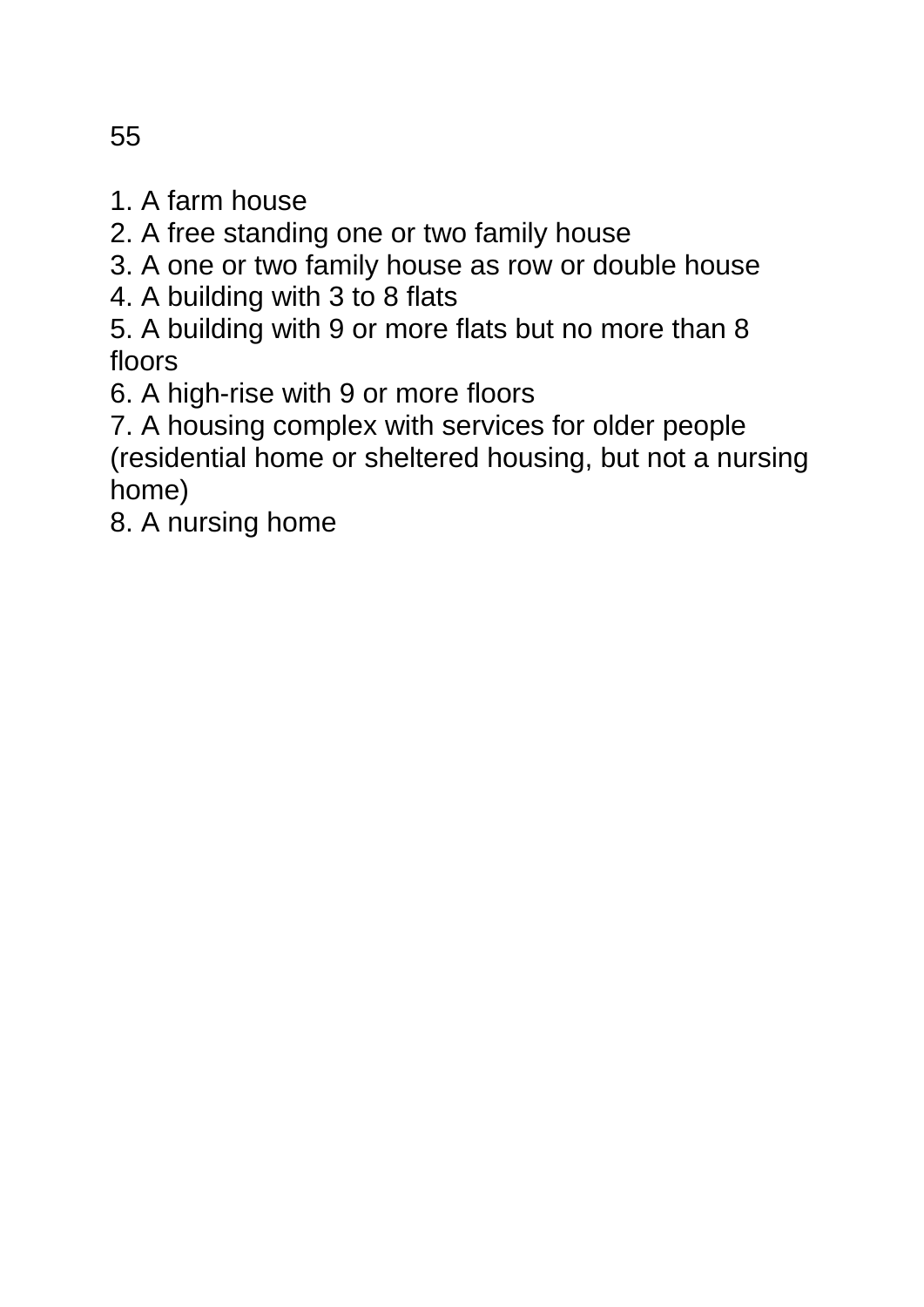1. A big city

- 2. The suburbs or outskirts of a big city
- 3. A large town
- 4. A small town
- 5. A rural area or village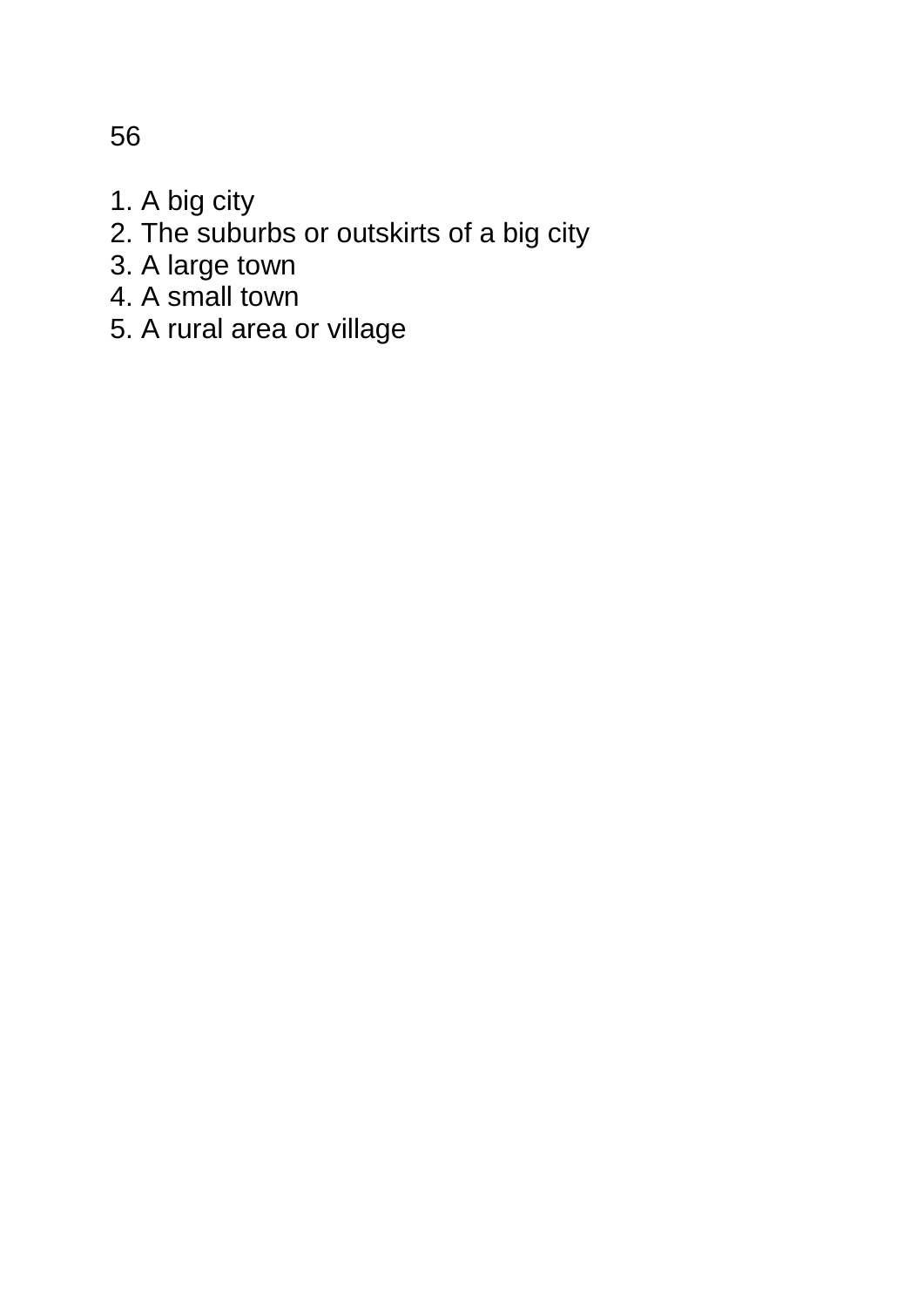- 1. Debt on cars and other vehicles
- (vans/motorcycles/boats, etc.)
- 2. Debt on credit cards / store cards
- 3. Loans (from bank, building society or other financial institution)
- 4. Debts to relatives or friends
- 5. Student loans
- 6. Overdue bills (phone, electricity, heating, rent)
- 96. None of these
- 97. Other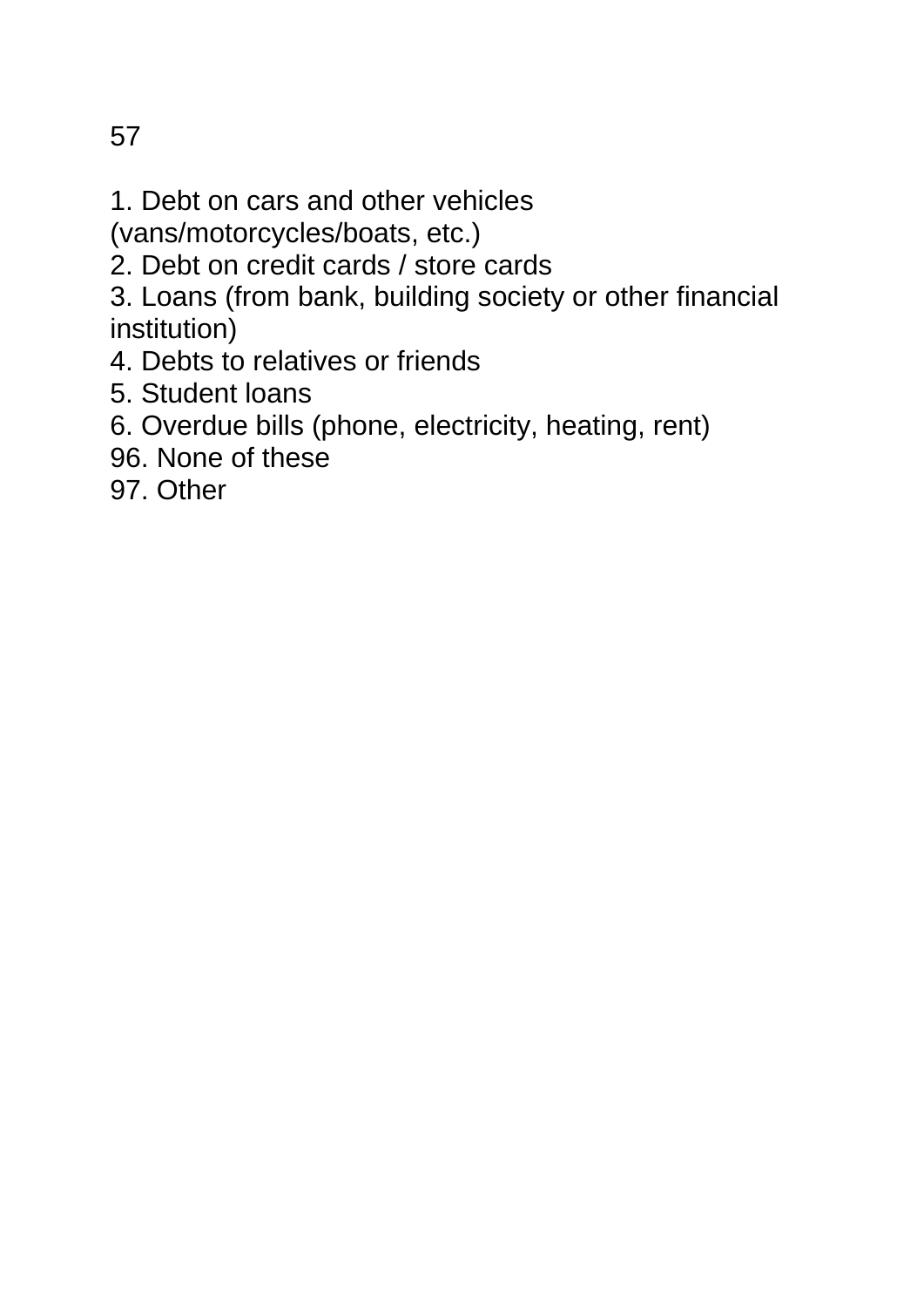- 4. Attended an educational or training course
- 5. Gone to a sport, social or other kind of club
- 7. Taken part in a political or community-related organization
- 8. Read books, magazines or newspapers
- 9. Did word or number games such as crossword puzzles or Sudoku
- 10. Played cards or games such as chess.
- 96. None of these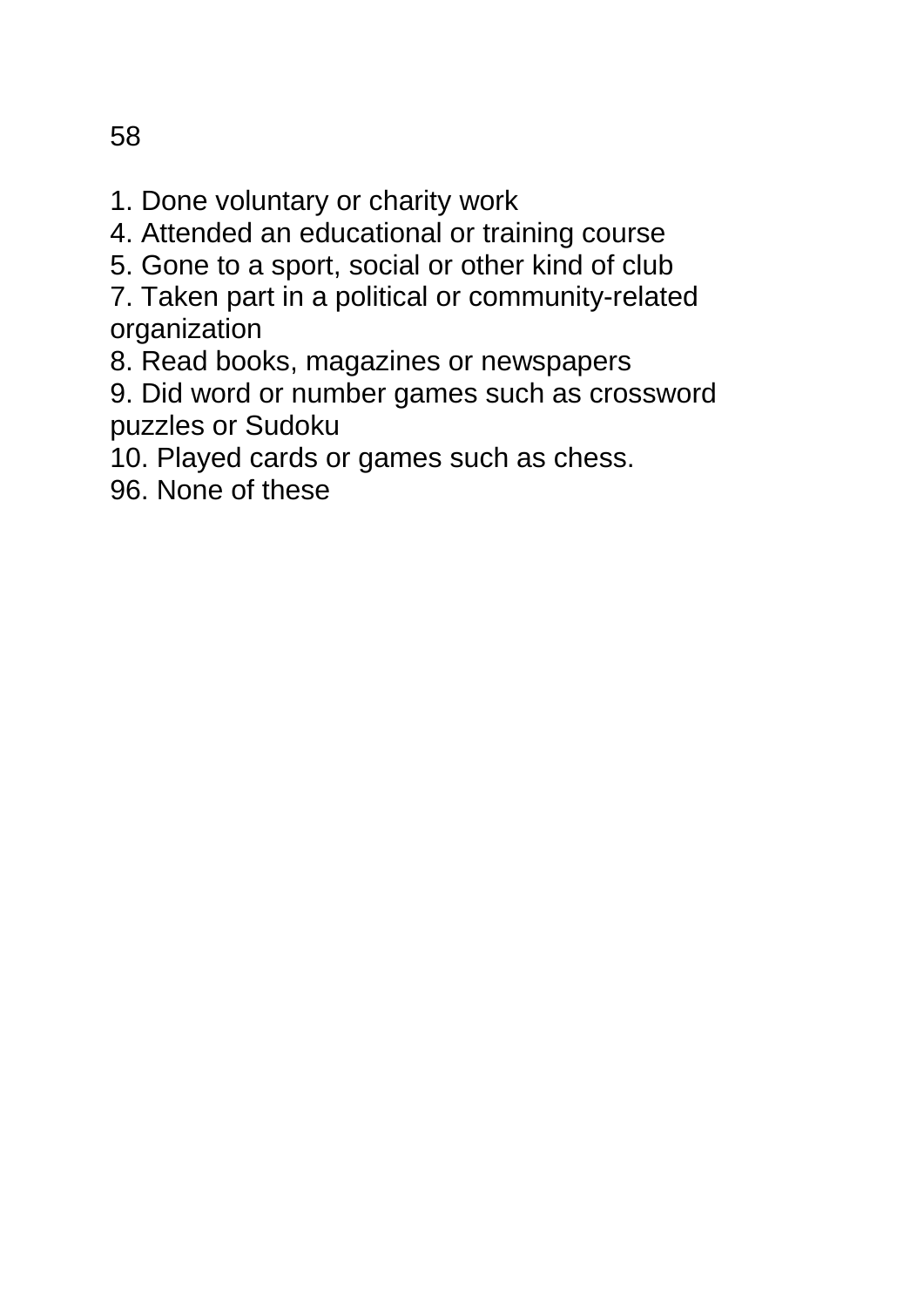1. Disagree strongly

- 2. Disagree a little
- 3. Neither agree nor disagree
- 4. Agree a little
- 5. Agree strongly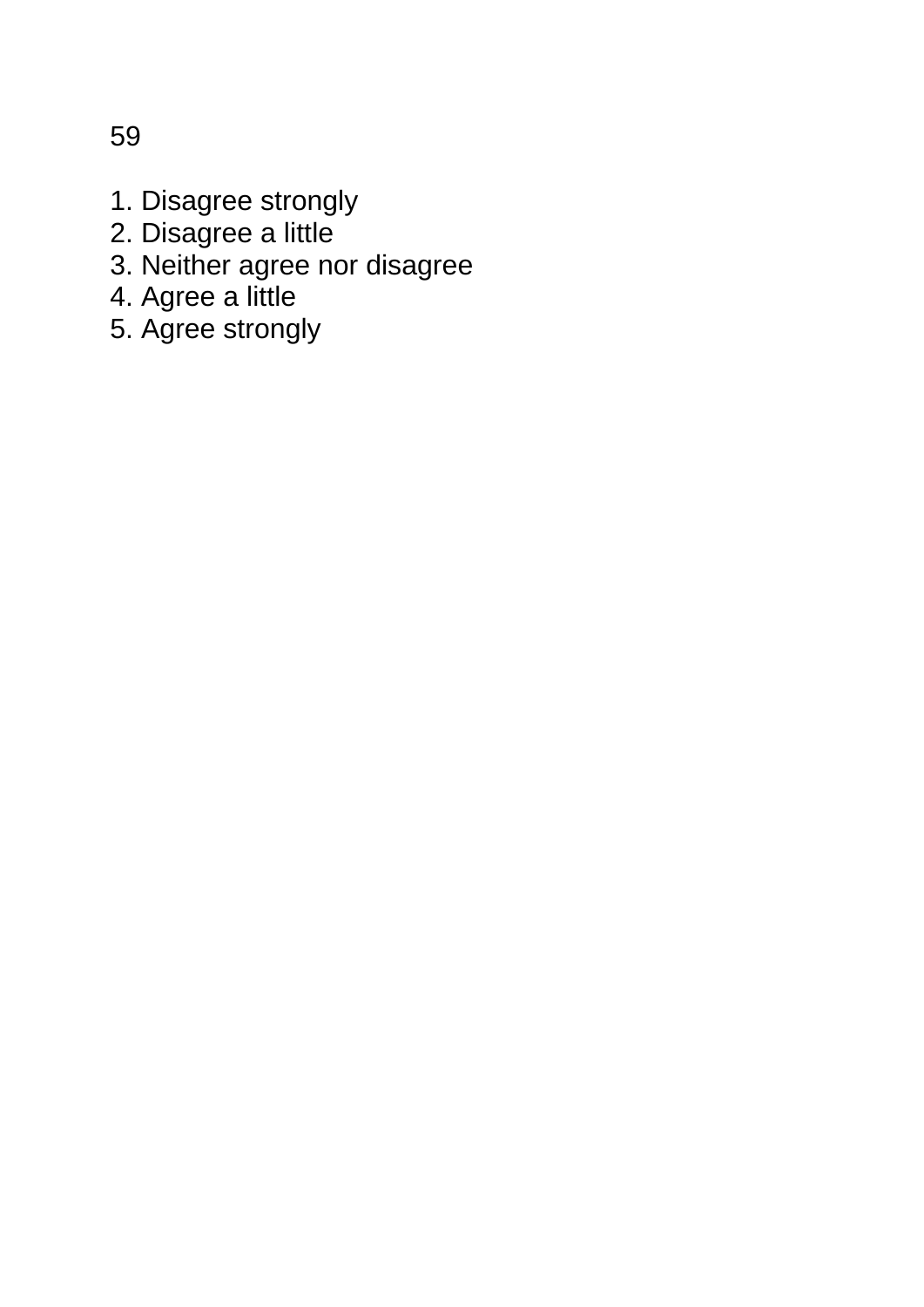